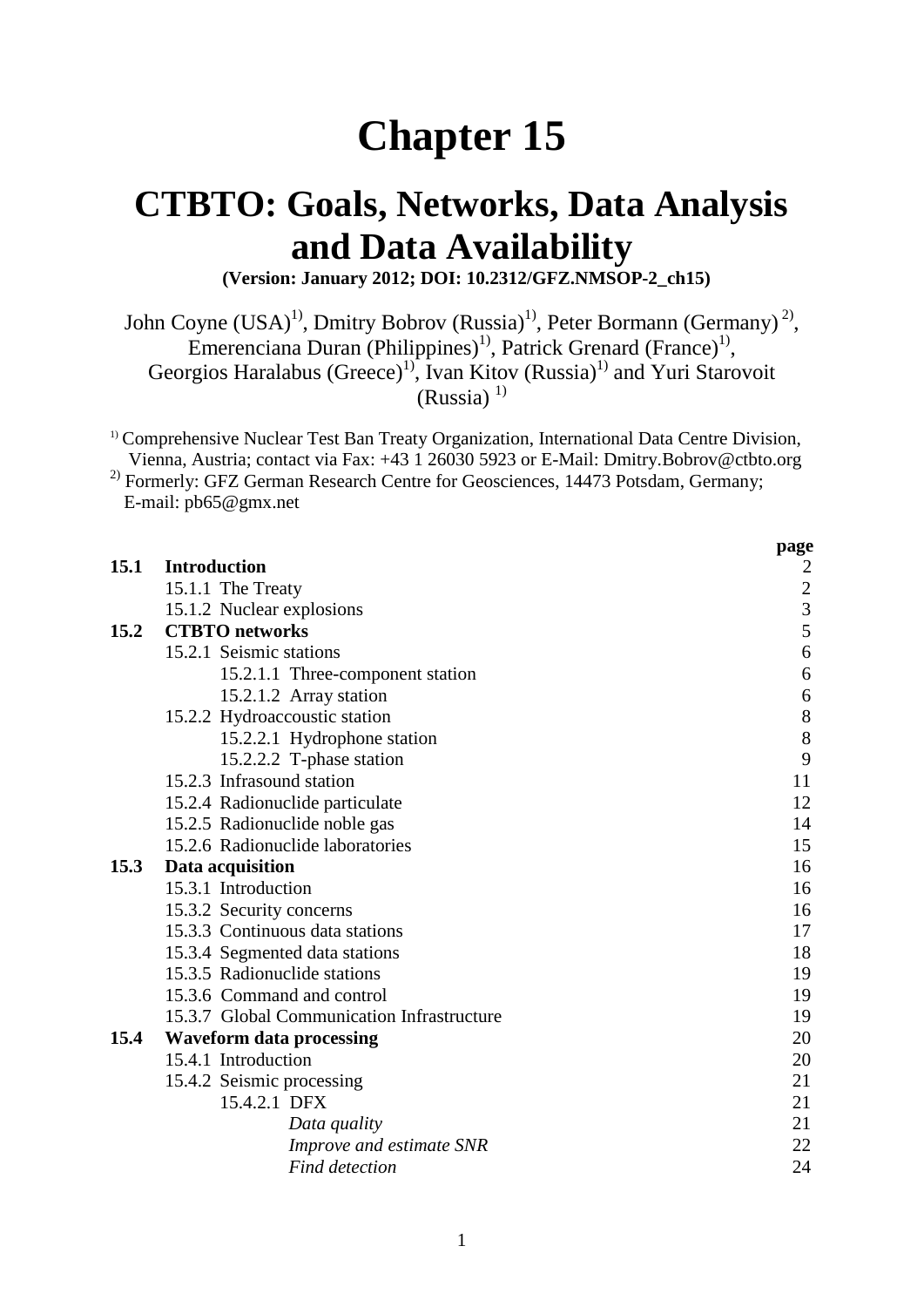|                   |                                      | Onset time refinement                                 | 24       |  |
|-------------------|--------------------------------------|-------------------------------------------------------|----------|--|
|                   |                                      | Measure amplitude and period and determine magnitudes |          |  |
|                   |                                      | Mb, Ms, and ML                                        | 25       |  |
|                   |                                      | Estimate azimuth and slowness                         | 28       |  |
|                   | 15.4.2.2 StaPro                      |                                                       | 29       |  |
|                   |                                      | Determine initial wave type                           | 29       |  |
|                   |                                      | Group detection                                       | 30       |  |
|                   |                                      | Assign initial phase name                             | 31       |  |
|                   |                                      | Locate single station events                          | 31       |  |
|                   | 15.4.3 Event location                |                                                       | 32       |  |
|                   |                                      | 15.4.3.1 Input data                                   | 32       |  |
|                   |                                      | Use of time, azimuth, and slowness observations       | 33       |  |
|                   |                                      | Establishing the initial location                     | 33       |  |
|                   |                                      | Predicting travel-time, azimuth and slowness values   | 34       |  |
|                   |                                      | Source-Specific Station Corrections (SSSC)            | 34       |  |
|                   |                                      | Predicting seismic slowness and azimuth values        | 34       |  |
|                   |                                      | Slowness-Azimuth Station Corrections (SASC)           | 34       |  |
|                   |                                      | Hydroacoustic measurements                            | 34       |  |
|                   |                                      | Hydroacoustic blockage                                | 35       |  |
|                   |                                      | <b>Infrasound measurements</b>                        | 35       |  |
|                   |                                      | 15.4.3.2 Non-linear least squares inversion           | 36       |  |
|                   |                                      | 15.4.3.3 Evaluating the solution stability            | 36       |  |
|                   |                                      | Stability                                             | 36       |  |
|                   |                                      | Divergence test                                       | 36       |  |
|                   |                                      | Convergence test                                      | 37       |  |
|                   |                                      | Maximum iteration test                                | 37       |  |
|                   |                                      | <b>Updating hypocenters</b>                           | 37       |  |
|                   |                                      | <b>Estimating errors</b>                              | 37       |  |
|                   | 15.4.4 Event definition criteria     |                                                       | 37       |  |
| 15.5              | Data availability                    |                                                       | 38       |  |
|                   | <b>Acknowledgments</b>               |                                                       | 38       |  |
|                   | <b>Disclaimer</b>                    |                                                       | 38<br>38 |  |
|                   | <b>Recommended overview readings</b> |                                                       |          |  |
| <b>References</b> |                                      |                                                       |          |  |

# **15.1 Introduction**

# **15.1.1 The Treaty**

The Comprehensive Nuclear-Test-Ban Treaty (CTBT) was opened for signature on 15 September 1996. The CTBT prohibits nuclear test explosions in all environments: underground, in the oceans, and in the atmosphere. As of 1 April 2011, the CTBT has been signed by 182 States, and has been ratified by 153 States. The CTBT will enter into force once it has been ratified by 40 States specified in Annex 2 of the treaty, the so called "Annex 2 States". As of 1 April 2011, 35 of the Annex 2 States have ratified the CTBT.

The Comprehensive Nuclear-Test-Ban Treaty Organization Preparatory Technical Secretariat (CTBTO/PTS) was established in 1997 to prepare the systems for monitoring compliance with the CTBT once the Treaty enters into force. During this preparatory phase a great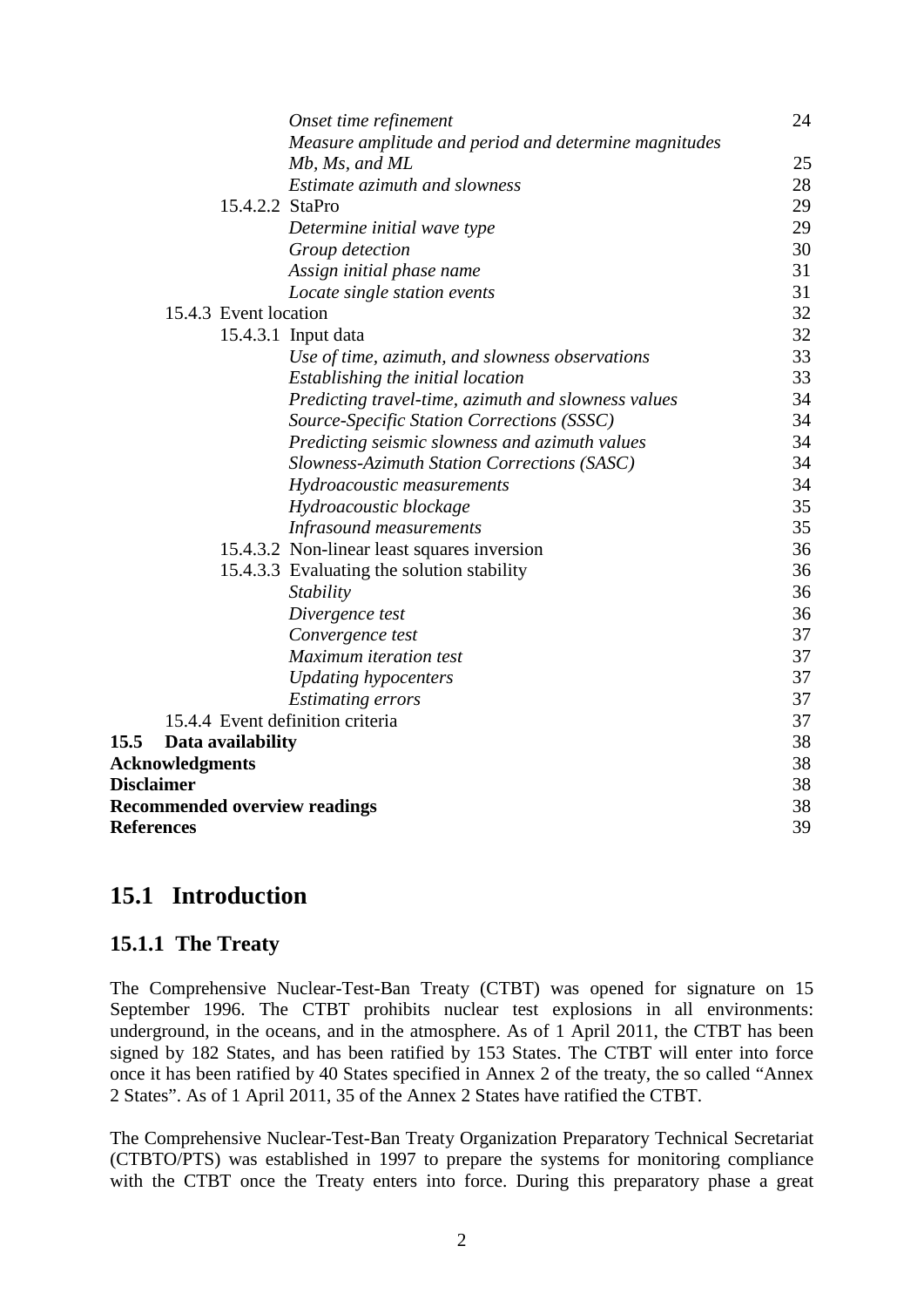amount of work is being done to establish the International Monitoring System (IMS), the Global Communication Infrastructure (GCI), the International Data Centre (IDC) in Vienna, Austria and the On-Site-Inspection (OSI) capabilities.

Fig. 15.1 shows a map with the countries who have as of April 2011 ratified, not ratified or not yet signed the Treaty.



 **Fig. 15.1** Ratification status of the CTBT as of 1 April 2011.

# **15.1.2 Nuclear explosions**

A nuclear explosion unleashes a tremendous amount of energy. Part of this energy can travel through the Earth, atmosphere, and oceans as seismic, infrasound, and hydroacoustic waves, respectively. The amount of energy travelling through each of these media is a function of where the explosion takes place, i.e., whether the explosion is underground, in the atmosphere, or underwater. The energy can also transfer from on media to another, depending on the site of the explosion. For example, an explosion on a boat will generate both infrasound and hydroacoustic signals, and the hydroacoustic signals can be converted into seismic signals.

A nuclear explosion also generates tremendous amounts of radioactive particles and gases, known as radionuclides. Observing these nuclides can provide unequivocal evidence that a nuclear explosion has occurred, since many of the radionuclides that can be detected and identified are fission products and can only arise from nuclear fission. Moreover, it is possible to distinguish between fission products from a nuclear explosion and those arising from atmospheric releases from civil nuclear power and reprocessing plants. The primary role of radionuclide monitoring is to provide unambiguous evidence of a nuclear explosion through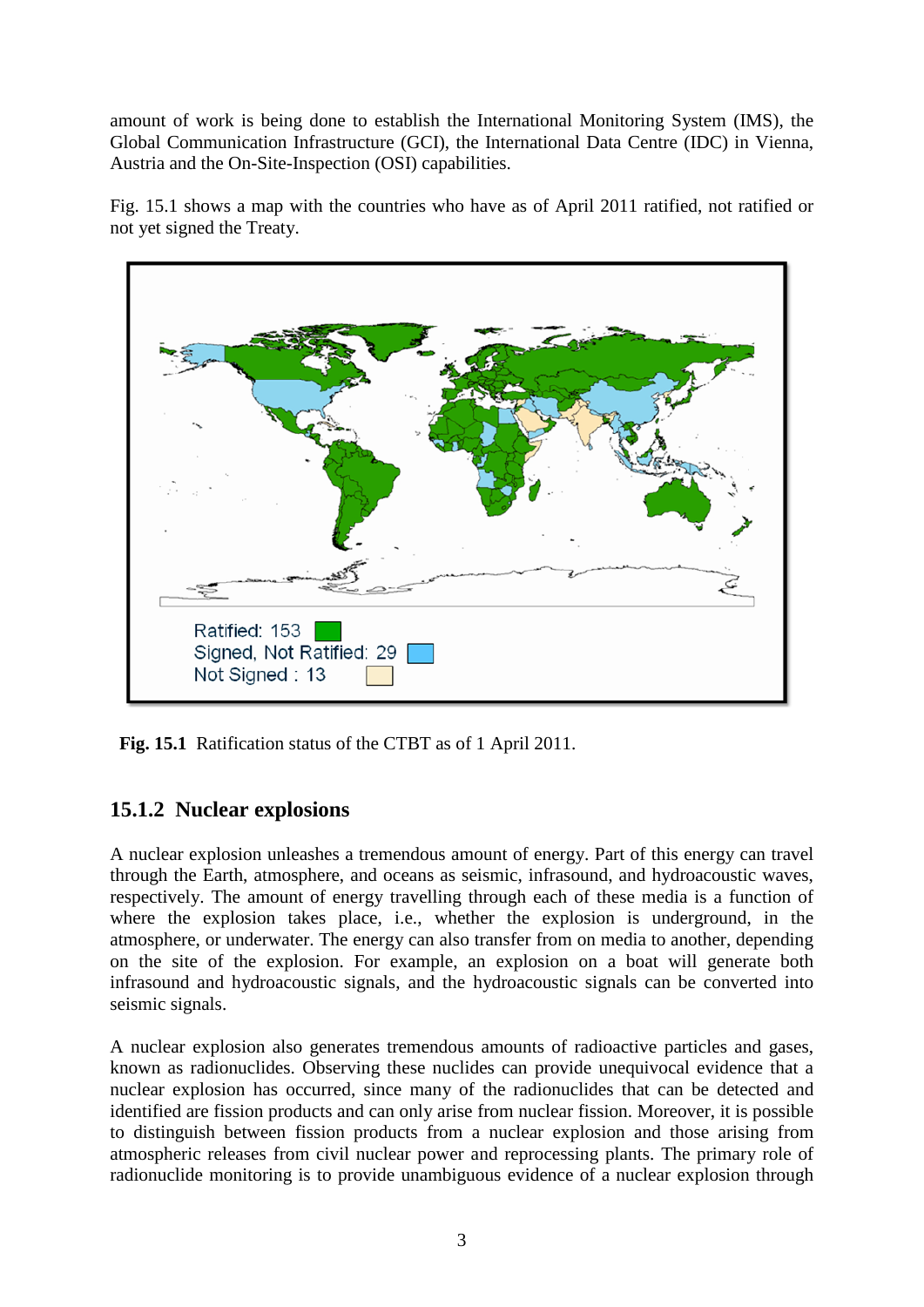the detection and identification of fission products. These fission products can be sampled from ambient air as particulates or noble gases.

In addition to nuclear explosions, there are many other signals, which can be generated by other natural or man-made sources in the environments of interest. These include earthquakes, other non-nuclear explosions (e.g., mining explosions, quarries, accidental explosions), volcanic activity, airgun surveys, lightening, microbaroms, and biological sources (e.g., whales, elephants, etc.). Fortunately, not all of these sources generate signals similar to those generated by nuclear explosions.

Signals which are not of interest for CTBT purposes include repetitive sources (e.g., air gun surveys), very low energy events (e.g., lightening), signals outside the frequency range of interest (e.g., whale noise), signals outside the velocity range of interest, quickly moving objects (e.g., aircraft), and long, continuous signals (e.g., microbaroms). These distinguishing characteristics can be used to identify these signals as being noise during automatic processing, and are not considered further.

While signals from some sources can be discarded as noise, there is a wide range of sources which generate signals which must be processed, analyzed, and reviewed. The location and time of these sources are subsequently reported by the IDC in its bulletins. Potential sources in the bulletins include earthquakes, non-nuclear explosions, volcanoes, and meteorites. These sources may have similar characteristics of a nuclear explosion in terms of size, impulsive energy release, or frequency content.

Due to the nature of nuclear explosions and the environments in which they may take place, the IMS network was designed to have seismic, infrasound, hydroacoustic, and radionuclide sensors. The notional concept of monitoring the earth for a 1 kiloton nuclear explosion was used during the negotiations of the Treaty for illustrative purposes, and for comparisons between various proposed designs. This lead to the design of the network in terms of number of stations, passband, and sensitivity. The provision for an onsite inspection following a suspicious event and its associated timelines as well as security concerns contributed to the timeliness requirements concerning IMS data acquisition and the issuance of IDC products.

While a nuclear weapon can be detonated in any environment, a clandestine test is most likely to take place underground. This is due to the fact that a nuclear explosion in the atmosphere would generate significant amounts of infrasound energy and copious quantities of radionuclides which would clearly indicate that a nuclear explosion took place. An underwater test would generate clear hydroacoustic signals as well as a release of radionuclides which would indicate a nuclear explosion.

Due to these reasons, environmental concerns, as well as to the Partial Test Ban Treaty (which prohibits nuclear weapon tests in the atmosphere, in outer space and under water), all nuclear explosions since 1980 have been underground. Since underground nuclear explosions generate significant seismic energy, seismic monitoring is particularly well suited for locating an underground nuclear explosion and determining its magnitude. The conversion of seismic magnitude to explosive yield is a complicated process, which relies on many different factors including geology and hydrology (e.g., Ringdahl, et al., 1992; Richards and Wu, 2011).

A number of techniques have been developed to discriminate between underground nuclear explosions and earthquakes (Bowers and Selby, 2009). Currently, the most effective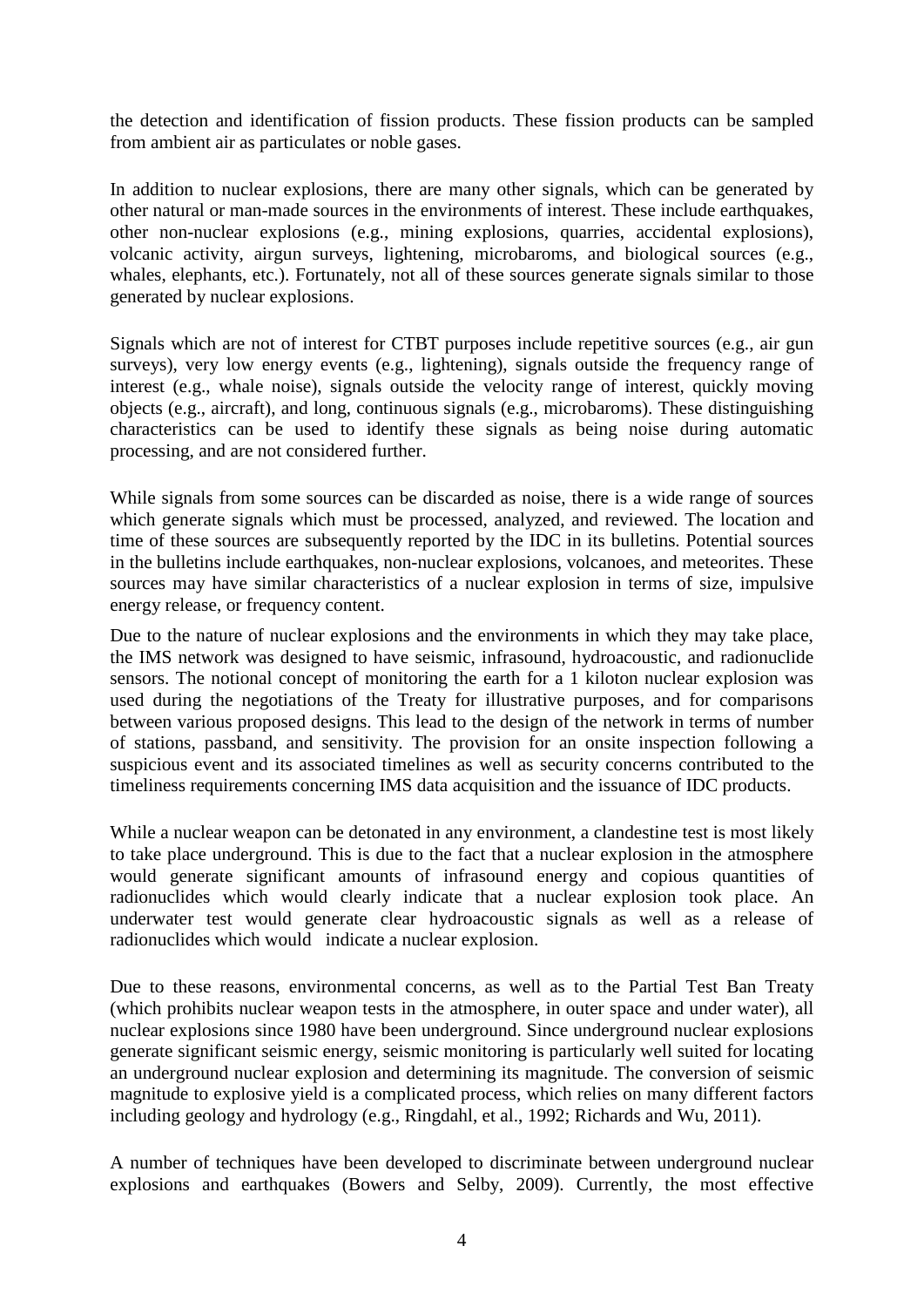technique used at the IDC is the mb/Ms screening criterion, which relies on the fact that for an explosion and an earthquake with the same mb magnitude, the explosion will have a smaller Ms magnitude than the earthquake (see section 11.2.5.2 in Chapter 11, and Fig. 2 in Richards and Wu, 2011). Other criteria used for screening at the IDC consider event depth, the offshore location of an event, and regional seismic characteristics. Each of these criteria relies heavily upon seismic observations.

# **15.2 CTBTO networks**

The International Monitoring System (IMS) is comprised of monitoring facilities as specified in the CTBT. The monitoring facilities are explicitly listed in the CTBT, and consist of 50 primary seismic stations and 120 auxiliary seismic stations, 11 hydroacoustic stations (6 hydrophone stations and 5 T-phase stations), 60 infrasound stations, and 80 radionuclide stations (80 stations capable of monitoring particulate radionuclides in the atmosphere, where 40 of those stations will be capable of monitoring for noble gases at the time the Treaty enters into force), and 16 radionuclide laboratories, which provide support activities.

The technical and operational requirements of each type of facility are specified in the appropriate IMS Operational Manual. Each new facility is certified and added to the IMS network once it is built and passes the certification process, in which it is demonstrated that it meets all technical specifications, including requirements for data authentication and transmission through the Global Communications Infrastructure (GCI) link to the IDC.



**Fig. 15.2** The complete IMS Network. The legend shows Primary Seismic (PS), Auxiliary Seismic (AS), Infrasound (IS), Hydroacoustic (HA), Radionuclide Particulate (RN (P)), Radionuclide Noble Gas (RN (NG)), and Radionuclide Laboratory (RN LAB) facilities.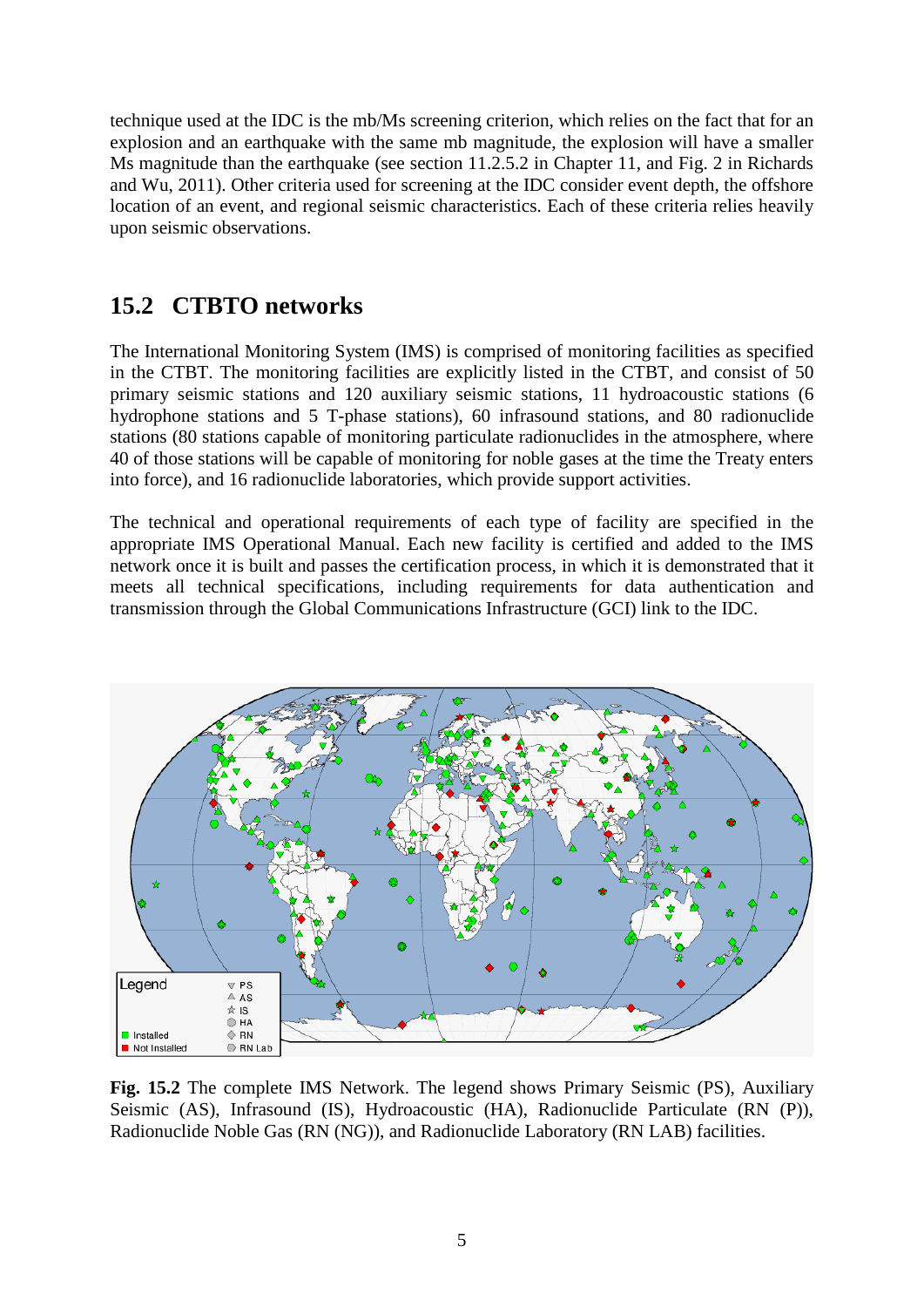# **15.2.1 Seismic station**

A seismic station has three basic parts; a seismometer to measure the ground motion, a recording system which records the data digitally with an accurate time stamp, and a communication system interface.

Within the primary and auxiliary seismic networks, there are two types of seismic stations, three-component (3C) stations and array stations. The primary seismic network is mostly composed of arrays (30 arrays out of 50 stations), whereas the auxiliary seismic network is mostly composed of 3 C stations.

As of 1 April 2011 42 primary seismic and 99 auxiliary seismic stations have been certified. The specifications for primary and auxiliary seismic stations are summarized in Tab. 15.1.

### **15.2.1.1 Three-component station**

A three-component seismic station requires recording of broadband ground motion in three orthogonal directions. This type of recording can be done using either a single threecomponent broadband seismometer that covers the combined long-period and short-period frequency ranges, or with separate long-period and short-period seismometers (see DS 5.1).

### **15.2.1.2 Array station**

An IMS seismic array station consists of multiple short-period seismometers and threecomponent broadband instruments. Some existing short-period arrays also have associated multiple long-period seismometers. Both short-period and long-period seismometers are typically deployed in a geometrical configuration designed to allow ground motion signals to be combined to enhance the signal-to-noise ratio (see Chapter 9). New arrays should contain at least 9 vertical short-period elements and at least one three-component broadband element. The broadband element can use a single broadband instrument or one three-component shortperiod instrument with one three-component long-period instrument (see Tab. 15.1).

A teleseismic array is a seismic array designed for optimum detection and slowness estimation of seismic phases from sources at distances greater than 3000 kilometres. The distances between the array sensors are typically between 1000 and 3000 metres, and the total aperture is up to 60 kilometres.

A regional array is a seismic array designed for optimum detection and slowness estimation of seismic phases from sources at distances less than 3000 kilometres. The distances between array sensors are typically between 100 and 3000 metres, and the total aperture is up to 5 kilometres.

Primary seismic stations send continuous near-real-time data to the International Data Centre. Auxiliary seismic stations provide data upon request from the International Data Centre. In order to provide information on their operational state, in addition to ground motion data, seismic stations transmit state-of-health information such as:

Clock status, to indicate whether the clock is synchronized to Coordinated Universal Time.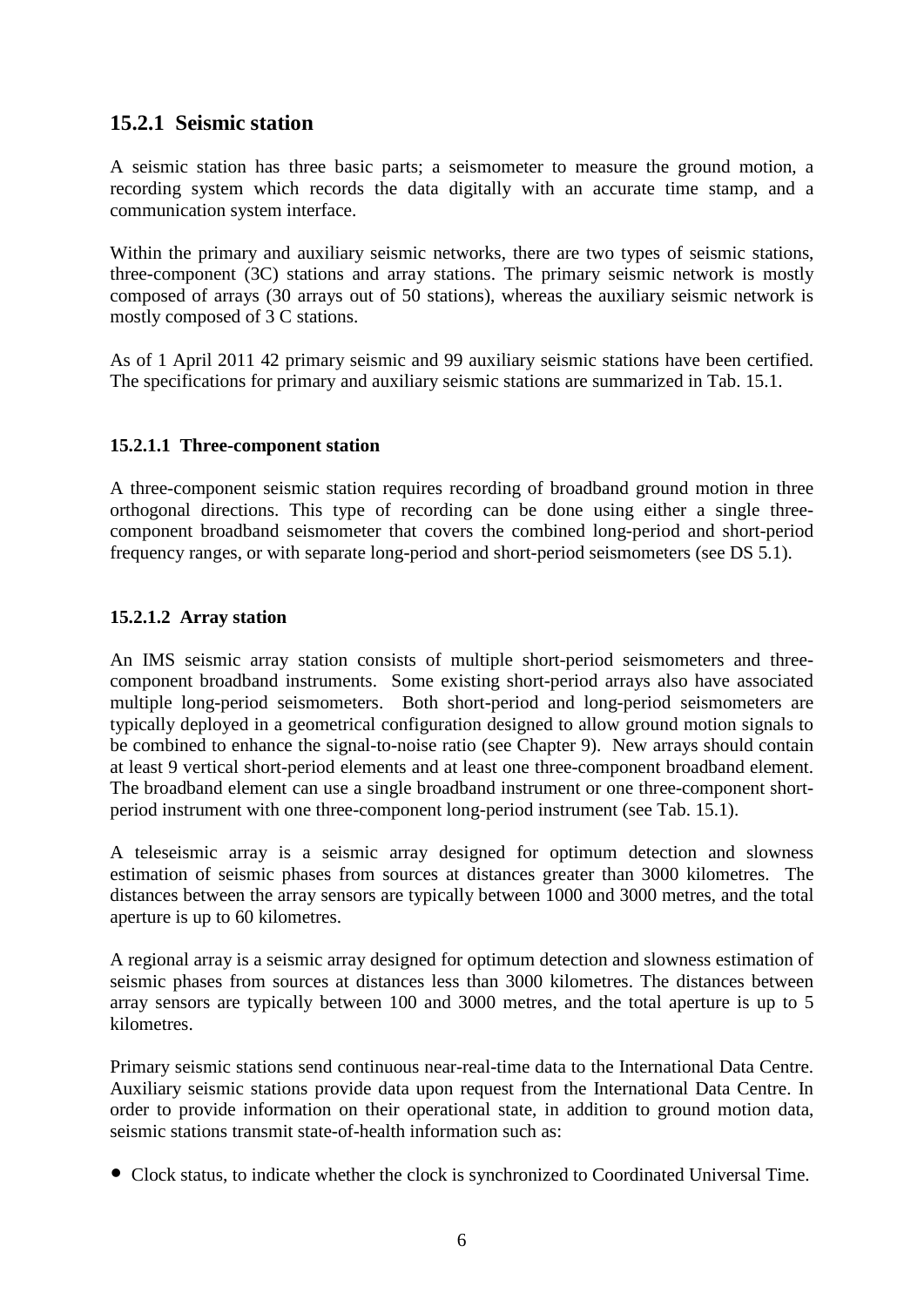- Calibration status, to indicate whether a calibration signal is on or off.
- Vault/borehole status, to indicate whether the lid or door of the equipment vault or borehole is closed or open as a data surety measure

Tab. 15.1 Specifications for primary and auxiliary seismic stations (minimum requirements; from CTBT/PC/II/Add.2 16 May 1997, p.43).

| <b>CHARACTERISTICS</b>                        | <b>MINIMUM REQUIREMENTS</b>                                                                                         |
|-----------------------------------------------|---------------------------------------------------------------------------------------------------------------------|
| Sensor type                                   | Seismometer                                                                                                         |
| Station type                                  | Three-component or array                                                                                            |
| Position (with respect to ground              | Borehole or vault                                                                                                   |
| level)                                        |                                                                                                                     |
| Three-Component Passband <sup>1</sup>         | Short-period: 0.5 to 16 Hz plus Long-period: 0.02 to<br>1 Hz or Broadband: 0.02 to 16 Hz                            |
| Sensor response                               | Flat to velocity or acceleration over the passband                                                                  |
| Array Passband                                | (Short-period: 0.5 to 16 Hz<br>Long-period: $0.02$ to 1 Hz) <sup>2</sup>                                            |
| Number of sensors for new arrays <sup>3</sup> | 9 short-period (one component) plus 1 short-period<br>(three component) plus 1 long-period (three<br>component) $4$ |
| Seismometer noise                             | $\leq$ 10 dB below minimum-earth noise at the site over<br>the passband                                             |
| Calibration                                   | Within 5% in amplitude and 5 degrees in phase over<br>the passband                                                  |
| Sampling rate                                 | $\geq$ 40 samples per second <sup>5</sup>                                                                           |
|                                               | Long-period: $\geq$ 4 samples per second                                                                            |
| <b>System Noise</b>                           | $\leq$ 10 dB below the noise of the seismometer over the                                                            |
|                                               | passband                                                                                                            |
| Resolution                                    | 18 dB below the minimum local seismic noise                                                                         |
| Dynamic range                                 | $>120$ dB                                                                                                           |
| Absolute timing accuracy                      | $<$ 10 ms                                                                                                           |
| Relative timing accuracy                      | $\leq$ 1 ms between array elements<br>-10 °C to +45 °C <sup>6</sup>                                                 |
| Operation temperature                         |                                                                                                                     |
| State of health                               | Status to be transmitted to the International Data                                                                  |
|                                               | Centre: clock, calibration, vault and/or borehole                                                                   |
|                                               | status, telemetry                                                                                                   |
| Delay in transmission to                      | $<$ 5 minutes                                                                                                       |
| <b>International Data Centre</b>              |                                                                                                                     |
| Data frame length                             | Short-period: <10 seconds; long-period: <30 seconds                                                                 |

<sup>&</sup>lt;sup>1</sup> For existing Global Telemetered Seismic Network stations, upgrading needs further consideration.

<span id="page-6-1"></span><span id="page-6-0"></span><sup>&</sup>lt;sup>2</sup> For one-component element of teleseismic arrays, the upper limit is 8 Hz.

<span id="page-6-2"></span><sup>&</sup>lt;sup>3</sup> In case of noisy sites or when increased capability is required, number of sensors could be increased.

<span id="page-6-3"></span><sup>&</sup>lt;sup>4</sup> Can be achieved by a single broadband instrument.

<span id="page-6-4"></span><sup>&</sup>lt;sup>5</sup> This applies to three-component and regional arrays. For existing teleseismic arrays, 40 samples per second are necessary for three-component but 20 samples per second are suitable for other sensors.

<span id="page-6-5"></span><sup>&</sup>lt;sup>6</sup> Temperature range to be adapted for some specific sites.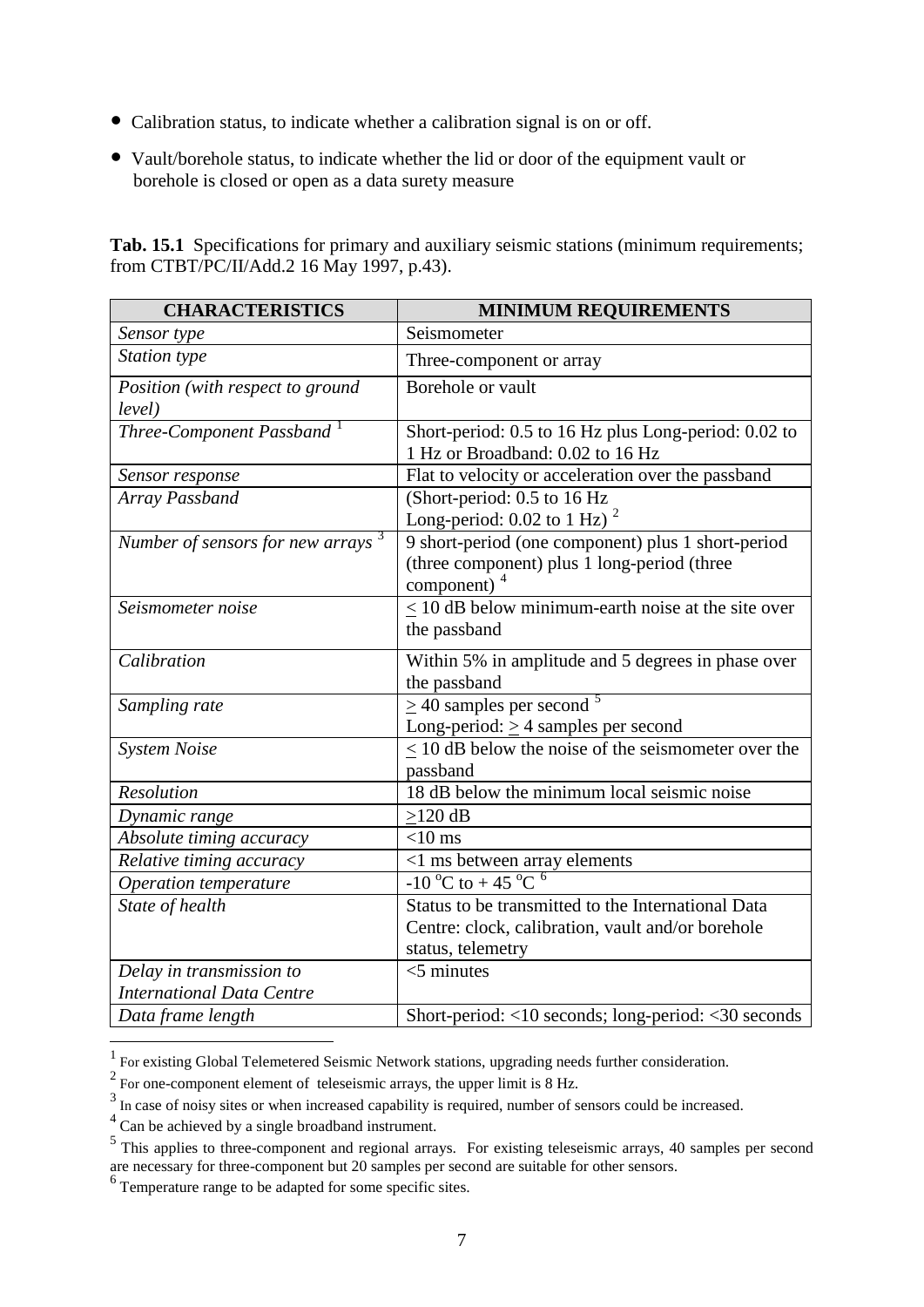| <b>Buffer at station or at National</b> | $>7$ days                                     |
|-----------------------------------------|-----------------------------------------------|
| Data Centre <sup>1</sup>                |                                               |
| Data availability                       | >98%                                          |
| Timely data availability                | $> 97\%$                                      |
| Mission-capable arrays                  | $>80\%$ of the elements should be operational |
| Precision on station location           | <100 m absolute for stations (World Geodetic  |
|                                         | System 84)                                    |
|                                         | $< 1$ m relative for arrays                   |
|                                         | elevation above sea level <20 m               |
| Seismometer orientation                 | $<$ 3 degrees                                 |
| Data format                             | Group of Scientific Experts (GSE) format      |
| Data transmission                       | primary: continuous                           |
|                                         | auxiliary: segmented                          |

# **15.2.2 Hydroacoustic station**

In order to detect the acoustic energy ducted through the SOFAR channel a network composed of 11 hydroacoustic stations is being implemented. Six stations will be equipped with hydrophones. The other five hydroacoustic stations are located on steep-sloped islands and will make use of seismic sensors to detect the waterborne energy which is converted to a seismic wave at the boundary of the island. This type of propagation has long been known to the seismic community as T-phase propagation. T-phase stations are not as effective in detecting and identifying hydroacoustic signals from explosions, but they are considerably cheaper than hydrophone stations. The mixture of hydrophone and T-phase stations selected for the IMS hydroacoustic network was chosen as a cost-effective compromise. As of 1 April 2011 10 hydroacoustic stations have been certified.

An International Monitoring System hydroacoustic station can consist of either oceandeployed hydrophone sensors and data acquisition systems, referred to herein as a *Hydrophone Station*, or one or more island-deployed seismometer sensors and data acquisition systems, referred to herein as a *T-phase Station*. There are 6 hydrophone stations and 5 T-phase stations.

### **15.2.2.1 Hydrophone station**

A hydrophone station consists of an underwater segment and a data acquisition segment. When the hydrophone station is located on an island, two distinct cables and hydrophone sensors are deployed nominally off opposite shores. The hydrophone sensor elements are placed at or near the axis of the Sound Fixing and Ranging (SOFAR) channel, using a subsurface float and an ocean-bottom anchor. Each cable has three sensors with electronics for digitizing the signal. In order to provide the station with some directional capabilities, the three hydrophones are placed in a triangular configuration and each sensor is separated horizontally by a distance of approximately 2 kilometers. A single cable is used to bring the signals from the hydrophone sensors to shore. Hydrophone locations are selected considering

<span id="page-7-0"></span> <sup>1</sup> Procedures for buffering to ensure minimum loss of data and single point failure should be addressed in the International Monitoring System Operational Manual.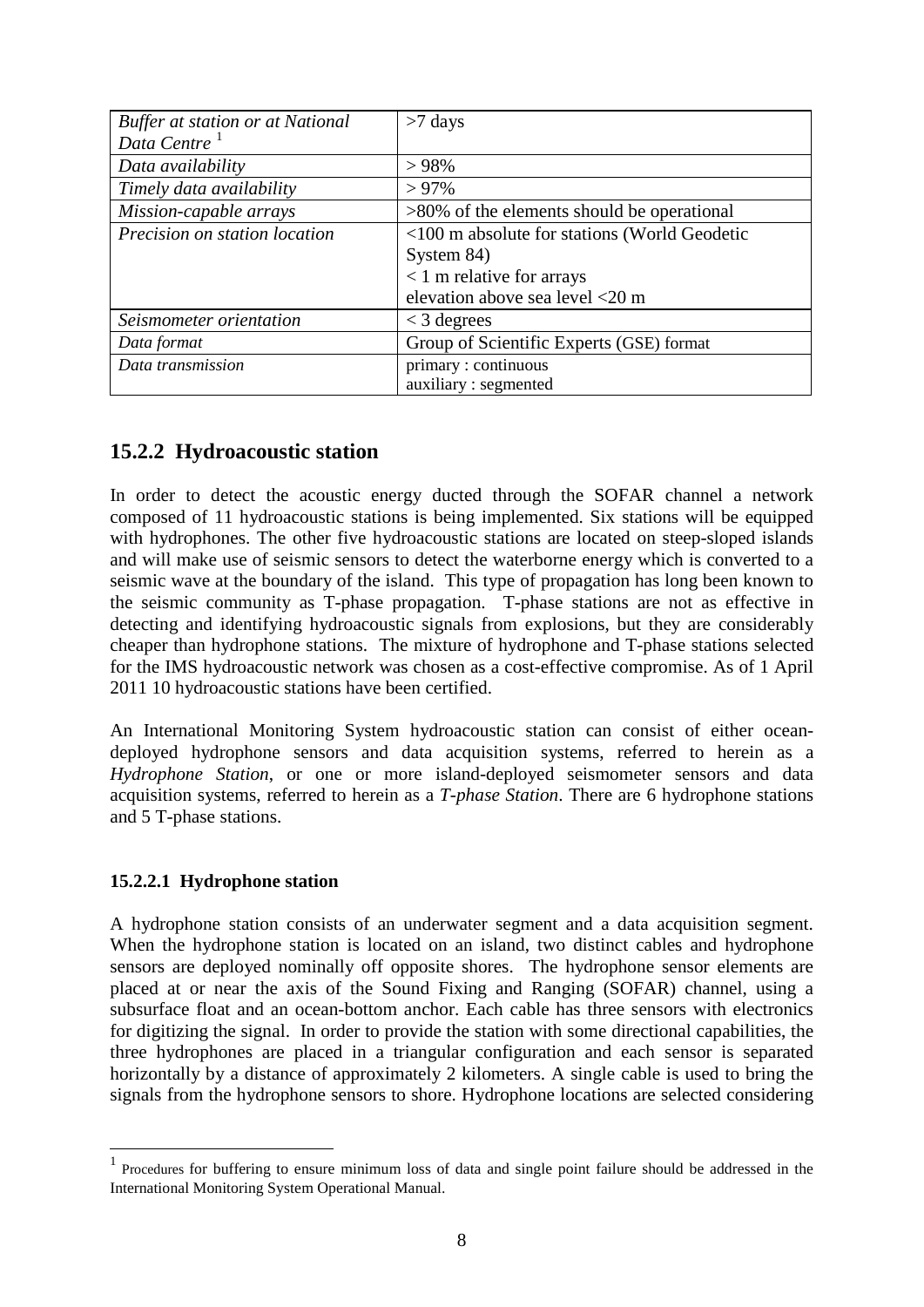the best combination of these factors: local optimum of low noise, wide viewing azimuth, and ease of cable installation.

All hydrophone stations, except for Cape Leeuwin, are located on relatively small islands. They generally consist of two undersea trunk cables, each with three hydrophones sensors. To avoid bathymetric blockage, by the island, cables and sensors are deployed on opposite shores of the island. Each hydrophone sensor has an independent wet-end digitizer. The digital signals are transmitted to the shore facility via a non-repeatered fiber optic cable for processing and transmission to the IDC in Vienna. The (minimum requirement) specifications for hydrophone stations are summarized in Tab. 15.2.

|  | Tab. 15.2 Specifications for IMS Hydrophone Stations (minimum requirements; from |  |  |  |
|--|----------------------------------------------------------------------------------|--|--|--|
|  | CTBT/PC/II/Add.2 16 May 1997, p.46)                                              |  |  |  |

| <b>CHARACTERISTICS</b>                                       | <b>MINIMUM REQUIREMENTS</b>                                                                             |
|--------------------------------------------------------------|---------------------------------------------------------------------------------------------------------|
| Sensor type                                                  | Hydrophone with wet-end digitiser                                                                       |
| Passband                                                     | 1 to 100 Hz                                                                                             |
| <b>Sensor Response</b>                                       | Flat to pressure over the passband                                                                      |
| Number of sensors                                            | 1 operational sensor with 2 back-up sensors per<br>cable                                                |
| <b>Sensors</b> location                                      | In the Sound Fixing and Ranging channel                                                                 |
| Location precision                                           | $<$ 500 meters                                                                                          |
| Number of cables                                             | 2 at a site when necessary to prevent local blockage                                                    |
| System noise                                                 | $\leq$ 10 dB below Urick's deep ocean low noise curve                                                   |
| Calibration                                                  | Within 1 dB, no phase requirements                                                                      |
| Sampling rate                                                | $\geq$ 240 samples per second                                                                           |
| Timing accuracy                                              | $<$ 10 ms                                                                                               |
| Delay in transmission to the<br><b>Technical Secretariat</b> | $\leq$ 5 minutes                                                                                        |
| State of health                                              | Status to be transmitted to the International Data<br>Centre: hydrophone, clock, calibration, telemetry |
| Data availability                                            | > 98%                                                                                                   |
| Timely data availiabiltiy                                    | $> 97\%$                                                                                                |
| Sensitivity                                                  | $<$ 60 dB per $\mu$ Pa (1-Hz band)                                                                      |
|                                                              | $\leq$ 81 dB per µPa (wide band)                                                                        |
| Dynamic range                                                | 120 dB                                                                                                  |
| Data transmission                                            | Continuous                                                                                              |
| Data format                                                  | <b>GSE</b> format                                                                                       |
| Data frame length                                            | $<$ 10 seconds                                                                                          |
| Buffer at dry end                                            | >7 days                                                                                                 |
| Mean time between failures for wet-<br>end equipment         | 20 years (to be confirmed)                                                                              |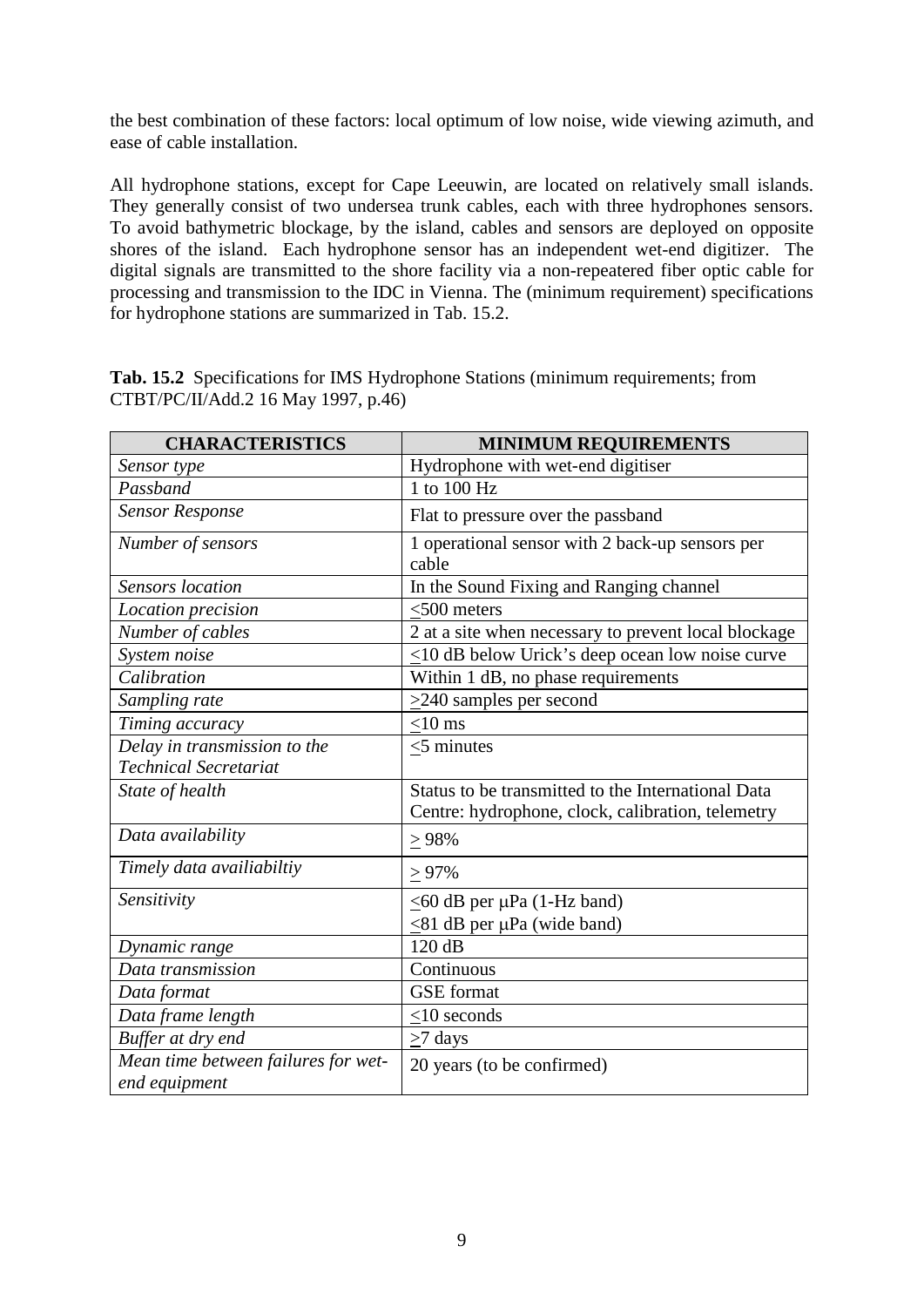### **15.2.2.2 T-phase station**

A T-phase station consists of one or more seismometers and one or more data acquisition systems. The T-phase station is sited near the shore of small islands with steep bathymetry in order to detect seismic waves generated by the coupling of waterborne energy along the flanks of the island. Each T-phase station location is chosen to provide as large an azimuthal monitoring coverage as possible while minimizing the background seismic noise level. Up to three T-phase seismometer systems may be required at different island locations to provide full azimuthal monitoring coverage. For specifications of T-phase stations see Tab. 15.3.

**Tab. 15. 3** Specifications for IMS T-phase stations (minimum requirements; from CTBT/PC/II/Add.2 16 May 1997, p.45

| <b>CHARACTERISTICS</b>                | <b>MINIMUM REQUIREMENTS</b>                                             |
|---------------------------------------|-------------------------------------------------------------------------|
| Sensor type                           | Seismometer                                                             |
| <b>Station type</b>                   | Minimum of one vertical component                                       |
| Position (with respect to ground      | Borehole or vault                                                       |
| level)                                |                                                                         |
| Passband                              | $0.5$ to $20$ Hz                                                        |
| Sensor response                       | Flat to velocity or acceleration over the pass band                     |
| Seismometer noise                     | $\leq$ 10 dB below minimum-earth noise at the site<br>over the passband |
| Calibration                           | Within 5% in amplitude and 5 degrees in phase<br>over the passband      |
| Sampling rate                         | $\geq$ 50 samples per second                                            |
| <b>Resolution</b>                     | 18 dB below the minimum local seismic noise                             |
| <b>System Noise</b>                   | $\leq$ 10 dB below the noise of the seismometer over                    |
|                                       | the passband                                                            |
| Dynamic range                         | $>120$ dB                                                               |
| Absolute timing accuracy              | $<$ 10 ms                                                               |
| Operation temperature                 | $-10^{\circ}$ C to $+45^{\circ}$ C                                      |
| State of health                       | Status to be transmitted to the International Data                      |
|                                       | Centre: clock, calibration, vault and/or borehole                       |
|                                       | status, telemetry                                                       |
| Delay in transmission to Technical    | $\leq$ 5 minutes                                                        |
| Secretariat                           |                                                                         |
| Data frame length                     | $<$ 10 seconds                                                          |
| Buffer at station or at National Data | $>7$ days                                                               |
| Centre <sup>2</sup>                   |                                                                         |
| Data availability                     | >98%                                                                    |
| Timely data availability              | $>97\%$                                                                 |

 <sup>1</sup> Temperature range to be adapted for some specific sites

<span id="page-9-1"></span><span id="page-9-0"></span><sup>&</sup>lt;sup>2</sup> Procedures for buffering to ensure minimum loss of data and single point failure should be addressed in the International Monitoring System Operational Manual.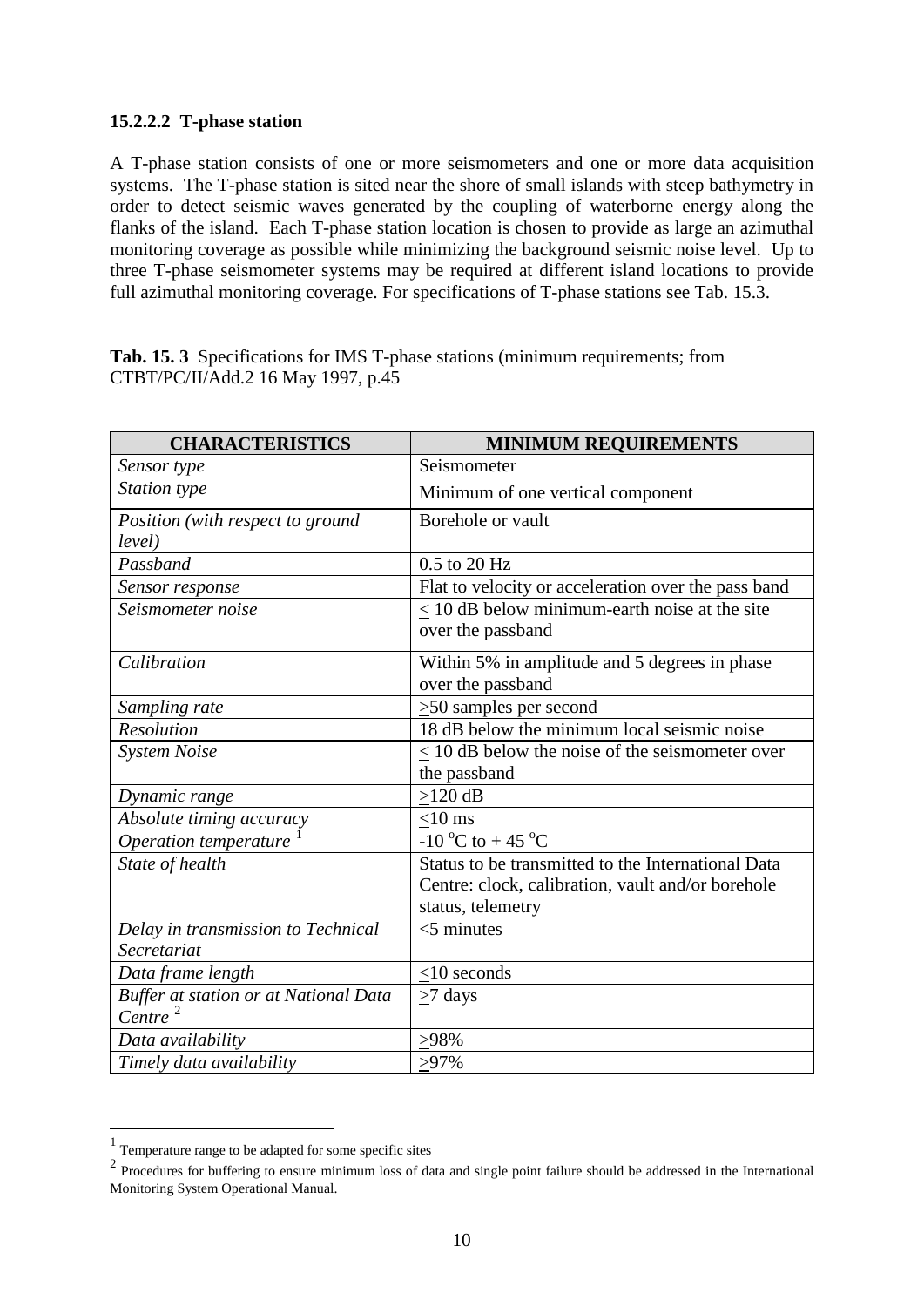| Precision on station location | <100 m absolute for stations (World Geodetic<br>System 84); Elevation above sea level $\leq$ 20 m |
|-------------------------------|---------------------------------------------------------------------------------------------------|
| Seismometer orientation       | $\leq$ 3 degrees                                                                                  |
| Data format                   | Group of Scientific Experts format                                                                |
| Data transmission             | Continuous                                                                                        |

# **15.2.3 Infrasound station**

An infrasound station consists of an array of 4 up to 15 elements; typical designs have 4 to 8 elements. Each array element has three basic parts: 1) a microbarometer connected to a wind noise reduction system to measure the infrasound signals, 2) a recording system to record digital data with an accurate time stamp, and 3) a communication system interface.

A typical infrasound station is designed for infrasound signals detection along with slowness and azimuth estimation in the frequency regime of 0.02 to 4 Hz. The arrays are usually shaped either, as irregular triangles with an internal element or an inner sub-array, or as pentagons with a triangular inner sub-array. The aperture of the main arrays (outer) varies between 1 and 3 km while the sub-arrays (inner) usually have an aperture of 100 to 300 m.

The total number of the arrays in the IMS infrasound network is 60. As of 1 April 2011, 43 stations are installed. All the stations in the IMS infrasound network are new and are or will be constructed under the IMS program. All the infrasound stations send continuous near-realtime data to the International Data Centre, in Vienna.

In order to provide information on their operational status, in addition to micropressure data, infrasound stations transmit also state-of-health information, such as:

- Clock status, to indicate whether the clock is synchronized to Coordinated Universal Time.
- Vault status, to indicate whether the lid or door of the equipment vault is closed or open as a data surety measure

The minimum requirements for the installation and certification of an infrasound station are summarized in Tab. 15.4.

| <b>CHARACTERISTICS</b>    | <b>MINIMUM REQUIREMENTS</b>                    |
|---------------------------|------------------------------------------------|
| Sensor type               | Microbarograph                                 |
| Number of sensors         | 4-element array                                |
| Geometry                  | Triangle with a component at the centre        |
| <b>Spacing</b>            | Triangle basis: 1 to 3 km <sup>2</sup>         |
| Station location accuracy | $\leq 100$ m                                   |
| Relative sensor location  | $\leq 1$ m                                     |
| Measured parameter        | Absolute <sup>3</sup> or differential pressure |
| Passband                  | $0.02$ to 4 Hz                                 |

**Tab. 15.4** Specifications for IMS Infrasound Stations (minimum requirements; from CTBT/PC/II/Add.2 16 May 1997, p. 47)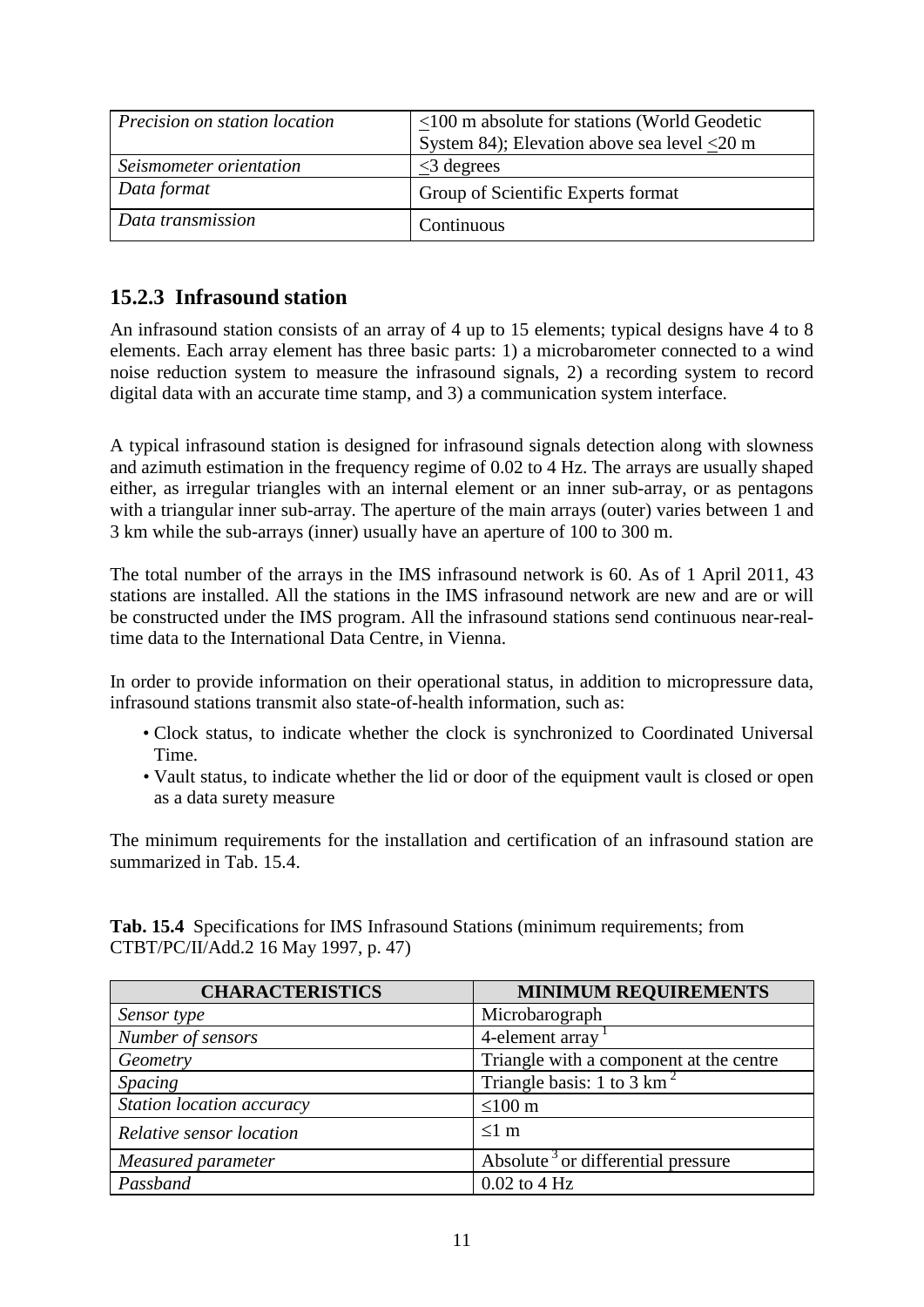| Sensor response                              | Flat to pressure over the passband                     |
|----------------------------------------------|--------------------------------------------------------|
| Sensor noise                                 | $\leq$ 18 dB below minimum acoustic noise <sup>4</sup> |
| Calibration                                  | $\leq$ 5% in absolute amplitude <sup>5</sup>           |
| State of health                              | Status data transmitted to the IDC                     |
| Sampling rate                                | $\geq$ 10 samples per second                           |
| Resolution                                   | $\geq 1$ count per 1 mPa                               |
| Dynamic range                                | $\geq$ 108 dB                                          |
| Timing accuracy                              | $\leq$ 1 msec                                          |
| Standard temperature range                   | $-10$ °C to $+45$ °C $^{6}$                            |
|                                              |                                                        |
| Buffer at station or at National Data Centre | $\geq$ 7days                                           |
| Data format                                  | Group of Scientific Experts format                     |
| Data frame length                            | $\leq$ 30 seconds                                      |
| Data transmission                            | Continuous                                             |
| Data availability                            | $>98\%$                                                |
| Timely data availability                     | $\geq 97\%$                                            |
| Mission capable array                        | $\geq$ 3 elements operational                          |
| Acoustic filtering                           | Noise reduction pipes (site dependent)                 |

 $\overline{1}$  In case of noisy sites or when increased capability is required, number of components could be increased.

- <sup>3</sup> Used for daily state of health.
- <sup>4</sup> Minimum noise level at 1 Hz :  $\sim$  5 mPa
- $5$  Periodicity: once per year (minimum).
- <sup>6</sup> Temperature range to be adapted for some specific sites.

 $<sup>7</sup>$  Once per minute (minimum).</sup>

# **15.2.4 Radionuclide particulate station**

Among the monitoring technologies in the IMS network, radionuclide monitoring is the only technique that provides the forensic or confirmatory evidence that a detected explosion is nuclear in nature. . Eighty radionuclide stations are being established in the IMS for sampling and radionuclide analysis of airborne particulates. Forty of these stations will also have the capability for sampling and analysis of noble gases. The radionuclide network was designed to achieve a detection capability of not less than 90% within approximately 14 days (including 3 days reporting time) for a 1 kt nuclear explosion in the atmosphere or from venting by an underground or underwater detonation.

Following a nuclear explosion, the radioactive materials released consist mainly of fission products and neutron activation products (from the interaction of the neutrons released during fission with elements in the device and surrounding materials). For particulate samples, there are 84 fission and neutron activation products which are regarded as relevant to CTBT. From their relative abundance or mutual ratios in the sample, it will be possible to determine whether they are from a nuclear explosion or other possible sources of radioactivity such as nuclear power or reprocessing plants.

 $2^{2}$  3 km is the recommended spacing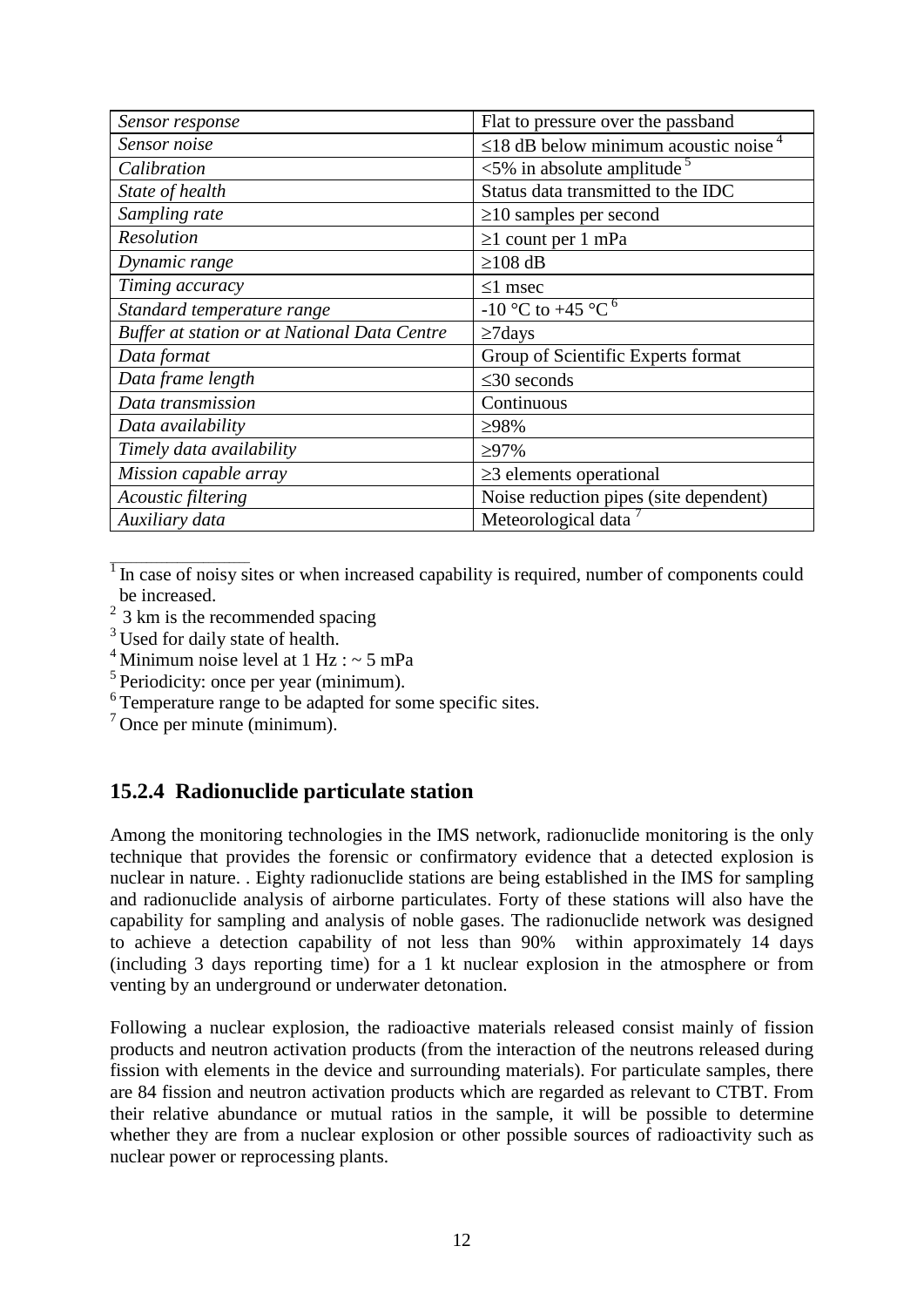In a radionuclide particulate station, at least  $12,000 \text{ m}^3$  of air is pumped daily through a filter with high collection efficiency in order to produce a large volume of air sample for high detection sensitivity. This sample is then analyzed using high-resolution gamma-ray spectrometry since the fission products and neutron activation products are gamma-emitters. The data is directly transmitted to the IDC thru the GCI for processing, analysis and review.

The main components of a radionuclide particulate station are:

- High-volume air- sampler for collection of large volume of airborne particulates or aerosols;
- Filter material for trapping particulates with high efficiency; after sampling, this is compressed or cut into a geometry best suited for gamma spectrometry;
- Detection equipment high-purity germanium crystal with good resolution, high efficiency and encased inside lead shielding to reduce background radioactivity;
- Multi-channel analyzer, computer system, station operation software for production of spectral raw data for transmission to the IDC for analysis and operation of the system;
- State-of-health (SOH) sensors status of station monitors, i.e., air flow rate, detector temperature, indoor temperature and humidity, filter position monitor, power supply status, lead shield status, that could be used to interpret the measured radionuclide data and provide an indication of normal and secure operation;
- Meteorological sensors meteorological data monitors, i.e., precipitation, temperature, wind speed, wind direction;
- Very small aperture antenna (VSAT) for transmission of data to IDC via satellite;
- Uninterruptible power supply and auxiliary generator for power stability and alternate source of electrical power.

There are two types of radionuclide particulate stations: (1) manual station which requires an operator to perform the daily operations such as filter change and preparation, and (2) automatic station. The two types of automatic systems in the IMS network are the Radionuclide Aerosol Sampler/Analyzer (RASA) and Automatic Radionuclide Air Monitoring Equipment (ARAME). The minimum technical requirements for certification of a particulate station are listed in Tab. 15.5.

Tab. 15.5 Specifications for IMS Radionuclide Particulate Stations (minimum requirements; from CTBT/PC/II/Add.2 16 May 1997, p. 48)

| <b>CHARACTERISTICS</b> | <b>MINIMUM REQUIREMENTS</b>      |
|------------------------|----------------------------------|
| System                 | Manual or automated              |
| Airflow                | $500 \text{ m}^3 \text{ h}^{-1}$ |
| Collection time        | 24h                              |
| Decay time             | $\leq 24$ h                      |

<span id="page-12-0"></span>-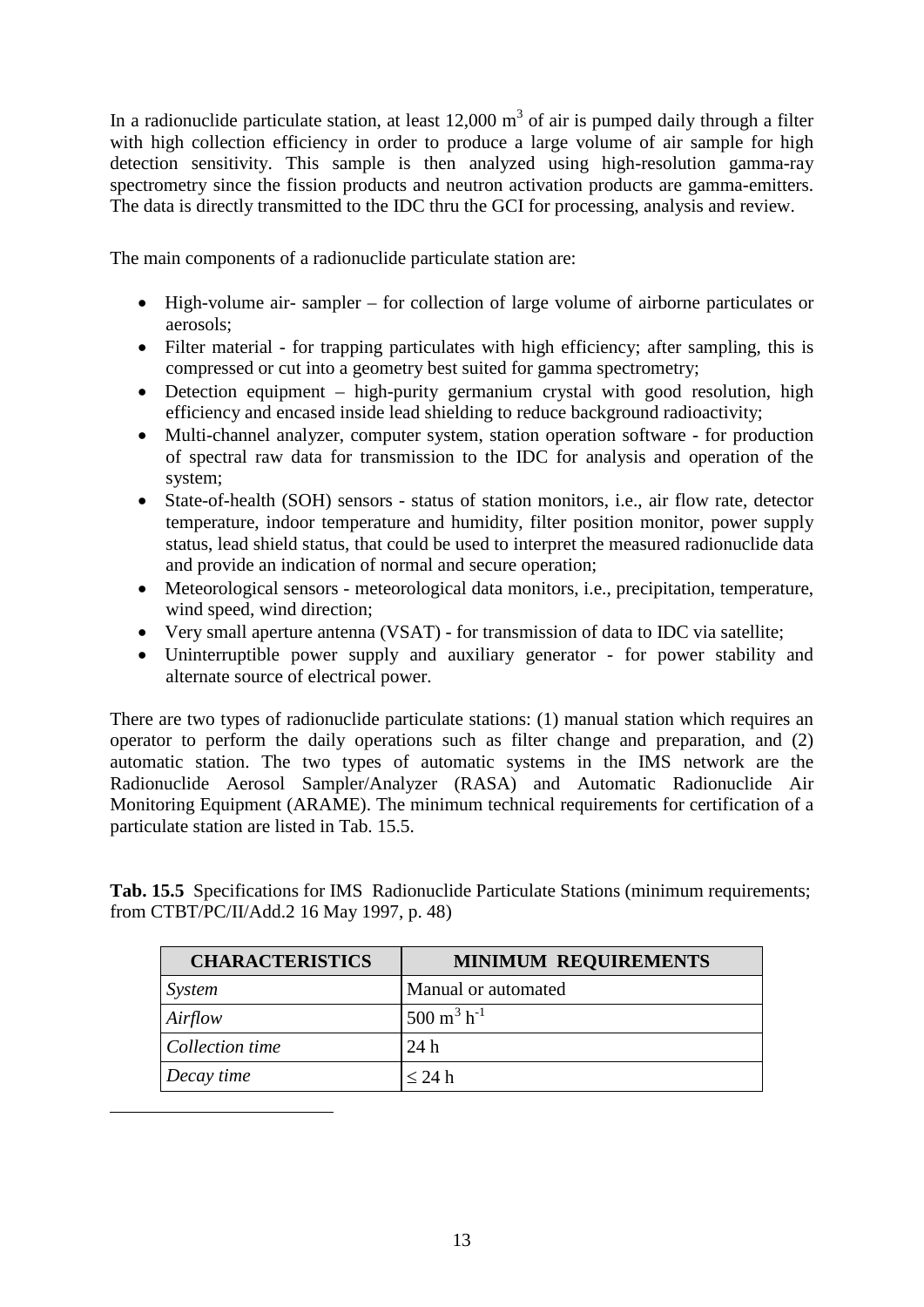| Measurement time                                    | $\geq 20$ h                                                                                                       |
|-----------------------------------------------------|-------------------------------------------------------------------------------------------------------------------|
| Time before reporting                               | $\leq$ 72 h                                                                                                       |
| Reporting frequency                                 | Daily                                                                                                             |
| Filter                                              | Adequate composition for compaction,<br>dissolution and analysis                                                  |
| <i>Particulate collection</i><br>efficiency         | For filter : $\geq 80\%$ at $\varnothing = 0.2 \,\mu\text{m}$<br>Global $\geq 60\%$ at $\varnothing = 10 \,\mu m$ |
| Measurement mode                                    | HPGe high resolution gamma spectrometry                                                                           |
| <b>HPGe relative efficiency</b>                     | $\geq 40\%$                                                                                                       |
| <b>HPGe</b> resolution                              | $< 2.5$ keV at 1332 keV                                                                                           |
| <b>Base line sensitivity</b>                        | 10 to 30 $\mu$ Bq m <sup>-3</sup> for <sup>140</sup> Ba                                                           |
| Calibration range                                   | 88 to 1836 keV                                                                                                    |
| Data format for gamma<br>spectra and auxiliary data | RMS (Radionuclide Monitoring System)<br>format                                                                    |
| State of health                                     | Status data transmitted to IDC                                                                                    |
| Communication                                       | Two-way                                                                                                           |
| Auxiliary data                                      | Meteorological data<br>Flow rate measurement every 10 minutes                                                     |
| Data availability                                   | $\geq 95\%$                                                                                                       |
| Down time                                           | $\leq$ 7 consecutive days<br>$\leq$ 15 days annually                                                              |

As of 1 April 2011, of the 80 radionuclide stations which comprise the IMS radionuclide particulate network, 60 have been certified as meeting the requirements above.

# **15.2.5 Radionuclide noble gas station**

For underground or underwater nuclear explosions, the radioactive materials with greater probability of being vented and released into the atmosphere are noble gases rather than particulates. Noble gases are chemically inert and will not be attached to its surrounding environment; thus these can leak from an underground cavity through vents or cracks or be transported from underwater to the surface. Once in the atmosphere these remain gaseous, travel long distances and unlike particulates, are not washed out by precipitation. . Among the noble gases likely to be released into the atmosphere following a nuclear explosion, radioactive xenon isotopes (radioxenons) are presently the most suitable for monitoring purposes. They are produced with a relatively high yield in nuclear explosions and have suitable half-lives. By examining the ratios of xenon isotopes in a sample, it is possible to distinguish whether the radioxenons detected are from a nuclear explosion or other civilian applications such as nuclear reactor releases. The 4 radioxenons monitored by the noble gas stations are  $^{131m}$ Xe,  $^{133m}$ Xe,  $^{133}$ Xe and  $^{135}$ Xe, which are beta (or conversion electron) and gamma emitters. The technology for sampling and analysis of noble gas under field conditions is less mature and more complex than that for particulates. Thus, the noble gas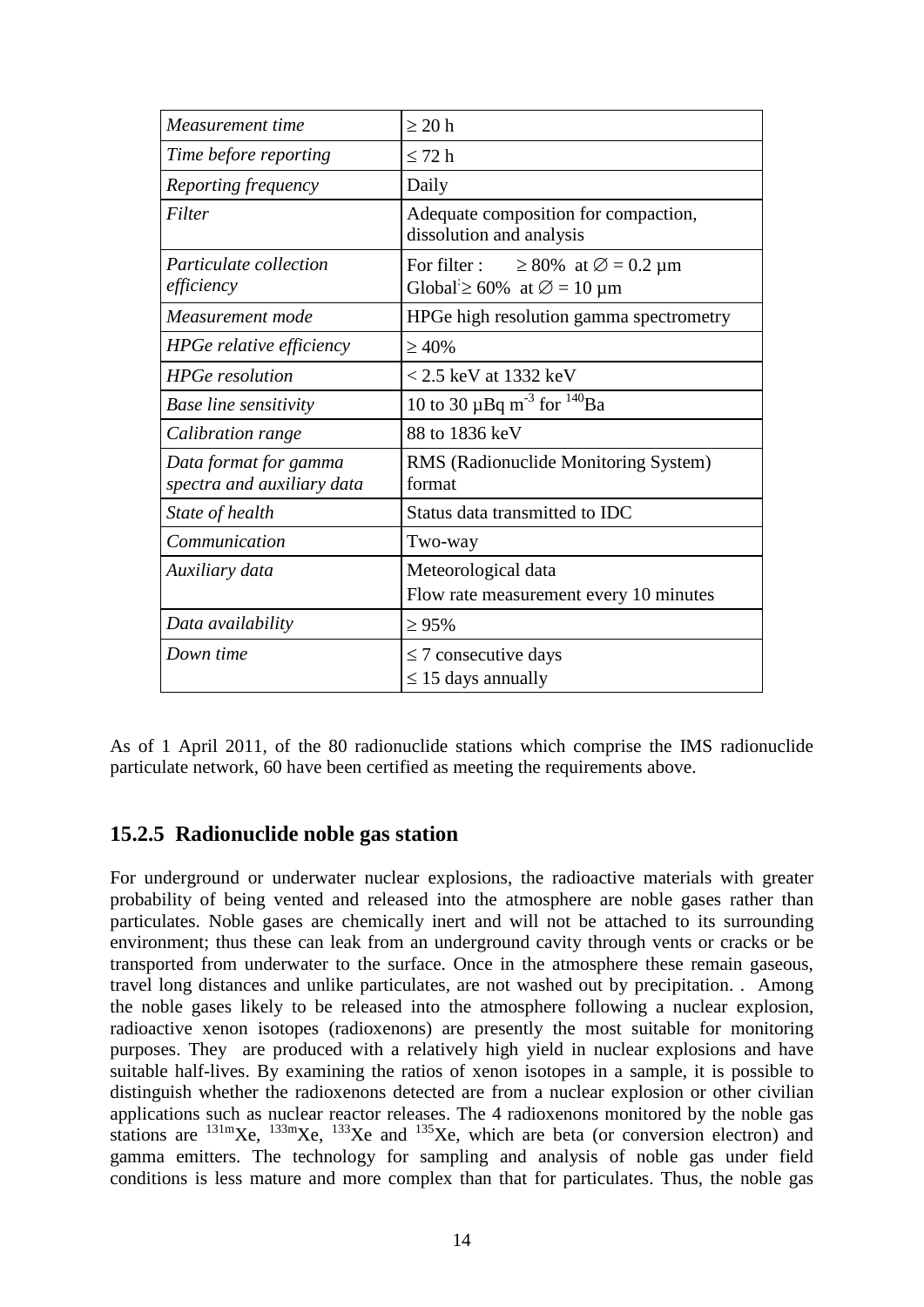systems have been tested and evaluated under the International Noble Gas Experiment (INGE) conducted by the Technical Secretariat.

In a noble gas station, the air sample collected undergoes processing to separate and concentrate xenon from other constituents. The activity of the purified/concentrated radioxenons is then measured by high-resolution gamma-ray spectrometry or beta-gamma coincidence counting. The volume of air analyzed is determined from the volume of nonradioactive xenon (stable xenon), taking into account the natural abundance of xenon in air (0.087 ppmV at STP). Stable xenon is measured using gas chromatography or thermal conductivity detector.

The three types of noble gas systems in the IMS network, all of which operate automatically are: (1) SPALAX (**S**ystème de **P**rélèvement **A**tmosphérique en **L**igne avec l'**Á**nalyse du **X**énon) (2) SAUNA (**S**wedish **A**utomatic **U**nit for **N**oble **G**as **A**cquisition) and (3) ARIX (**A**nalyzer of **R**adioactive **I**sotopes of **X**enon). The SPALAX uses high-resolution gamma-ray spectrometry while the SAUNA and ARIX use beta-gamma coincidence counting.

The minimum technical requirements for certification of noble gas stations are listed below in Tab. 15.6.

| <b>CHARACTERISTICS</b>                        | <b>MINIMUM REQUIREMENTS</b>                                                                                             |
|-----------------------------------------------|-------------------------------------------------------------------------------------------------------------------------|
| Air flow                                      | $0.4 \text{ m}^3/\text{h}$                                                                                              |
| Total volume of sample                        | $10 \text{ m}^3$                                                                                                        |
| Collection time                               | $\leq$ 24 h                                                                                                             |
| Measurement time                              | $\leq$ 24 h                                                                                                             |
| Time before reporting                         | ≤48 $h$                                                                                                                 |
| Reporting frequency                           | Daily                                                                                                                   |
| Isotopes measured                             | $\frac{131 \text{m}}{\text{Xe}}$ , $\frac{133 \text{m}}{\text{Xe}}$ , $\frac{133}{\text{Xe}}$ , $\frac{135}{\text{Xe}}$ |
|                                               | Beta-gamma coincidence                                                                                                  |
| Measurement mode                              | or                                                                                                                      |
|                                               | high resolution gamma spectrometry                                                                                      |
| Minimum Detectable Concentration <sup>1</sup> | 1 mBq/m <sup>3</sup> for $^{133}$ Xe                                                                                    |
| State of health                               | Status data transmitted to IDC                                                                                          |
| Communication                                 | Two way                                                                                                                 |
| Data availability                             | 95%                                                                                                                     |
| Downtime                                      | $\leq$ 7 consecutive days                                                                                               |
|                                               | $\leq$ 15 days annually                                                                                                 |

Tab. 15.6 Specifications for IMS Radionuclide Noble Gas Stations (minimum requirements; CTBT/PC/II/Add.2 16 May 1997, p. 49)

As of 1 April 2011, there are 27 noble gas stations installed out of the 40. Certification started in 2010, with 3 noble gas stations certified as meeting the abovementioned requirements.

<span id="page-14-0"></span> $1$  Smallest concentration of radioactivity in a sample that can be detected with a 5% probability of erroneously detecting radioactivity, when in fact none was present (Type I error) and also, a 5% probability of not detecting radioactivity, when in fact it is present (Type II error).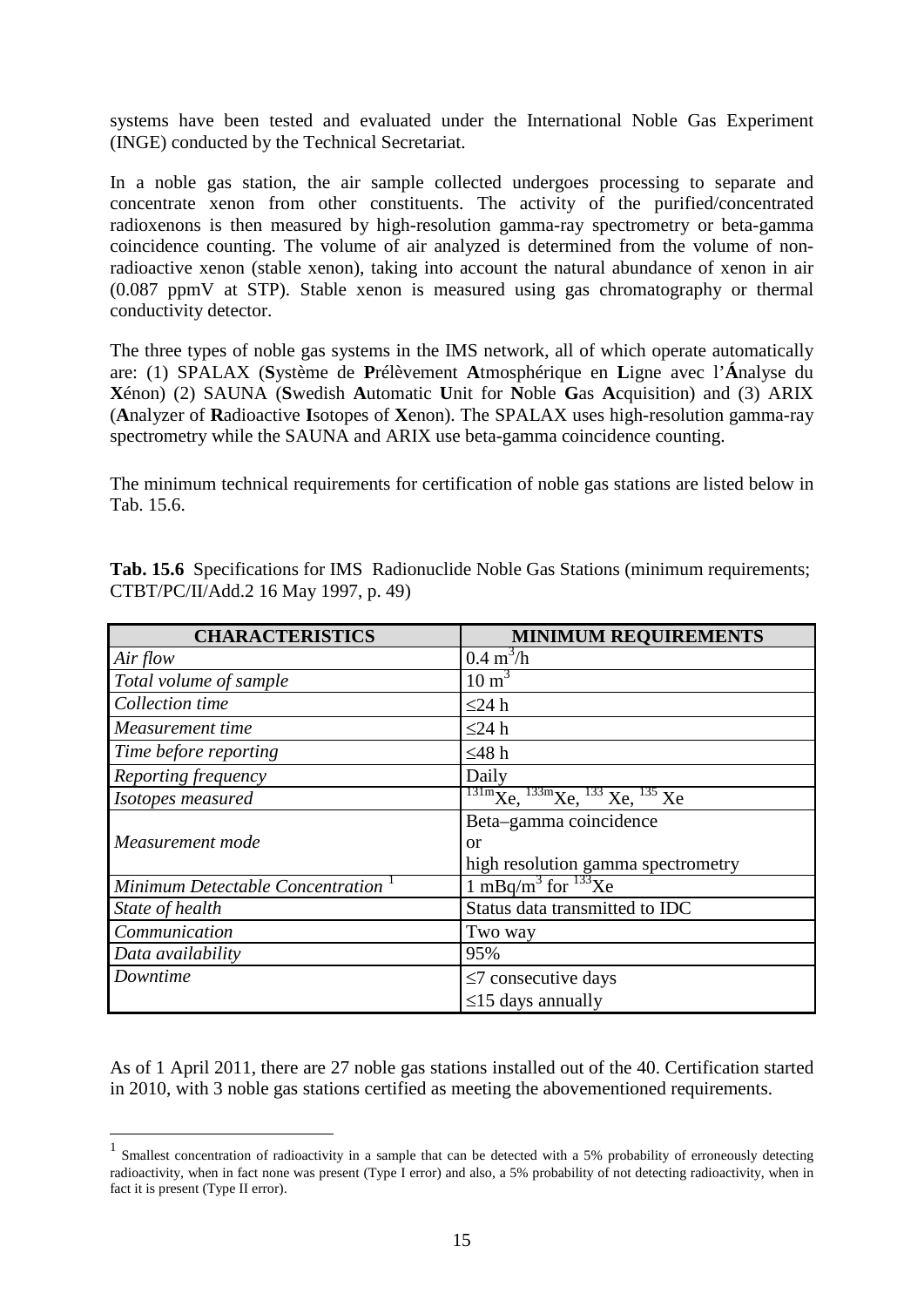# **15.2.6 Radionuclide laboratories**

In accordance with the CTBT, the network of radionuclide monitoring stations is supported by 16 radionuclide laboratories which perform re-analysis of samples from stations. The purpose of re-analysis of samples from stations by a laboratory is: (1) to corroborate the results of the routine analysis of a sample from an IMS station, in particular to confirm the presence of fission products and/or activation products; (2) to provide more accurate and precise measurements; and (3) to clarify the presence or absence of fission products and/or activation products in the case of a suspect or irregular analytical result from a particular station (CTBT/WGB/TL-11, 17-18 /Rev. 4).

These laboratories have a quality system to include sample handling, preparation, measurement, data analysis and reporting. Their software enables data transmission to the IDC in a standardised format. The Technical Secretariat organizes annual proficiency test or intercomparison exercises as part of a quality assurance program. These laboratories are certified by the Technical Secretariat according to rigorous management and technical requirements contained in PTS/INF.96 Rev. 7. As of 1 April 2011, ten of the 16 radionuclide laboratories are certified.

# **15.3 Data acquisition**

# **15.3.1 Introduction**

The stations in the IMS network send data to the International Data Centre (IDC) according to the Formats and Protocols specified in the corresponding IMS Operational Manual. Stations in the primary seismic, hydroacoustic, and infrasound networks send data in Continuous Data (CD) format. As the name implies, data from these stations are sent continuously to the IDC.

Stations in the auxiliary seismic network send data to the IDC in response to a data request received from the IDC. Each data request is formulated based on IDC data processing results from stations in the primary seismic, hydroacoustic, and infrasound networks. Consequently, only segments of data from auxiliary seismic stations are sent to the IDC. Radionuclide stations send data to the IDC on a regular daily schedule as the data become available at the station.

All IMS data received at the IDC are parsed and are accessible through the IDC relational database management system (RDBMS). After the data are stored in the RDBMS, they are available for automatic processing.

All stations in the IMS network can be securely managed using command and control messages. The communication between IMS stations and the IDC, and between the IDC and users is done over the Global Communications Infrastructure (GCI).

# **15.3.2 Security concerns**

The security concerns of the IMS data are addressed in the following ways. Data collected at IMS stations are signed with a private key, and the resulting signature from that process is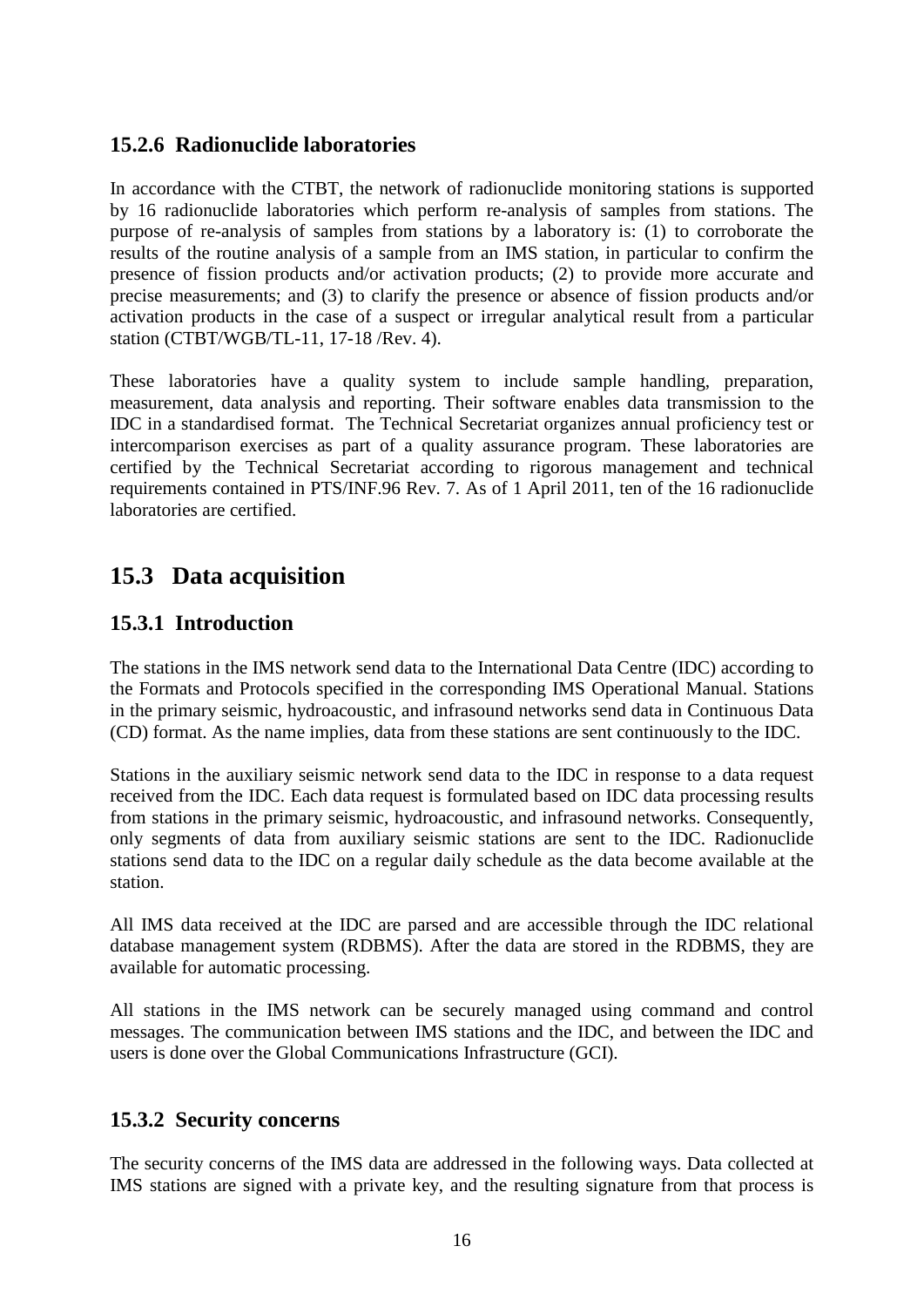transmitted along with the data. The recipient of the data can then use the data, the signature, and the public key from the station to authenticate the data. If the data passes this authentication process, it means that the data were signed by the private key at the station, and that the data have not been modified.

The private key is stored in a hardware device, and with tamper resistant features. Any attempt to tamper with the private key is reported.

The private and public keys are issued and maintained using a Public Key Infrastructure (Xenitellis, 2000), which is operated and maintained by CTBTO. This process of authentication and verification is also used for command and control messages, which are elaborated in section 3.6.

# **15.3.3 Continuous data stations**

Primary seismic, hydroacoustic, and infrasound stations send data to the IDC in Continuous Data (CD) format. At present there are two versions of CD format, namely CD-1.0 format and CD-1.1 format. Both are currently in use, but all new stations employ CD-1.1 format.

The data completeness and timeliness requirements for continuous data stations are quite stringent. These stations are required to send at least 98% of all expected data to the IDC, and 97% of the data should be received at the IDC within 5 minutes after the data have been recorded at the station. Consequently, after any type of outage of sending data, it is very important to restore the real time data flow to the IDC in order to meet the timeliness requirement. Consequently, the CD format specifies a Last In First Out (LIFO) sequence of sending data after an extended outage. This means that the newly recorded data are sent first, which can be interspersed with older data, progressing from younger data to older data.

CD protocol is based on socket level communication. The data sender initiates the data flow by sending a Connection Request Frame to the receiver's well known port and IP address. The receiver responds by sending a Port Assignment Frame to the sender, which specifies the IP address and port where the sender should begin sending data. In case of CD-1.1 format, there is additional exchange of Option Request Frames at this stage.

The sender then begins to send the data to the receiver at the specified IP address and port. In case of CD-1.0, this consists of a Data Format Frame (DFF), which specifies the format of the subsequent Data Frames (DF). All DFs will adhere to the format specified in the DFF, and can only be interpreted with the DFF information. If there is a change of format, for example if a channel is added or removed from the DF, then a new DFF, preceded by an Alert Frame, must be sent by the sender. The data flow can be terminated by either party by sending the appropriate Alert Frame.

The fact that the data format information is only sent once in CD-1.0 format leads to an efficient use of communication bandwidth. However, it also means the Data Frames can only be interpreted with information from the corresponding Data Format Frame. In order to address this shortcoming, and to add additional functionality, CD-1.1 format was created.

In the case of CD-1.1 format, the Option Request Frames are exchanged after the Port Assignment Frame is sent to the sender, as mentioned above. The sender will then begin to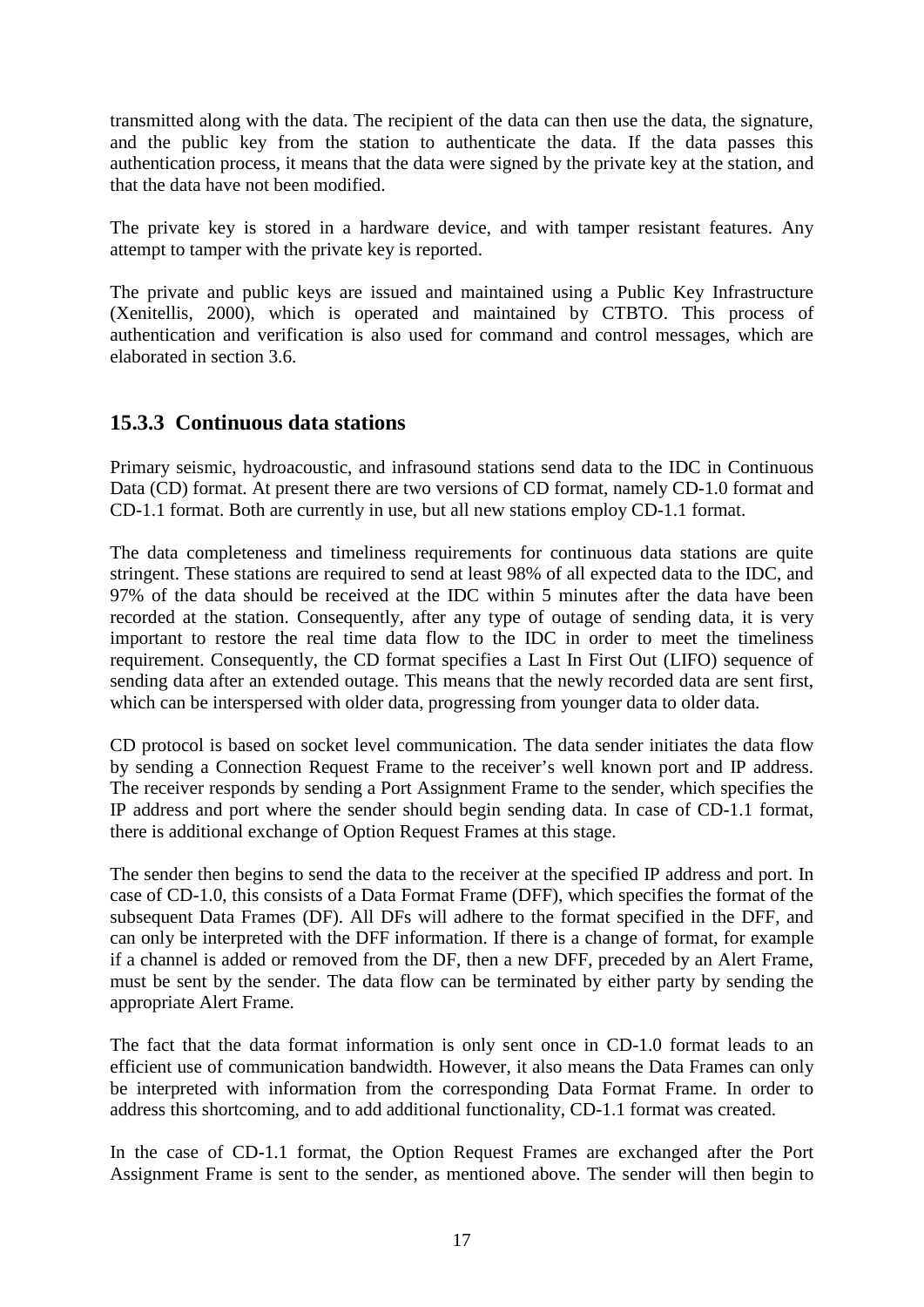send Data Frames (DF). In CD-1.1, each DF fully describes the data, so there is no need for Data Format Frames, as is required for CD-1.0 format. The CD-1.1 Data Frames also contain a sequence number, which can be used to record which frames have been sent and received. The receiver and sender exchange Acknack Frames to synchronize this information. Every frame in CD-1.1 format can also be signed, to ensure integrity of the data.

CD-1.1 format also include the capability for Command and Control Frames, which can be used to manage IMS stations. More information concerning Command and Control can be found in Section 3.6.

In both CD-1.0 and CD-1.1 the Data Frame contains Channel Sub-Frames (CSF), where each CSF contains the data from a particular data channel or sensor. For example, a typical three component station will have three CSFs, with one CFS for each of the three channels BHZ, BHN, and BHE. The waveform data in each CSF is signed, and the resulting signature is also stored in the CSF. In the case of CD-1.1, the entire data frame will also be signed, and the signature of the entire frame will be sent in the frame trailer. The components of a CD-1.1 Data Frame are summarized in Fig. 15.3.

| Frame Header<br>and<br>Channel Subframe Header |           |
|------------------------------------------------|-----------|
| <b>Channel Subframe 1</b>                      | signature |
| <b>Channel Subframe 2</b>                      | signature |
|                                                |           |
| Channel Subframe n                             | signature |
| <b>Frame Trailer</b>                           | signature |

**Fig. 15.3** Components of a CD-1.1 Data Frame. Note that each channel subframe is signed, as well as the frame itself. The data frame signature is found in the frame trailer.

# **15.3.4 Segmented data stations**

IMS auxiliary seismic stations send data to the IDC in response to a waveform data request from the IDC. The data request and the response adhere to IMS 2.0 Formats and Protocol. The request specifies the start and end time, as well as the station and channels which should be returned to the requestor.

The data request is based on a preliminary event location made using data from primary stations, i.e., stations which send data in continuous mode. Once an event is detected by the primary network, a data request is sent to all auxiliary stations within 30 degrees of this preliminary location plus auxiliary stations which have a high probability of detecting the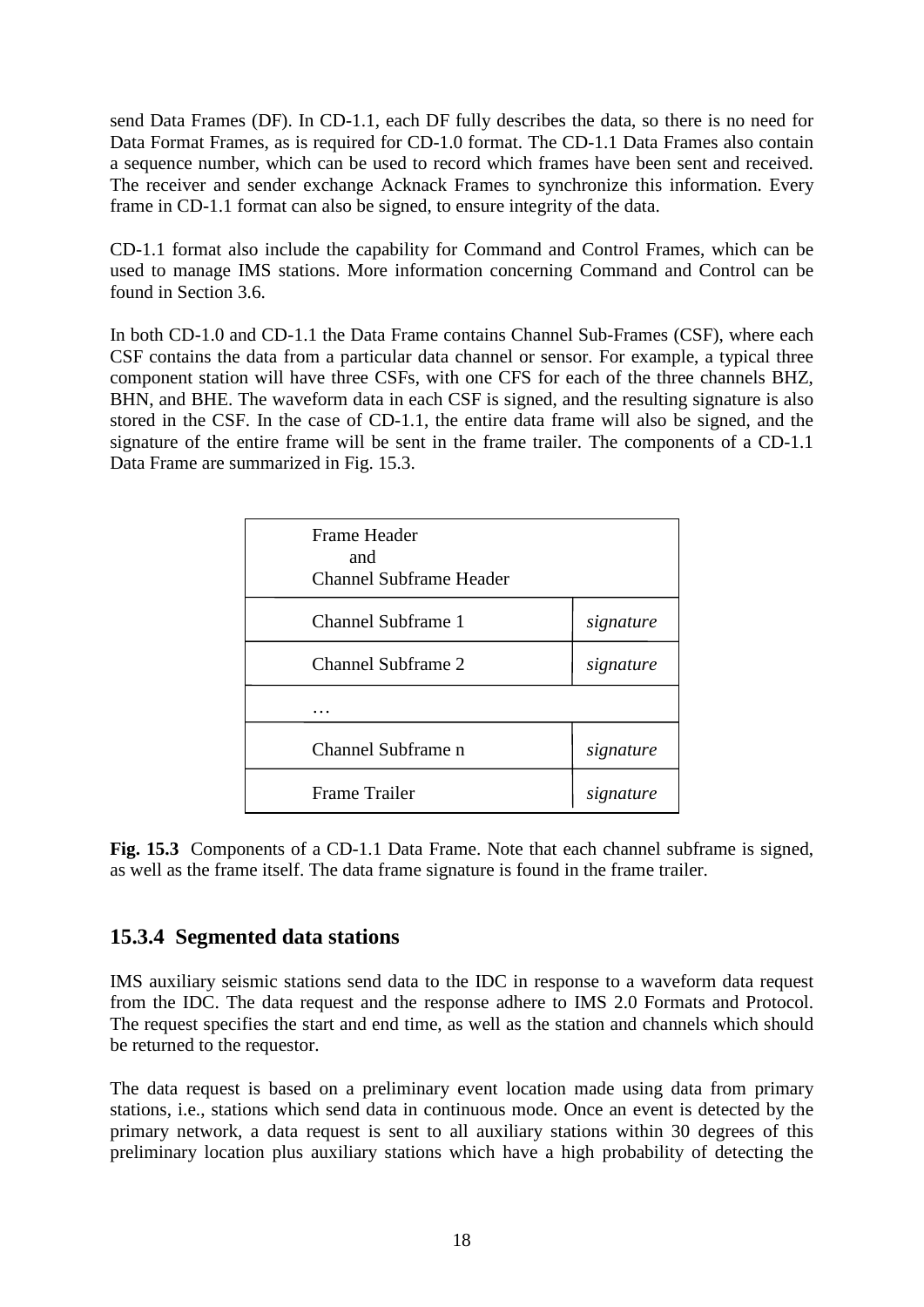event. In this way, the auxiliary data assist in refining the location by providing additional regional observations.

The messages exchanged in IMS 2.0 format are sent via e-mail. The original concept of using email for waveform data exchange was pioneered by Urs Kradolfer (Kradolfer, 1996). Prior to IMS 2.0, there were a number of earlier revisions of the format, including GSE 2.0, GSE 2.1, and IMS 1.0 (see also Chapter 10 and IS 10.1 and 10.2). While additional data types and features have been added with each revision, the data request and response messages have remained relatively stable.

Since IMS 2.0 data are typically sent via email, the waveform data are converted into ASCII representation in the email message. There are a few different supported waveform data types. One data type is integer format, named "INT", where the waveform digital counts are reported as integer values. The second format is named "CM6", where the digital waveform counts are processed with an algorithm to compress the data and transmit the data in ASCII format. A third option allows waveform data to be sent along with corresponding data signatures. This format is named "CSF", and is formed by converting a CD-1.1 Channel Sub-Frame (see Section 3.3), into ASCII format using base 64 encoding.

# **15.3.5 Radionuclide stations**

Radionuclide stations send data to the IDC on a regular daily schedule as the data become available at the station. The data are sent in IMS 2.0 format via e-mail. Particulate systems produce one radionuclide spectrum per day which is sent to the IDC. Noble Gas systems produce one or two radionuclide spectrum per day, depending on the type of measurement system. In additional, radionuclide stations send state of health information on a regular basis, ranging from 2 to 6 hours, depending on the type of system. Radionuclide stations also send various spectra types for calibration purposes, including blank spectra, detector background spectra, and calibration source spectra.

# **15.3.6 Command and control**

Command and Control messages are used to securely command IMS stations. The process is typically initiated by sending a signed command message from the IDC to the station. At the station the command is checked for authenticity, the requested action is carried out, and a command response message is returned to the IDC. The commands are used for seismic station calibration. Command messages are sent in IMS 2.0 format via email. There are also provisions in CD-1.1 format to support the exchange of command and control frames.

# **15.3.7 Global Communication Infrastructure**

Data are sent from the IMS stations to the IDC over the Global Communication Infrastructure (GCI). The GCI is also used to send IMS data and IDC products from the IDC to authorized users. The topology between stations and the IDC is typically done in one of two ways; one option is basic topology, and the other is the Independent Sub Network (ISN).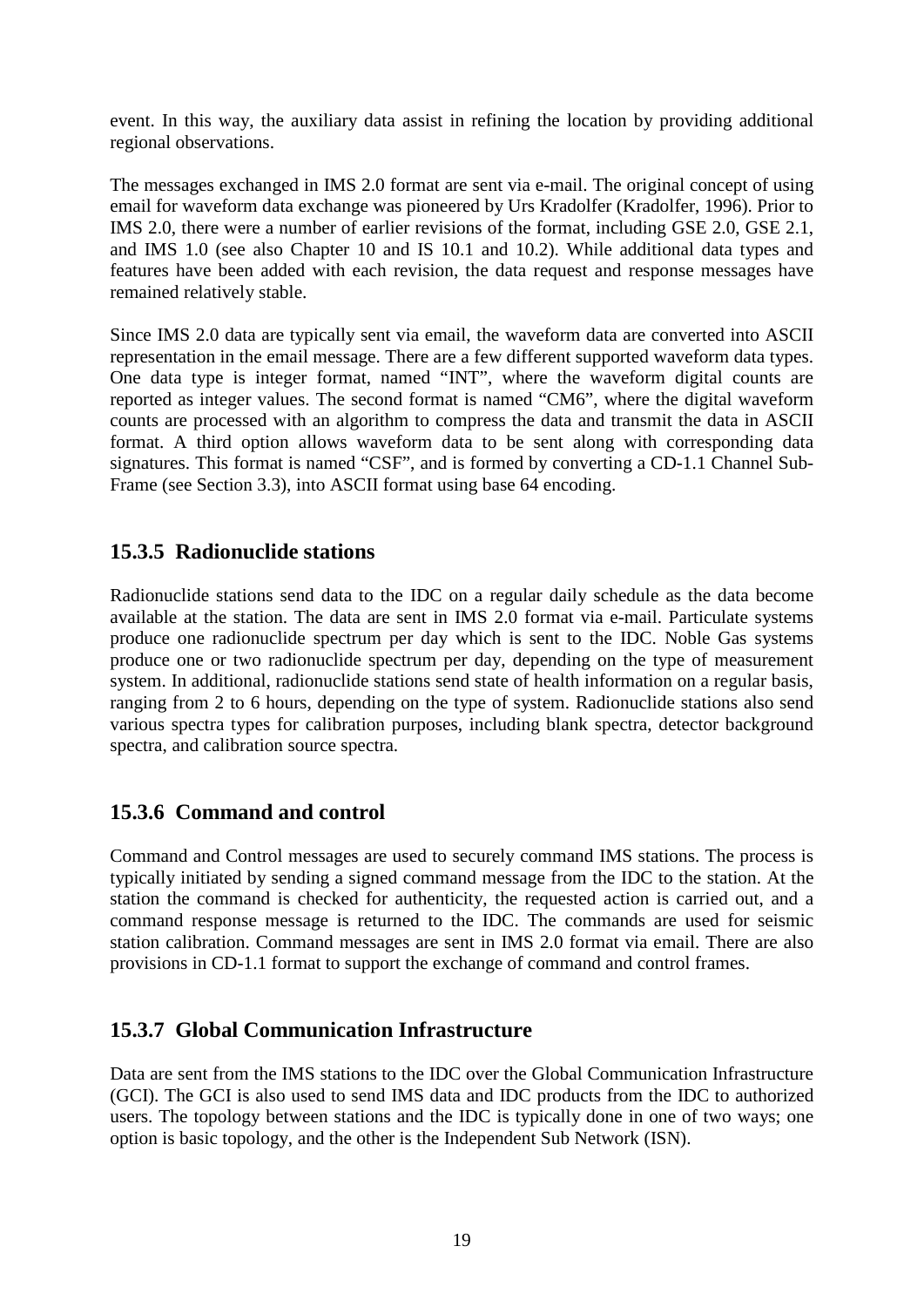In the case of basic topology, data are sent from the station over a Very Small Aperture Terminal (VSAT) through a satellite link to a satellite ground station, which in turn is connected to the IDC via a terrestrial link. In the case of an ISN, a country may take the responsibility to transport data from several stations on its territory to a central location. The data at that central location are then sent onward to the IDC, typically over a terrestrial connection.

The complete GCI is a large operation which includes 215 VSAT connections and 6 terrestrial connections. The GCI link availability requirement is 99 %, which is currently being routinely achieved.

# **15.4 Waveform data processing**

# **17,4.1 Introduction**

Waveform data are automatically processed once they have arrived at the IDC. Waveform station processing for continuous data stations is done in fixed time intervals (Fig. 15.4). The duration of those time intervals is 10 minutes for primary seismic and hydroacoustic stations, and 30 minute intervals for infrasound stations. Each interval is processed after 95 % of data used for station processing from that station has arrived in the RDBMS. Data from auxiliary seismic stations are processed once the requested data segments have been parsed into the RDBMS and a sufficient amount of requested data has been received.



**Fig. 15.4** Overview of station processing and network processing. Note that network processing is run three times, to accommodate data from auxiliary stations and late arriving data. Network processing results in the Standard Event Bulletins (SEL) 1, 2, and 3, which are automatically generated 1, 3, and 6 hours after real time.

Waveform station processing performs quality control checks, band-pass filtering and beamforming (see Chapters 4 and 9) to improve the signal-to-noise ratio and detect signals in the data interval. Feature extraction is then performed for each detection and the resulting detection time (see also Chapter 16), amplitude, period, azimuth and slowness are written to the RDBMS. The final stages of station processing include signal grouping, initial phase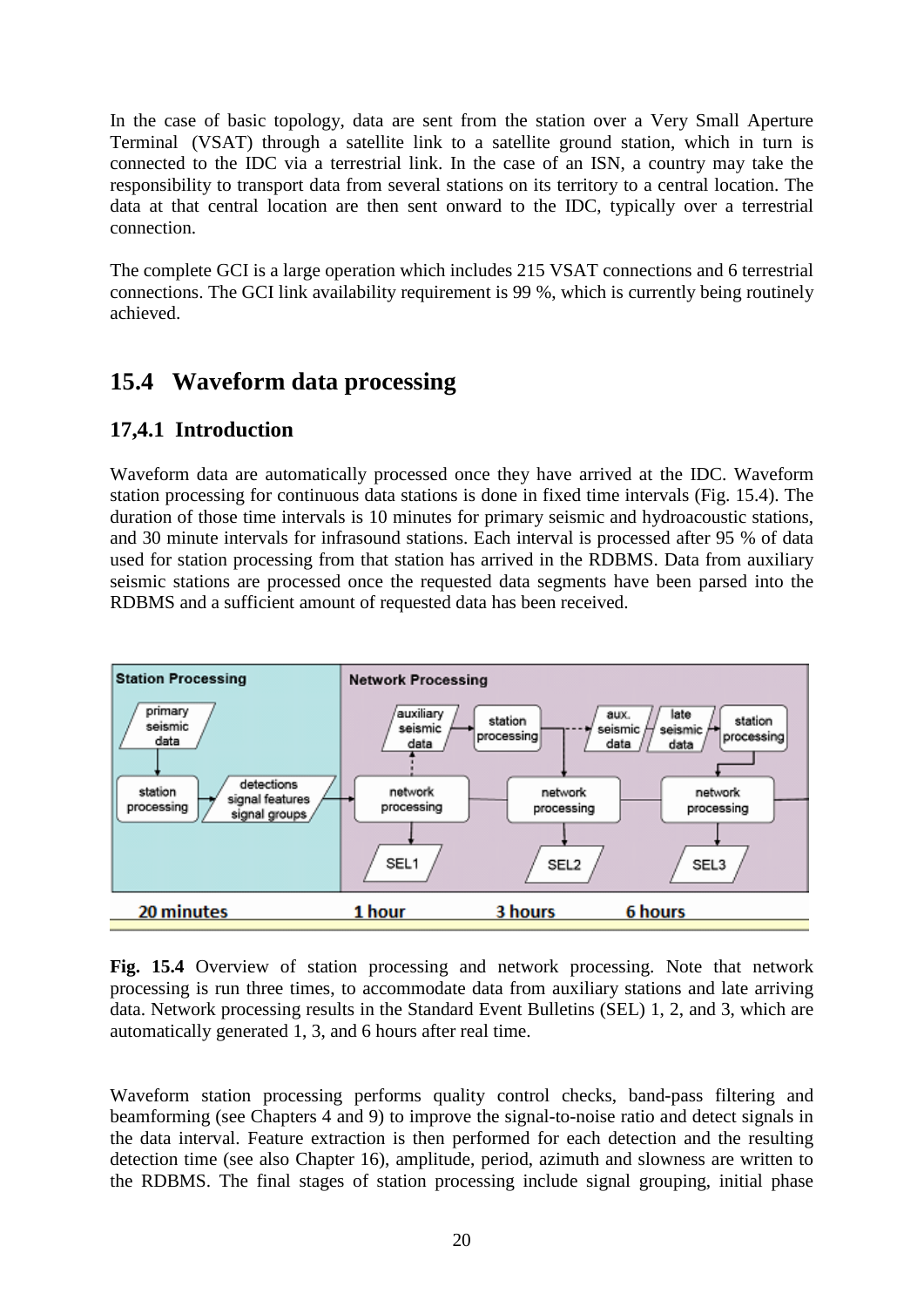identification, and location of single station events. The arrivals resulting from station processing are the input in network processing, where the arrivals are combined to form events which are published as automatic bulletins, named SEL1, SEL2, and SEL3 where SEL is an abbreviation for Standard Event List.

After the final automatic bulletin is produced, the data are ready for review by the IDC analysts. The analysts correct mistakes in the automatic bulletin, refine the results, and add events which were missed. The result of this work is published as the Reviewed Event Bulletin (REB). Currently, during provisional operations, the target timeline for publishing the REB is within 10 days of real time. After Entry Into Force (EIF) of the Treaty, the target timeline is reduced to 48 hours.

# **15.4.2 Seismic station processing**

Broadly speaking, there are three types of IMS seismic stations; three component stations, array stations (which typically vary in aperture up to 20 kilometers), and one large array, which has an aperture of more than 60 kilometers. Different processing techniques are applied to these three station types, as described below.

Station processing is performed by a series of two applications, DFX (**D**etection and **F**eature E**x**traction) and StaPro (**Sta**tion **Pro**cessing). DFX is used to detect signals and extract their features. The output of DFX includes detection time, amplitude, period, signal to noise ratio (SNR), azimuth, azimuth uncertainty, slowness, and slowness uncertainty. The StaPro application recognizes noise arrivals, assigns initial phase names, and locates single station events. The output of StaPro includes the initial phase name and single station event locations.

# **15.4.2.1 DFX**

DFX performs the following processing steps:

- 1. Data Quality Control (DQC) removes bad channels, repairs data gaps and spikes;
- 2. Improve and Estimate SNR performs filtering and beaming to improve SNR for all detection beams;
- 3. Find detection use STA/LTA detector (see IS 8.1), best beam and trigger time;
- 4. Refine time use Akaike Information Criteria (AIC) to refine onset time;
- 5. Measure amplitude and period;
- 6. Estimate azimuth and slowness perform frequency-wavenumber (f-k) (cf. Chapter 9) or polarization analysis (see Fig. 2.6 of Chapter 2) to estimate slowness, azimuth, and associated error estimates;
- 7. In the case of array data, steps 4 and 5 are repeated, based on the results from step 6.

### *Data Quality Control*

Data Quality Control (DOC) is the initial step in data processing. Problematic data are identified as spikes, continuous zeros, repeated amplitude values, gaps, and channels with anomalous amplitude values. Spikes are recognized by the difference in amplitude relative to the surrounding data values. Repeated amplitude values are recognized by the number of consecutive samples with the same amplitude value (usually between 4 and 10). In some cases, problematic data can be repaired through interpolation, or detrending. If the data cannot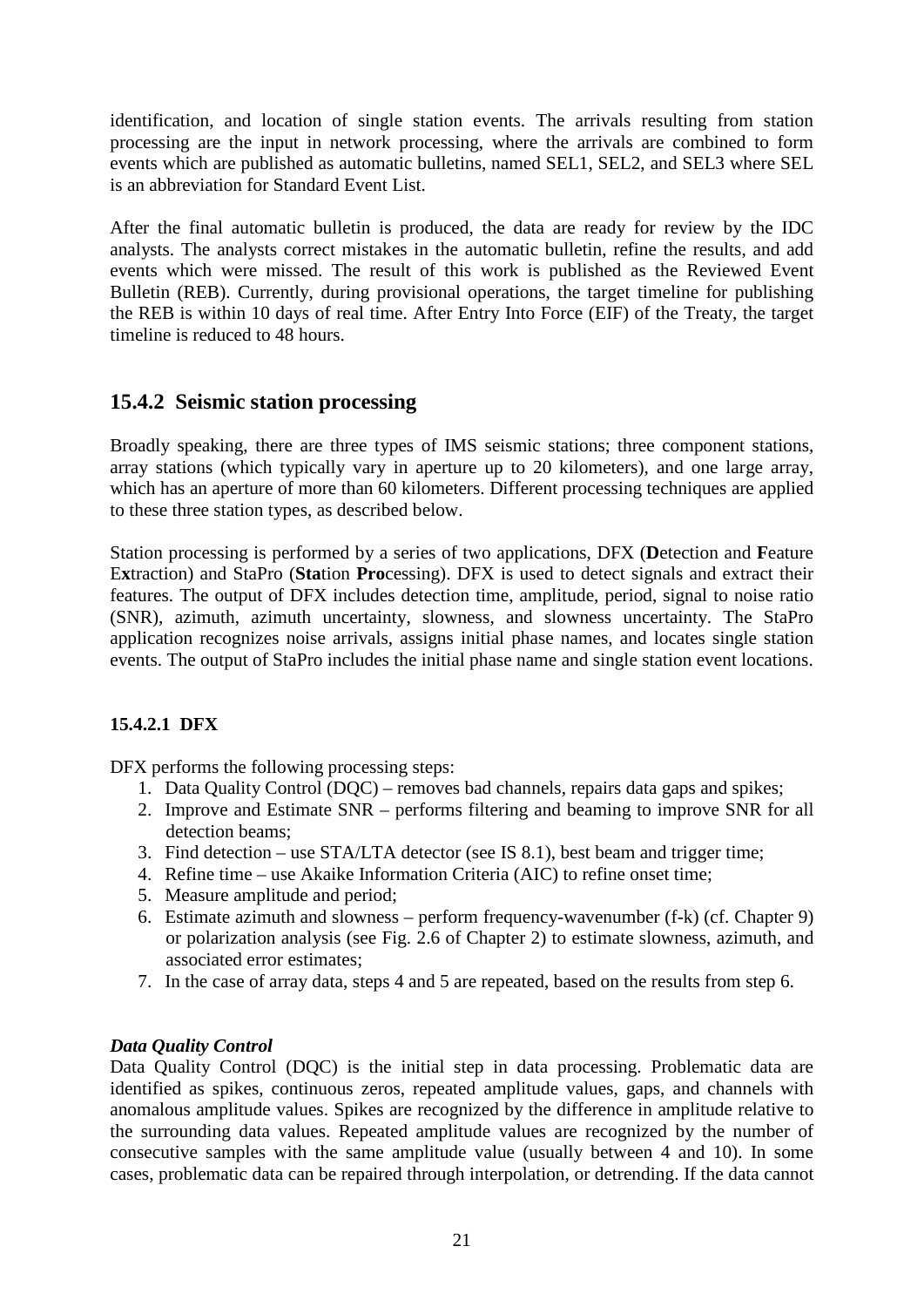be repaired, then a mask is created indicating where the data have quality problems and should be excluded from processing. If a large percentage of the data (usually more than 33%) on a given channel are masked, then the channel is excluded from processing for the entire processing interval. Recall that processing intervals are typically 10 minutes long for seismic data.

### *Improve and estimate SNR*

The SNR is improved at three component stations by filtering the vertical channel in various filter bands, and incoherent beams are made from the two horizontal channels. An example beam recipe for a three component station is shown in Fig. 15.5 and the filtered vertical channel at the station SIV is shown in Fig. 15.6.

An array station consists of sensors which are spatially distributed. When a signal traverses an array, it is recorded by individual sensors at different times. Time delays relative to the reference beam point can be calculated by using the relative distance to the reference point, and an assumed slowness vector (Fig. 15.7). Based on the coherence of the signal and the incoherence of noise, beaming delay-corrected signals from array elements can significantly improve the SNR of a signal.

| name              |  | type  rot  std  snr   azi  slow   phase   flo   fhi   ford  zp     ftype |       |                |                   |               |                |                | group      |
|-------------------|--|--------------------------------------------------------------------------|-------|----------------|-------------------|---------------|----------------|----------------|------------|
| Z0515             |  | coh no $0, 3.50, 0.0, 0.000$ -                                           |       |                | $0.50$ 1.50 3     |               | $\overline{0}$ | <b>BP</b>      | vertical   |
| Z <sub>1020</sub> |  | coh no 0 3.50 0.0 0.000 -                                                |       |                | $1.00$ 2.00 3     |               | $\overline{0}$ | <b>BP</b>      | vertical   |
| Z <sub>1530</sub> |  | coh no 0 4.00 0.0 0.000 -                                                |       |                | 1.50, 3.00, 3     |               | $\overline{0}$ | <b>BP</b>      | vertical   |
| Z2040             |  | coh no $0, 4.00, 0.0$                                                    | 0.000 | $\sim$         | $2.00\,4.00\,3$   |               | $\overline{0}$ | <b>BP</b>      | vertical   |
| Z3060             |  | coh no 0 5.00 0.0                                                        | 0.000 | $\sim$         | $3.00 \t6.00 \t3$ |               | 0              | <b>BP</b>      | vertical   |
| Z4080             |  | coh no 0 6.00 0.0                                                        | 0.000 | $\blacksquare$ | 4.00 8.00         | $\mathcal{R}$ | $\theta$       | <b>BP</b>      | vertical   |
| H0515             |  | inc no 0 5.50 0.0                                                        | 0.000 | $\blacksquare$ | $0.50$ 1.50       | $\mathcal{R}$ | $\theta$       | <b>BP</b>      | horizontal |
| H1020             |  | inc no 0 5.50 0.0                                                        | 0.000 |                | $1.00\ 2.00\ 3$   |               | $\Omega$       | B <sub>P</sub> | horizontal |
| H <sub>1530</sub> |  | inc no 0 5.50 0.0                                                        | 0.000 |                | 1.50, 3.00, 3     |               | $\Omega$       | B <sub>P</sub> | horizontal |
| H <sub>2040</sub> |  | inc no 0 5.50 0.0                                                        | 0.000 | $\mathbf{r}$   | $2.00\,4.00\,3$   |               | $\Omega$       | BP.            | horizontal |
| H4080             |  | inc no 0 5.50 0.0                                                        | 0.000 |                | 4.00 8.00         | $\mathcal{R}$ | $\Omega$       | B <sub>P</sub> | horizontal |
|                   |  |                                                                          |       |                |                   |               |                |                |            |

#### **Typical beam recepies for 3-C stations:**

Fig. 15.5 Example of a beam recipe for a three component station. The column headings are: name – channel name for the beam; type – beam type, coh – coherent or inc – incoherent; std – specifies whether or not this is a standard beam (1 if yes); snr – threshold snr for declaring a detection; azi – azimuth to use for beamforming at an array; slow – slowness to use for beamforming at an array; phase – phase to use for beamforming when making origin beams; flo – low cut value of the applied Butterworth filter; fhi – high cut value of the applied butterworth filter; ford – specifies the order of the applied Butterworth filter;  $zp$  – specifies if the applied Butterworth filter should be zero phase (1 if yes); ftype - filter of the applied Butterworth filter (BP – band pass;  $HP - high$  pass;  $LP - low$  pass); group – specifies which channels from the station should contribute to forming the beam.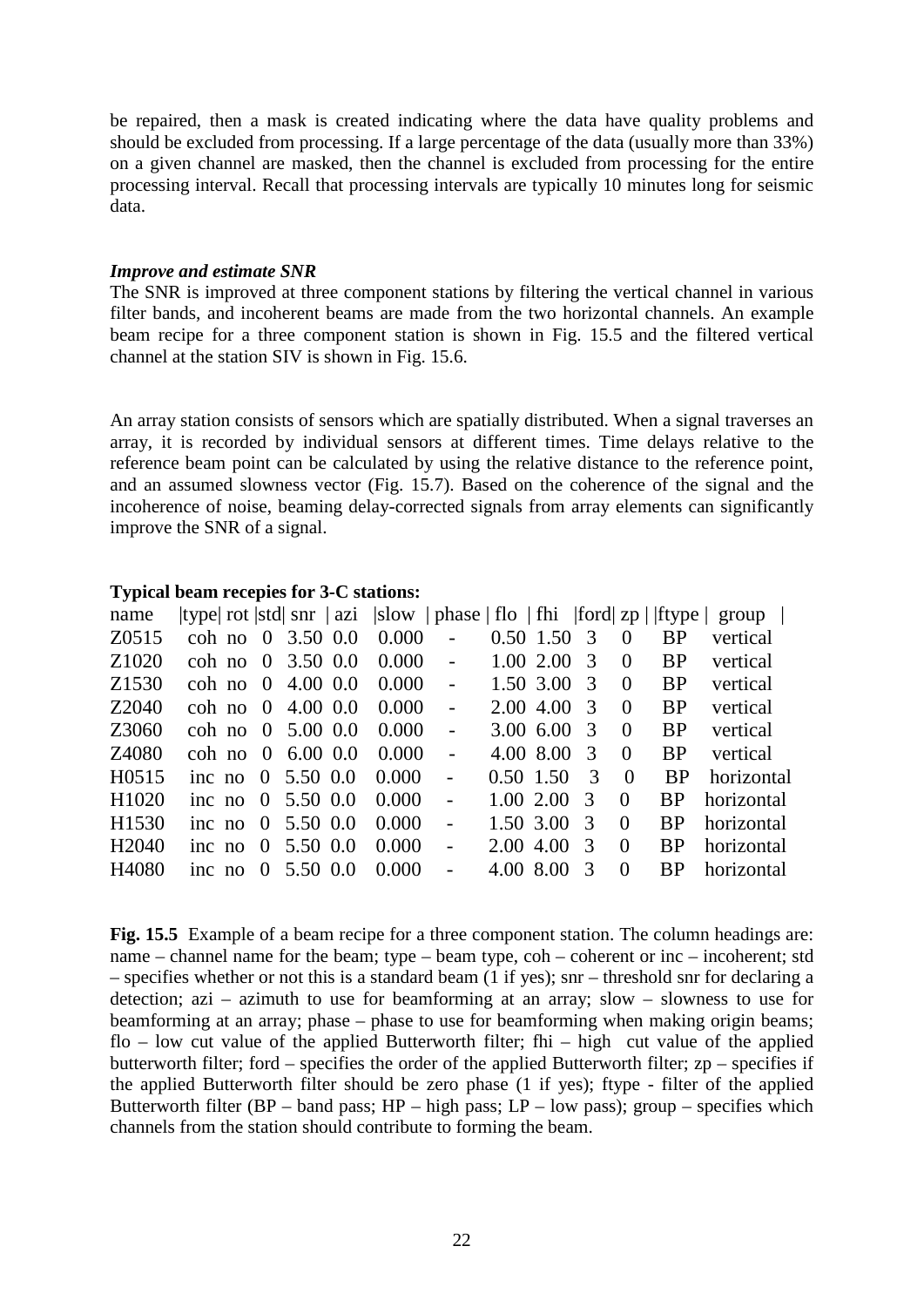

Fig. 15.6 Filtered (1.0 to 2.0 Hertz) vertical channel from the station SIV, in San Ignacio, Bolivia for arrival at 01:55:38.9 for event on 09-Oct-2006 resulted in a good signal-to-noise ratio (lower trace), in comparison with the more broadband velocity raw data (upper trace).



Fig. 15.7 Illustration of a seismic plane wave passing through an array.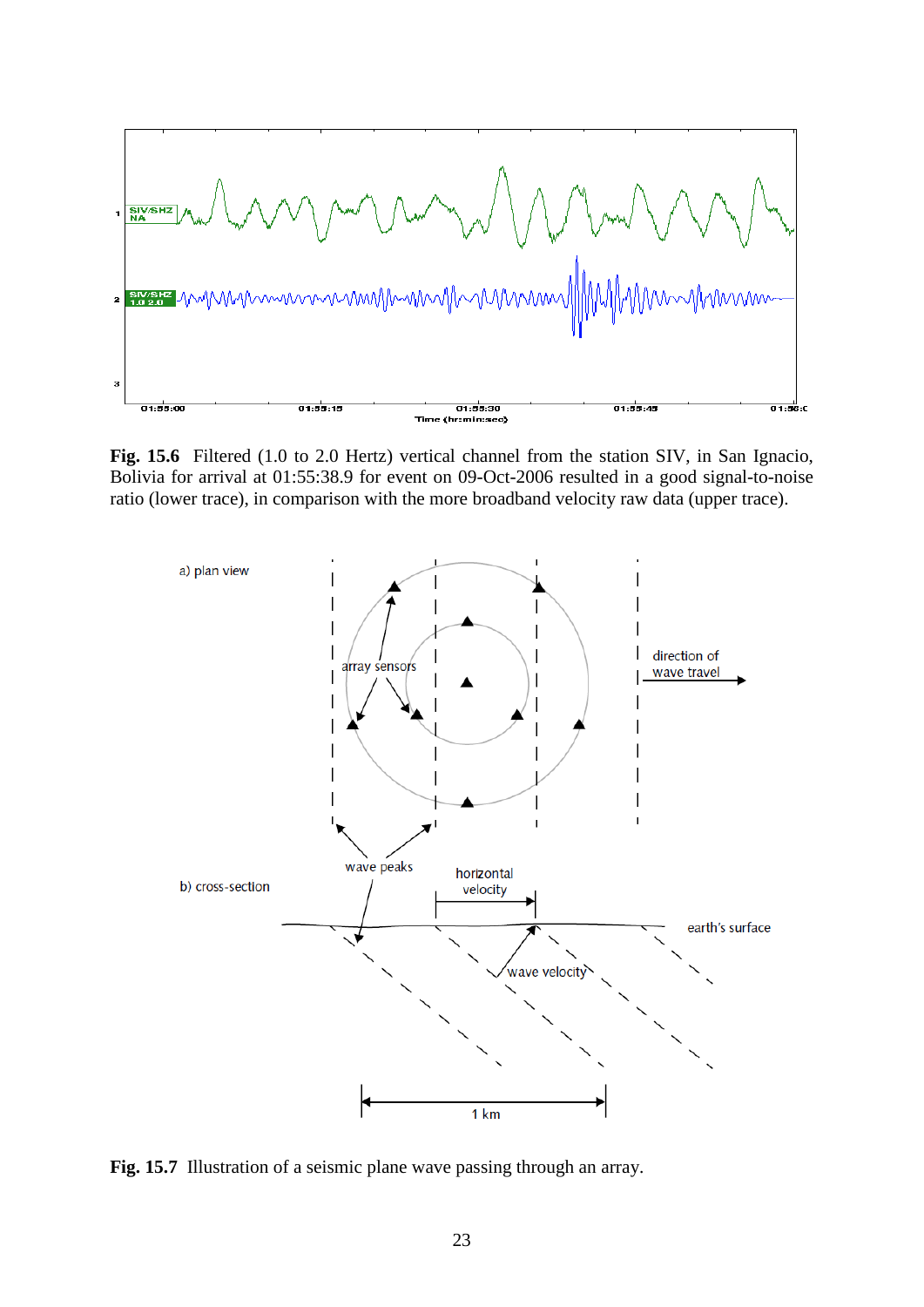For each IMS array, there are several beams which are created, where each beam specifies a specific azimuth and slowness to steer the beam, specific filter band, and a list of which elements to use to form the beam. A beam recipe for an array station uses the same format as for 3-component stations, as was shown in Fig. 15.5.

### *Find detection*

An STA/LTA detector is used at the IDC for detecting signals in seismic data. STA (shortterm-average) is a time-average of some function of data (for example, amplitude, power, or energy) over a short period of time relative to the LTA (long-term-average) (see IS 8.1). The STA/LTA detector for seismic and hydroacoustic data uses a running average for the STA and a recursive average for the LTA. The LTA "lags" the STA in time by half the width of the STA window. The STA and LTA are defined as:

STA: 
$$
\mathbf{STA}(k) = \mathbf{STA}(k-1) + \frac{1}{S} \left[ \left| x(k+\frac{s}{2}) \right| - \left| x(k-1-\frac{s}{2}) \right| \right]
$$

LTA: 
$$
LTA(k) = (1 - \frac{1}{L})LTA(k-1) + \frac{1}{L}STA(k-S)
$$

The initial value of the STA is:

$$
STA(\frac{S}{2}) = \frac{1}{S} \sum_{S=0}^{S-1} |x(S)|
$$

where:  $x(n)$ : time series

S: the number of samples in the STA window

L: the effective number of samples in the LTA window.

The typical STA length is one second (1.5 seconds for the large array NOA), and 60 seconds for the LTA length.

The STA/LTA threshold (SNR) is specified in the associated beam recipe. When the SNR threshold is exceeded, there is a potential detection. When the SNR thresholds are exceeded for many beams at nearly the same time, the beam with the largest SNR is identified as the best beam. This beam and related parameters are saved for subsequent station processing. An example of identifying the best beam is shown in Fig. 15.8.

### *Onset time refinement*

Once a detection is declared, the trigger time is refined using the Akaike Information Criteria (AIC) (Akaike, 1974). The AIC is applied with a signal window of four seconds with a three second lead time, and a noise window of three seconds which starts six seconds prior to the initial trigger time. The maximum adjustment time is up to two seconds compared to the initial trigger time. The onset time picking error is constrained in the range from 0.685 s to 1.72 s for automatic processing and from 0.12 s to 1.07 s for interactive processing.

For arrays, the AIC is applied twice, i.e., once for the detecting beam after the trigger time is declared, and again for the f-k beam after f-k analysis is performed.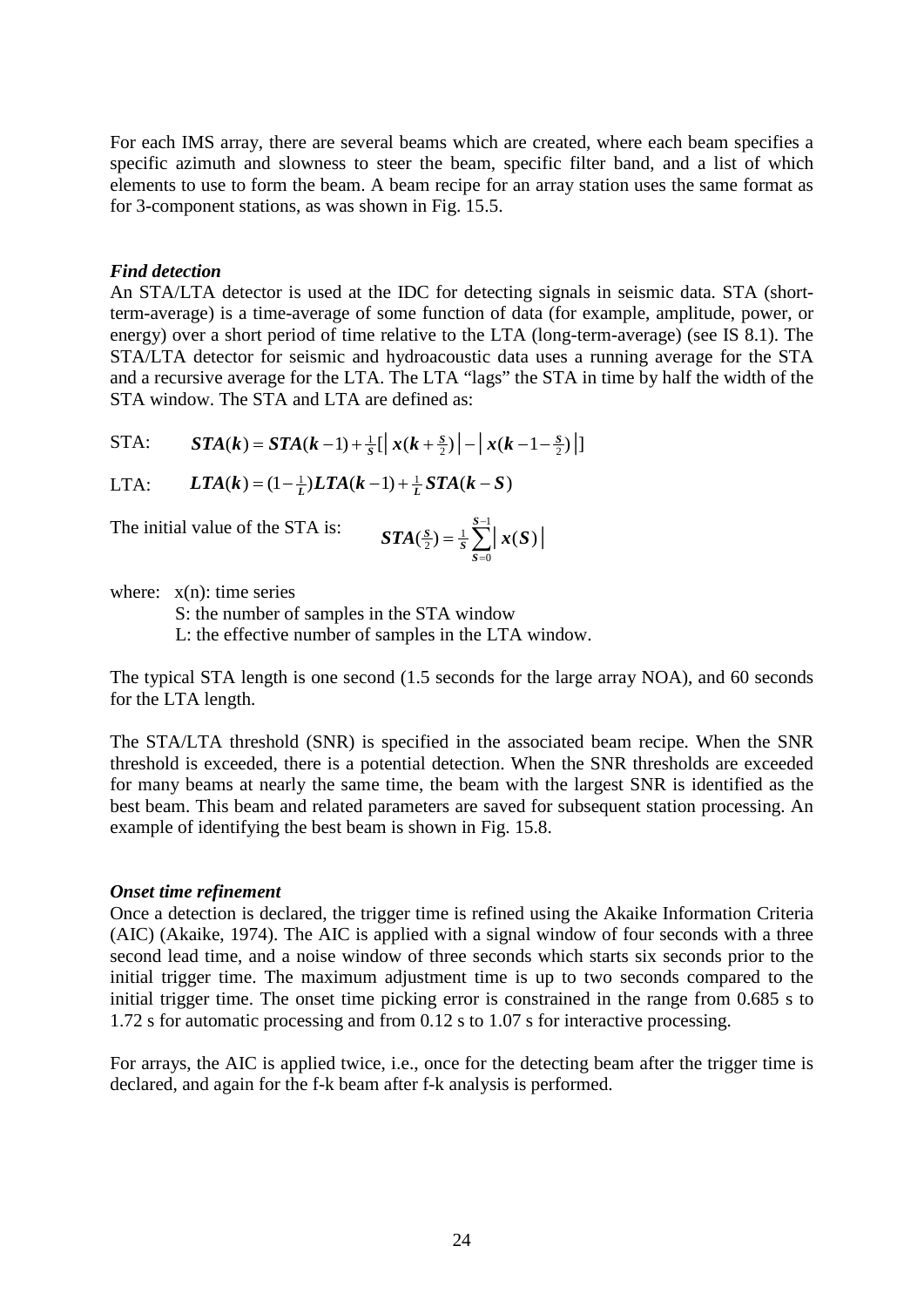

**Fig. 15.8** The best beam for this detection at GERES is the beam with the highest SNR. Top three panels show three beams of GERES, while bottom panels show the SNR traces for these three beams. The beam named GE\_027 has an SNR of 7.5, which is the highest.

### *Measure amplitude and period and determine magnitudes mb, Ms and ML*

There are two amplitude types measured by DFX during seismic station processing (Tab. 15.7) which are used for calculating magnitude values. The A5/2 amplitude type is used for calculating the IDC mb magnitude during automatic processing, while the SBSNR amplitude is used to calculate the ML magnitude. After interactive review, the IDC mb magnitude is calculated using A5/2 amplitude type measured from the origin beam.

|  |  | Tab. 15.7 Amplitudes computed by DFX during station processing. |  |  |
|--|--|-----------------------------------------------------------------|--|--|
|--|--|-----------------------------------------------------------------|--|--|

| <b>Amp Type</b> | <b>Beam Type</b> | <b>Filter Band</b> | <b>Time Window</b>  | <b>Magnitude</b> |
|-----------------|------------------|--------------------|---------------------|------------------|
| A5/2            | Coherent         | $0.8 - 4.5$ Hz     | $6.0 (0.5 + 5.5)$ s | mb               |
| <b>SBSNR</b>    | Incoherent       | $2.0 - 4.0$ Hz     | 4.0 s               | ML               |

The A5/2 amplitude used for IDC mb magnitude is measured as half the maximum peak-totrough (or trough-to-peak) amplitude on the vertical channel at three component stations using the fixed filter band  $0.8 - 4.5$  Hz, while at array stations the  $A5/2$  amplitude is measured on the f-k beam using all vertical sensors at the array using the same filter band and the azimuth and slowness based on the origin for which the mb magnitude is being calculated. The time window used for finding the maximum amplitude is 0.5 s before the first P onset and 5.5 s after the first P onset. Thus, the name A5/2 refers to half peak-to-peak amplitude in a 6 second time window. The period of the A5/2 measurement is based on the three half periods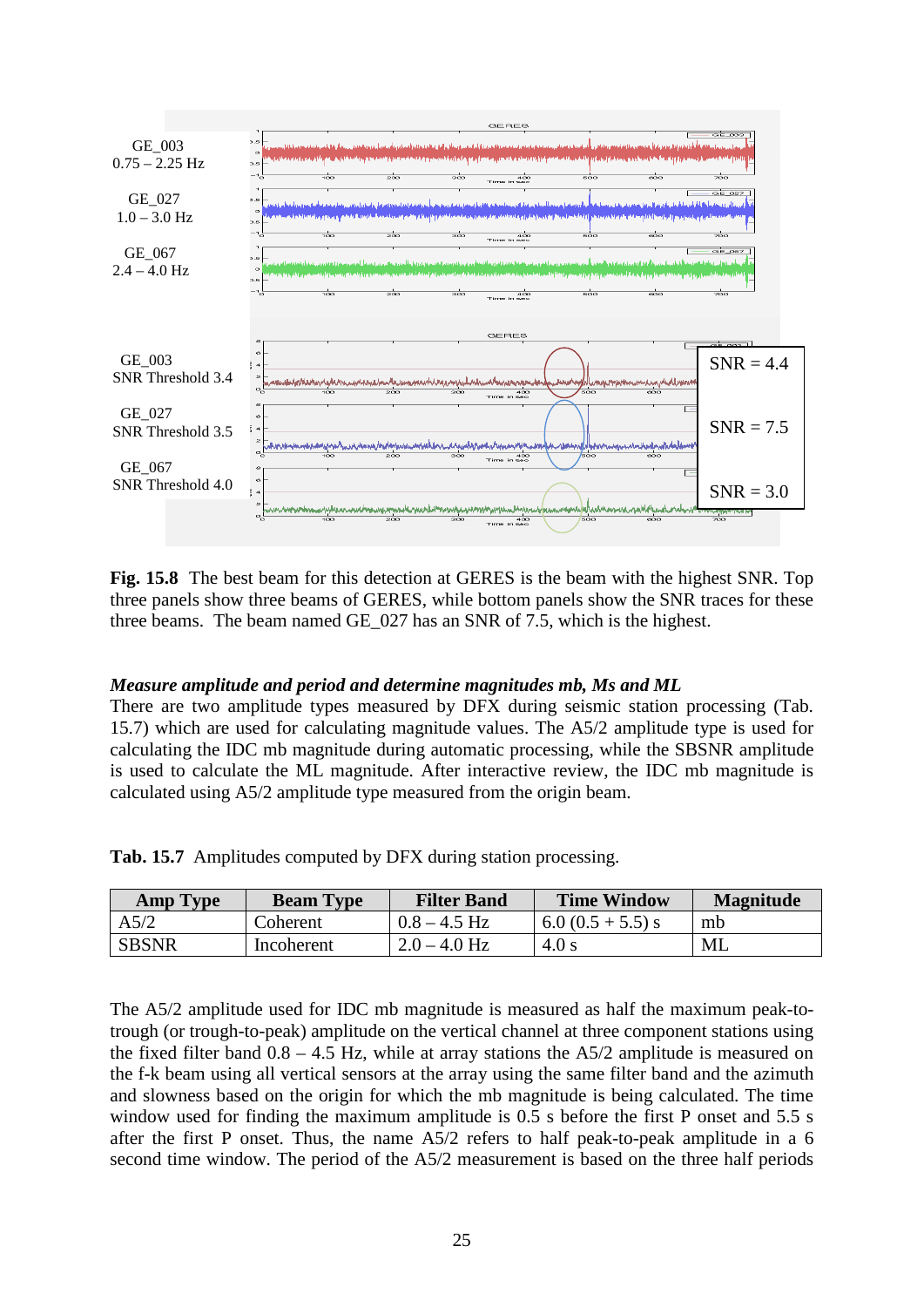around the observed maximum amplitude (Fig. 15.9). The A5/2 amplitude measurement is made based on the maximum amplitude found in the time window specified in Tab. 15.7.



**Fig. 15.9** The mb amplitude is measured on filtered vertical channel for arrival at SIV (3-C) (left) and on a coherent f-k beam for all vertical channels at GERES (array) (right). The final period is based on the three half periods between the two green lines. The peak-to-trough amplitude is measured between the interpolated peaks indicated by red lines in the diagrams above.

In contrast to standard mb, which is calculated by calibrating the measured P-wave amplitude, depending on epicentral distance ∆ and source depth h, with the Gutenberg and Richter (1956) Q( $\Delta$ ,h) values (see Fig. 1a in DS 3.1), the IDC amplitudes A5/2 are calibrated with the Veith and Clawson (1972) calibration function for 1 Hz vertical component P-waves, which is given for peak-to-trough amplitudes (see Figure 2 in DS 3.1).

The specifics of the IDC measurement procedure for mb has been optimally tuned to the mandate of the CTBTO. This is to assure, amongst others, the best possible detection of and discrimination between underground nuclear explosions (UNE) and natural earthquakes. It should be noted, however, that on average mb(IDC) values are systematically too small for stronger earthquakes when comparing mb(IDC) with mb resulting from NEIC or the new IASPEI (2005 and 2011) standard procedure for mb ( Bormann et al., 2007 and 2009). These difference grows with magnitude. While it is negligible for mb (NEIC)  $<$  4 it amounts already to almost -0.5 magnitude units for events with mb(NEIC) between 5.0 and 5.9. For the great 2004 Mw9.3 Sumatra-Andaman earthquake it even reached extreme values between -1.5 and  $-1.8$  m.u., respectively (mb(IDC) = 5.7, mb(NEIC) = 7.2 and mb(IASPEI 2005) = 7.5). The reasons for the more pronounced magnitude saturation of mb(IDC) are discussed in detail in Chapter 3 as well as in Bormann et al. (2007) e.g., the filter band and length of the time window used for calculating amplitude and period.

The SBSNR amplitude for three component stations is measured on the vertical channel using the filter band  $2.0 - 4.0$  Hz, while at array stations the SBSNR amplitude is measured on a beam using all vertical channels with no steering with the same filter band. No period is measured for the SBSNR amplitude (as for classical ML measurements; see Chapter 3, Section 3.2.4), and the amplitude is calculated as:

$$
amp = \sqrt{(MAX(STA))^2 - LTA^2}.
$$
\n(15.1)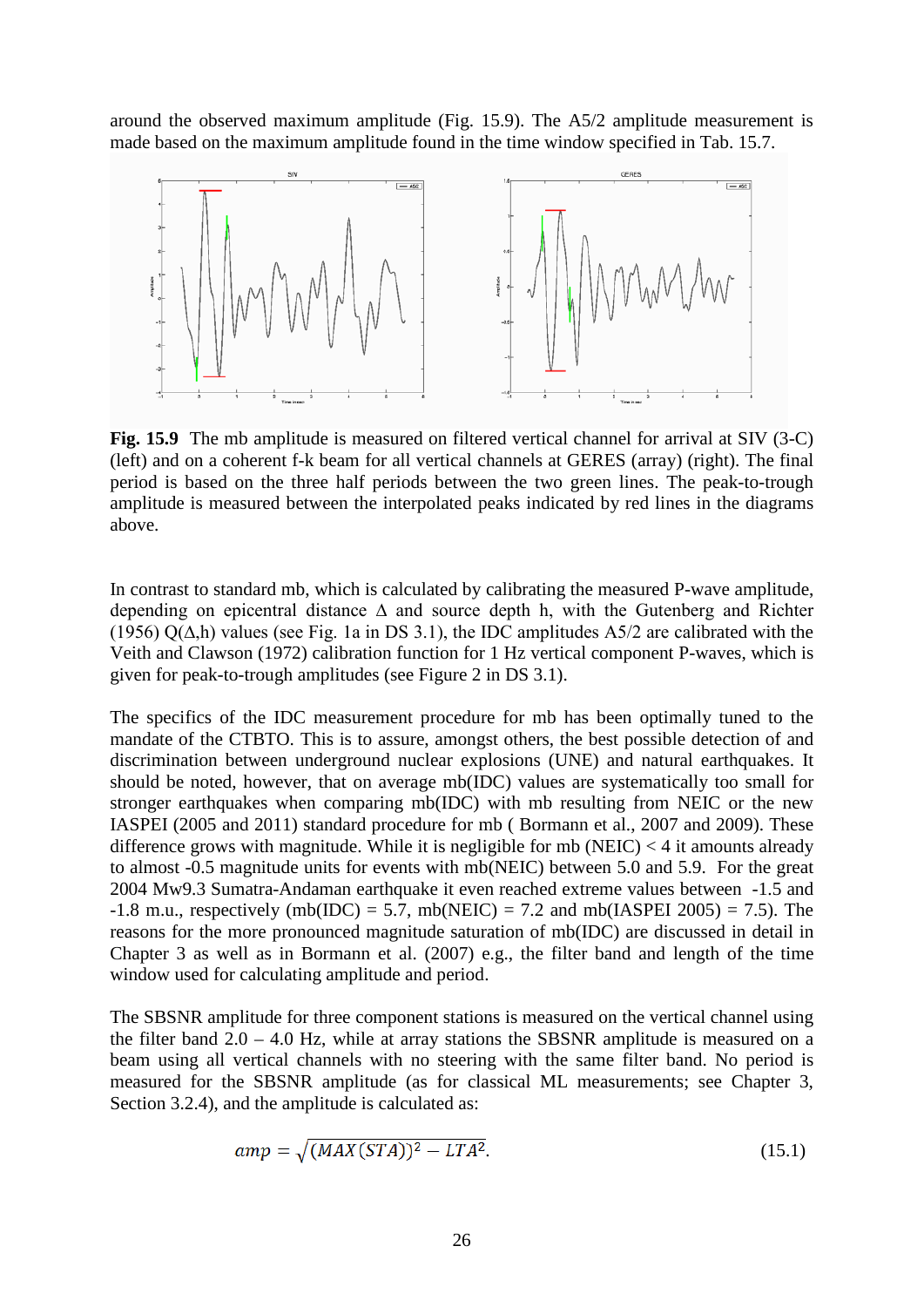In contrast to amplitude measurement for mb, based on the maximum P-wave amplitude within the first 5.5 seconds after the first onset of P, the largest short-term-average MAX(STA) is taken over the whole (2-4Hz)-filtered wave train of the considered local event. The SBSNR amplitudes are measured in the distance range  $2^{\circ} < \Delta < 20^{\circ}$  and when the difference between estimated depth - depth error is  $<$  40 km.

The attenuation correction for ML is calculated from the formula:

$$
a + b * r + c * log_{10}(r)
$$
 (15.2)

where r is the epicentral distance (in km) and the coefficients a, b, c have been tailored for each station that contributes to the REB to maximize agreement between ML and mb. Each station has its own a, b, and c values, and the values of these coefficients may change from time to time as part of tuning work to make more consistent magnitudes. The REB MLmagnitude is obtained from:

$$
ML = log_{10}(amp/per) + a + b * r + c * log_{10}(r)
$$
\n(15.3)

where *amp* is the short-term average amplitude as it appears in the REB in nm (0-peak). It has been transformed from a short-term average value, corrected for long-term noise and measured in a 2-4 Hz bandpass. The period *per* in the formula above is always 1/3 sec (0.33 in the REB) for ML, as the amplitude is measured from a bandpass filtered channel (between 2-4 Hz) with a center frequency of 3 Hz. Note that for stations with instrument calibration periods different from 1 sec, the instrument calibration period will enter the formula.

Thus, the IDC ML, based on rms amplitudes being measured on a narrow-band filtered vertical component trace and on coefficients in the ML formula being deliberately tailored to assure best possible agreement between local ML and teleseismic mb, differs from the IASPEI standard ML as outlined in Chapter 3, section 3.2.7.

As mentioned in 15.1.2, the most effective technique used at the IDC for discriminating between natural earthquakes and underground nuclear explosions is the mb/Ms screening criterion. Therefore, additionally to the two body-wave magnitudes, the IDC determines for individual stations also the surface-wave magnitude Ms(sta). It is based, as the classical NEIC and now standard Ms(20) procedure on reading the maximum vertical component surfacewave amplitude at periods between 18 s and 22 s. However, the IDC Ms values are not calibrated with the IASPEI standard Prague-Moscow calibration formula for surface-wave amplitude readings, but rather with the modified formula (18) in Rezapour and Pearce (1998). The latter avoids distance-dependent biases in Ms when applying the IASPEI standard formula to exclusively  $20 \pm 2$  s surface waves readings. The reason for these distancedependent biases in Ms\_20 are that the IASPEI standard formula used for calibration was derived on the basis of (A/T) max readings that were not restricted to periods around 20 s but allowing for periods in a much wider range between 2 s and < 30 s (see Vanek et al., 1962; Karnik et al., 1962). Indeed, observations of surface-wave (A/T) max from globally distributed earthquakes confirm that for earthquakes with magnitudes  $\langle 7 \rangle$  and/or recorded at distances  $< 50^{\circ}$  (A/T) max is measured mostly at periods well below 18 s, down to about 3 s (see Bormann et al., 2009). The Ms formula used at the IDC reads:

$$
Ms(sta \boxed{\Box}) = \log_{10}(amp/per)_{max} + B \boxed{\Diamond \Box})
$$
\n(15.4)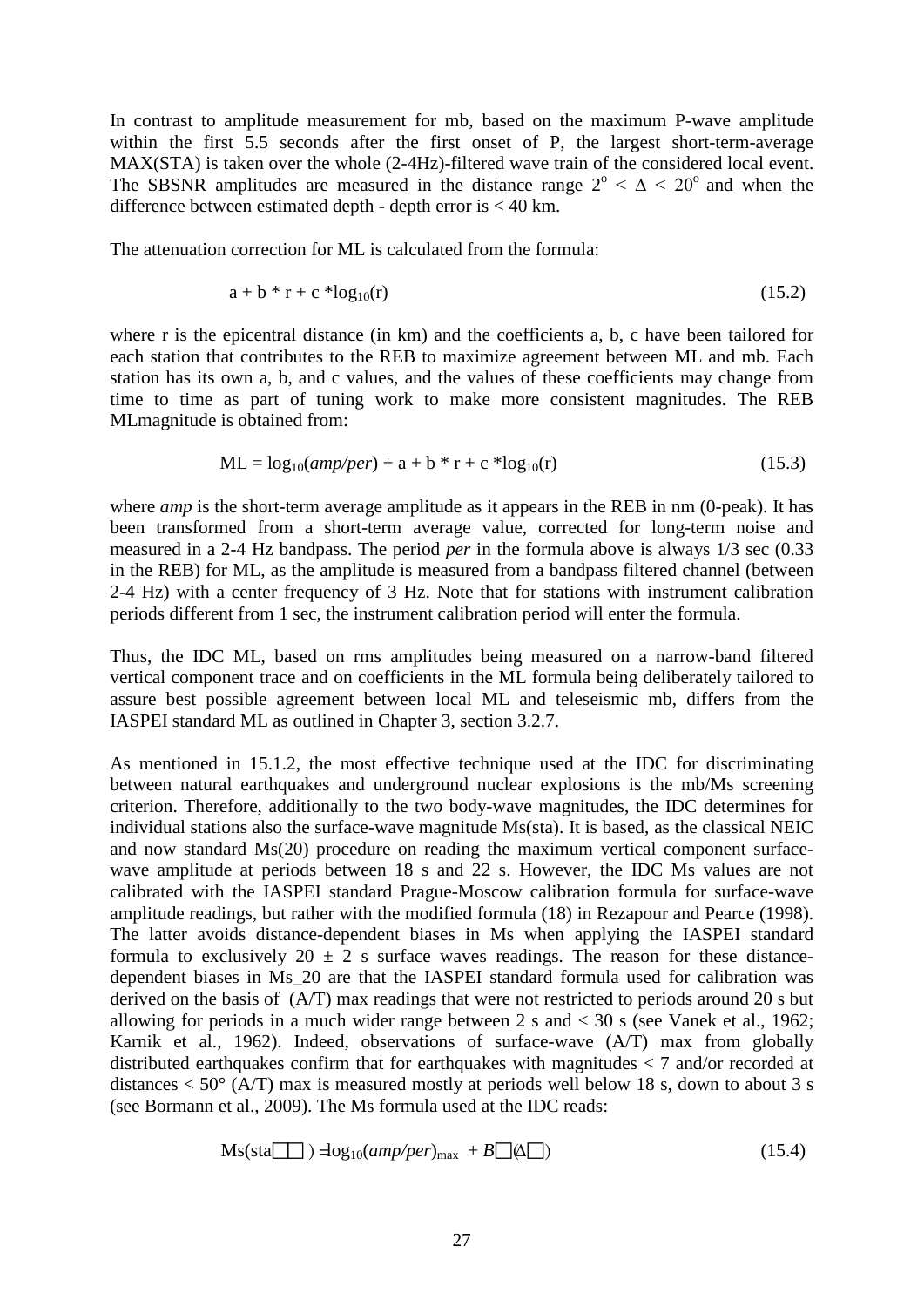where Ms(sta) is the Ms Magnitude for a given station, *amp* and *per* are from the **amplitude**  table (*amptype* = ALR/2, or ANL/2). ALR/2 identifies Rayleigh wave signal measurements, and ANL/2 identifies noise measurements. *amp/per* is the maximum amplitude/period ratio within the allowed period range of 18 to 22 s [\(Stevens](https://springerlink3.metapress.com/content/?Author=J.+L.+Stevens) and [McLaughlin,](https://springerlink3.metapress.com/content/?Author=K.+L.+McLaughlin) 2000).  $B(\Delta)$  is identical with the Rezapour and Pearce (1998) calibration function (which is a scaled inverse attenuation formula) for 20 s surface waves. When *amp* is measured in nm instead of um, then this calibration function reads:

$$
B\Box(\Delta \Box) = 1/3 \log_0(\Delta \Box) + 1/2 \Box \log_0(\sin \Delta) + 0.0046\Delta + 2.370, \tag{15.5}
$$

where the term 0.0046 is  $\gamma$  times log<sub>10</sub>(e) (= 0.4343), and  $\gamma$ , the attenuation coefficient.  $\gamma$  was determined empirically by Rezapour and Pearce (1998) to be 0.0105 using a very large data set.

#### *Estimate azimuth and slowness*

Azimuth and slowness are measured in DFX using different techniques for three component stations (polarization analysis), arrays (f-k analysis), and for the large array (beampacking technique) as shown in Tab. 15.8.

**Tab. 15.8** Azimuth and slowness estimation methods for different station types. The filter band used for f-k analysis at arrays is dependent on the band of the best beam.

| <b>Station type</b> | <b>Method</b> | <b>Time Window</b> | <b>Filter band</b> | <b>Channel</b> |
|---------------------|---------------|--------------------|--------------------|----------------|
| $3-C$               | polarization  | $5.5 \text{ sec}$  | $1.0 - 4.0$ Hz     | Z/N/E          |
| Array               | f-k analysis  | $3.15 - 10.8$ sec  | $\sim$ beam*       | Z channels     |
| Larrav              | beampacking   | $6.0$ sec          | $1.2 - 3.2$ Hz     | Z channels     |

<sup>\*</sup>the filter band depends on the band of the best beam, i.e., the beam with the highest SNR

In polarization analysis for three component stations, polarization analysis is done over a series of overlapping windows near the detection. In each of the overlapping windows a covariance matrix is estimated for the three components of motion and then the eigenvalues  $(\lambda_1, \lambda_2, \lambda_3)$ , and eigenvectors  $(\mathbf{u}_1, \mathbf{u}_2, \mathbf{u}_3)$  are solved for the covariance matrix. The signal rectilinearity is a measure of the linearity of the particle motion, and is calculated as:

$$
rect = 1 - \frac{\lambda_3 + \lambda_2}{2\lambda_1} \tag{15.6}
$$

In the overlapping window with the maximum rectilinearity for the short-period filtered P wave the incident angle *inang* is estimated as:

$$
inang = \frac{\text{acos}(|u_{11}|)}{90} \tag{15.7}
$$

where  $u_{11}$  is the direction cosine of the eigenvector  $\mathbf{u}_1$  associated with the largest eigenvalue.

The observed azimuth, *seazp,* of the signal (assuming that the signal is a P-phase) is the azimuth of the eigenvector  $(\mathbf{u}_1)$  associated with the smallest eigenvalue: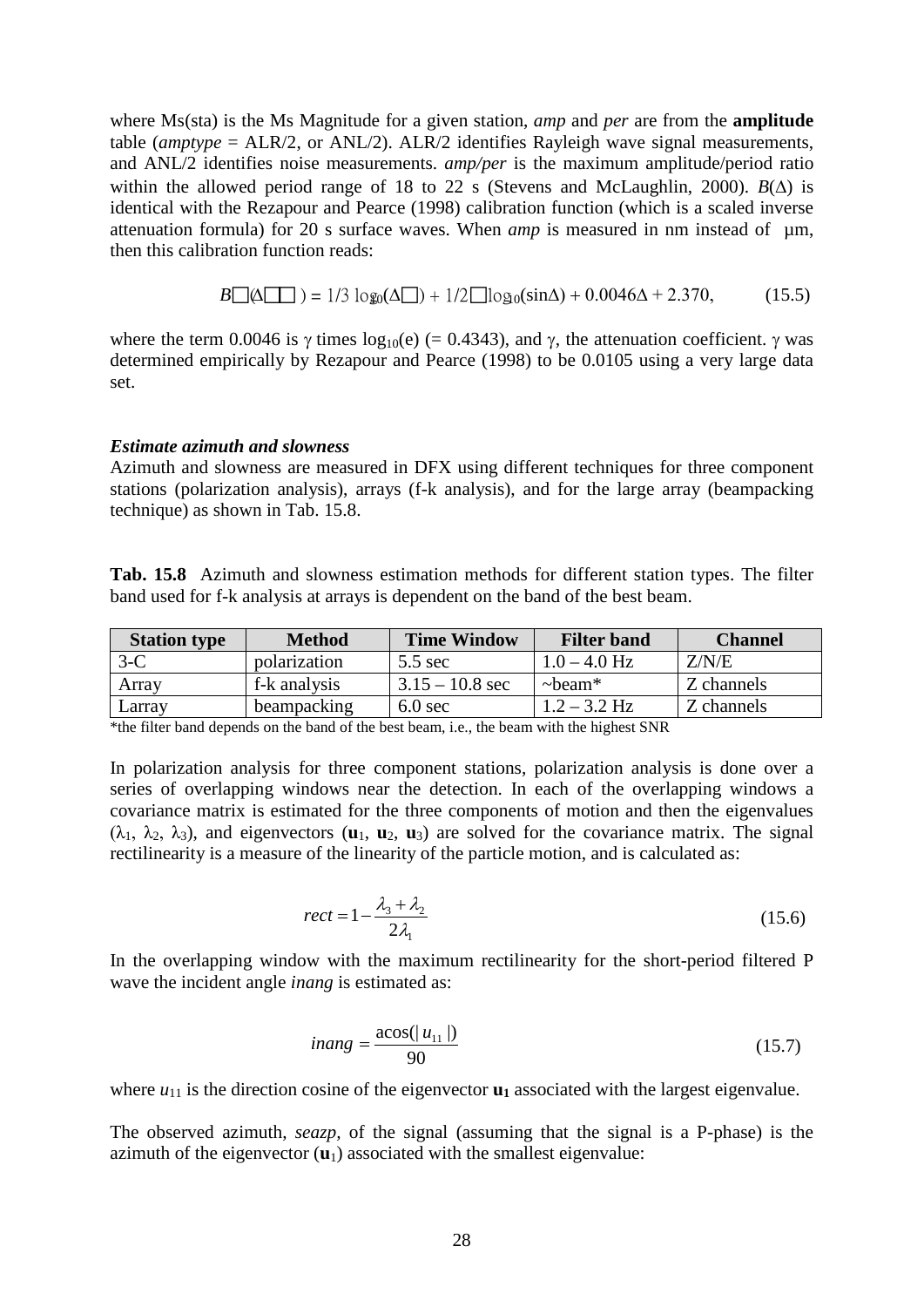$$
seazp = \text{atan2}(\frac{u_{13}}{u_{12}})
$$
 (15.8)

The final slowness *s* during polarization analysis is calculated as:

$$
slowness = polar\_alpha \cdot \sin(\frac{inang}{2})
$$
\n(15.9)

where polar\_alpha =  $A/(2 \cdot B^2)$ , and A = P-wave velocity at the station site (km/sec), and B = S-wave velocity at the station site.

In f-k analysis for seismic arrays, spectra are computed from the vertical channels in a stationdependent time window. For each slowness vector, the f-k power spectrum is calculated as:

$$
P(s_n, s_e) = \frac{\sum_{f=f_1}^{f_2} \left| \sum_{i=1}^{J} F_i(f) \cdot e^{2\pi \sqrt{-1}f(s_n \cdot \text{dnorth} + s_e \cdot \text{deast})} \right|^2}{J \cdot \sum_{f=f_1}^{f_2} \left\{ \sum_{i=1}^{J} (F(i))^2 \right\}}
$$
(15.10)

where *deast<sub>i</sub>* and *dnorth<sub>i</sub>* are the east-west and north-south coordinates, respectively, of the ith sensor array element relative to the reference station.

The slowness vector with the maximum f-k power is selected for estimating the azimuth and slowness values.

The beampacking technique, also called time domain f-k analysis is used for estimating azimuth and slowness for the large array NOA. This scheme is based on beamforming over a predefined grid of slowness points and measuring the power. The relative power is the signal power of the beam for the peak slowness divided by the average channel power in the same time window.

### **15.4.2.2 StaPro**

StaPro performs the following processing steps:

- 1. Determine initial wave type categorize seismic detections as one of four initial wave types: noise (N), teleseismic ( $\Delta > 20^{\circ}$ ), regional P or regional S ( $\Delta < 20^{\circ}$ )
- 2. Group detections place signals into groups in which each member has similar characteristics suggesting that they were generated by the same event.
- 3. Assign initial phase name regional phase identification is done by examining all arrivals from the same group. Phase names for teleseismic data are limited to a simplified phase naming convention used by StaPro.
- 4. Locate single station events compute a single-station event location and estimate local magnitude for association groups.

#### *Determine initial wave type*

The initial wave types at seismic arrays are mainly dependent on the velocity estimates from DFX. Tab. 15.9 shows the velocity ranges for determining the initial wave types in StaPro. There are several noise screening functions used at the IDC to recognize noise arrivals.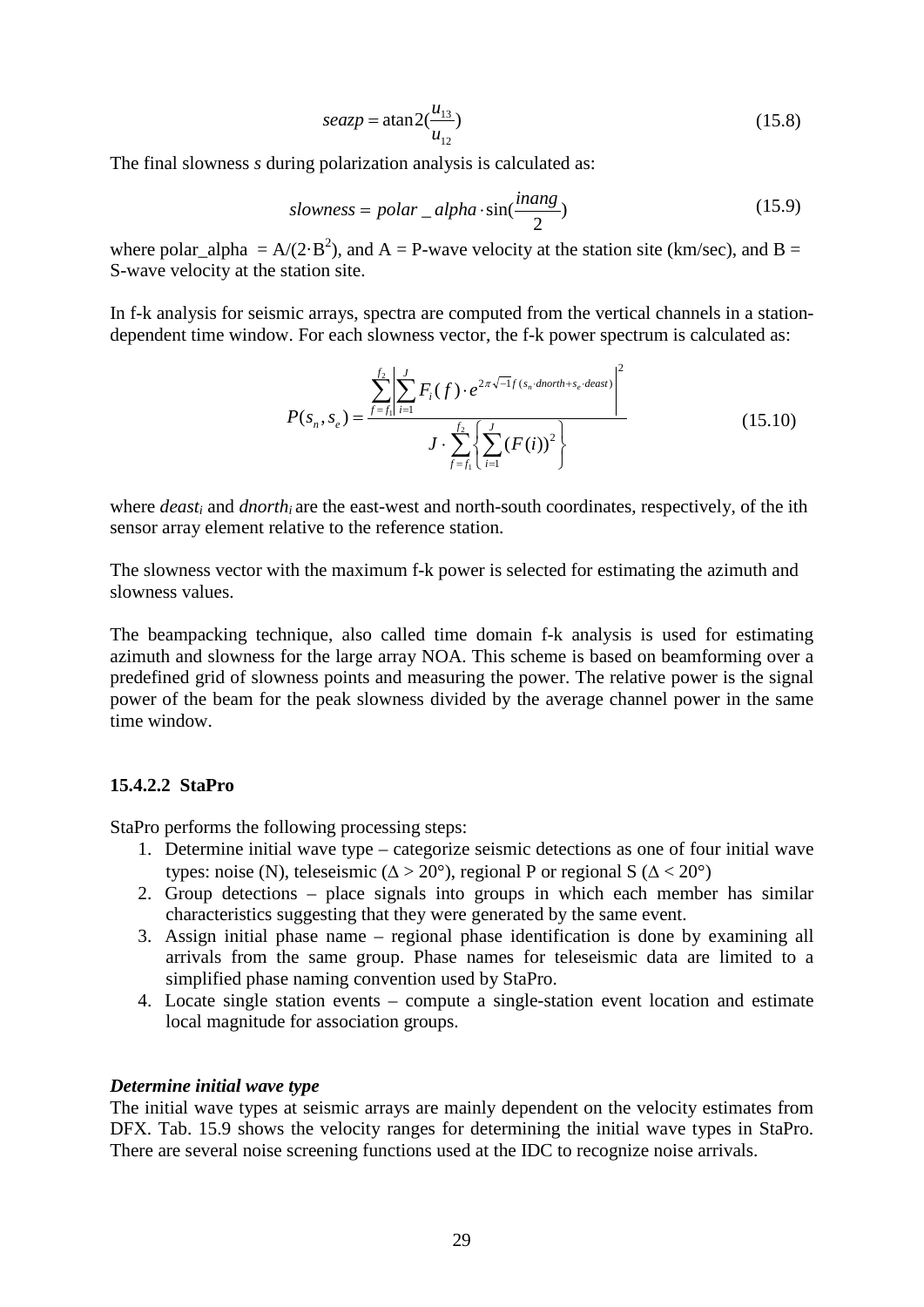**Tab. 15.9** Relationship between initial wave types and velocity ranges at seismic arrays. \*Note that the exact velocity ranges are station dependent.

| Initial wave type | Velocity range*   |
|-------------------|-------------------|
| P (teleseismic)   | $\geq 11.0$ km/s  |
| P (regional)      | $5.7 - 11.0$ km/s |
| S (regional)      | $2.9 - 5.7$ km/s  |
| N(oise)           | $\leq$ 2.9 km/s   |

The initial wave types at three component seismic stations are determined using default rules or neural networks. The default rules are shown in Tab. 15.10.

**Tab. 15.10** Default rules for determining initial wave types at 3-C stations. Rect = rectilinearity, hvrat = horizontal to vertical ratio, and freq = central frequency of the detecting channel.

| <b>Signal Type</b> | Rule                                                        |
|--------------------|-------------------------------------------------------------|
| Teleseismic P      | rect > 0.7 and hvrat $\leq$ 1.0 and freq < 3 Hz             |
| Regional P         | rect $\geq$ 0.7 and hvrat $\leq$ 1.0 and freq $\geq$ 3.0 Hz |
| Regional S         | rect $< 0.7$ or hyrat $> 1.0$                               |

Alternatively, neural networks can be applied to determine the initial wave types for three component stations. The neural networks use the signal period, the polarization features, and the context of the given arrival (the relative time difference and the number of arrivals in a window centered on the arrival of interest) as inputs and produce a probability for each of the four classes as output. Three neural networks are used: the first distinguishes between noise and signals, the second one between teleseismic and regional phases, and the last one for regional P and S.

### *Group detections*

Signals are grouped together by StaPro based on the compatibility of the signal type, azimuth, associated azimuth error, amplitude, and relative time difference. The logic flow of the grouping process is shown in Fig. 15.10.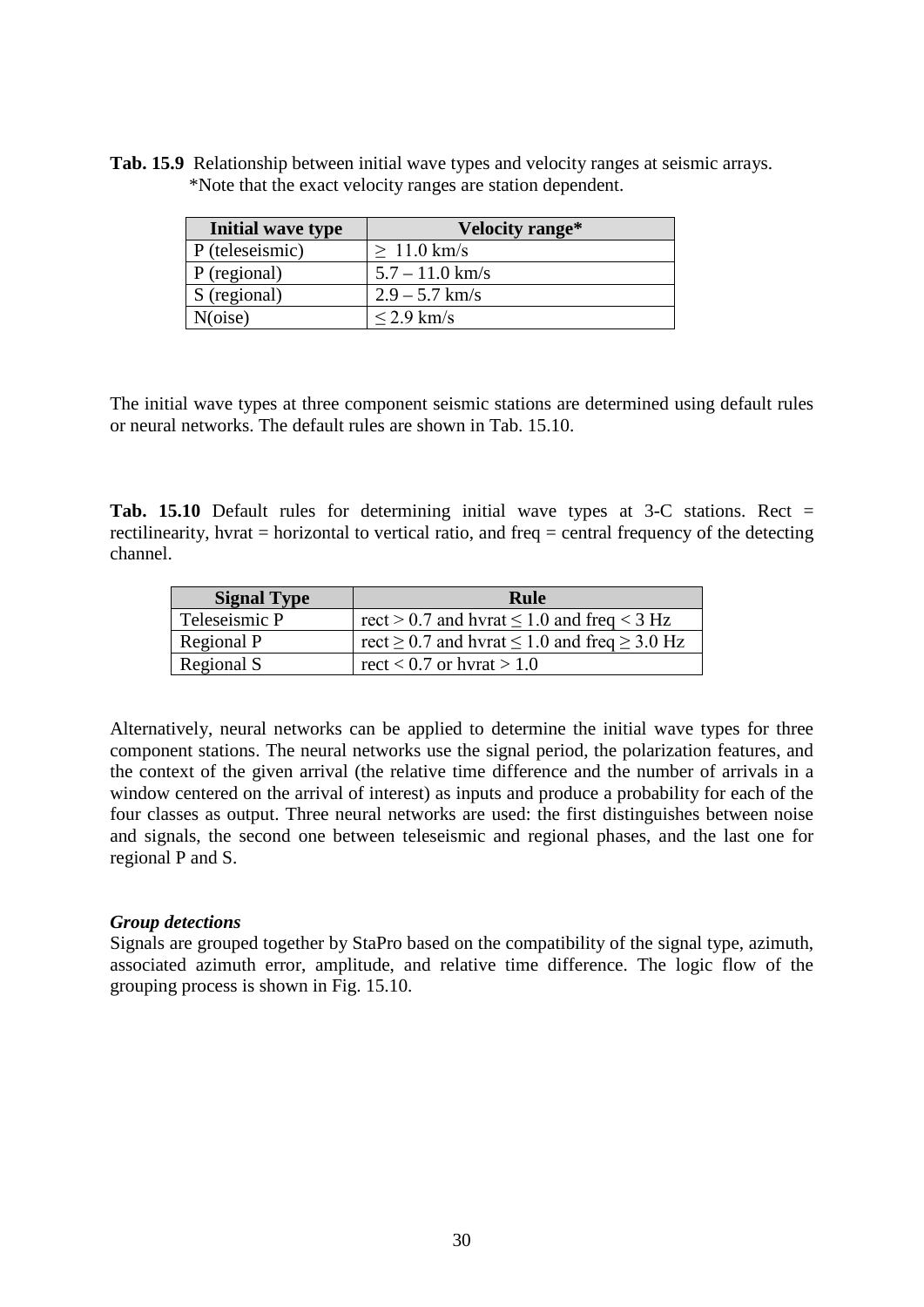

Fig. 15.10 Logic of the phase grouping algorithm in StaPro, used to group together phases from the same event.

#### *Assign initial phase name*

The initial phase names are assigned based on the initial wave type and the grouping process. The relationship between initial wave type and initial phase name is shown in Table 11.

|  | $\mathbf{L}$ : $\mathbf{L}$ : $\mathbf{L}$                   |  | $\mathbf{L}$ : $\mathbf{L}$ of $\mathbf{L}$ |  |
|--|--------------------------------------------------------------|--|---------------------------------------------|--|
|  | Table 15.11 Initial phase names based on initial wave types. |  |                                             |  |

| <b>Initial Wave Type</b> | <b>Initial Phase Name</b> |
|--------------------------|---------------------------|
| $\vert$ P (teleseismic)  | P, tx                     |
| P (regional)             | Pn, Pg, Px                |
|                          | Sn, Lg, Rg, Sx            |

### *Locate single station events*

Compatible phases which are grouped together can be used to form single station events. During the location process, time, azimuth and slowness values can be defining when locating the event. Each observation which is defining (time, azimuth or slowness) is assigned a certain weight, as shown in Tab. 15.12. Single station events must have a phase weight for 2.6 or more for the single station event to be saved in the automatic bulletin.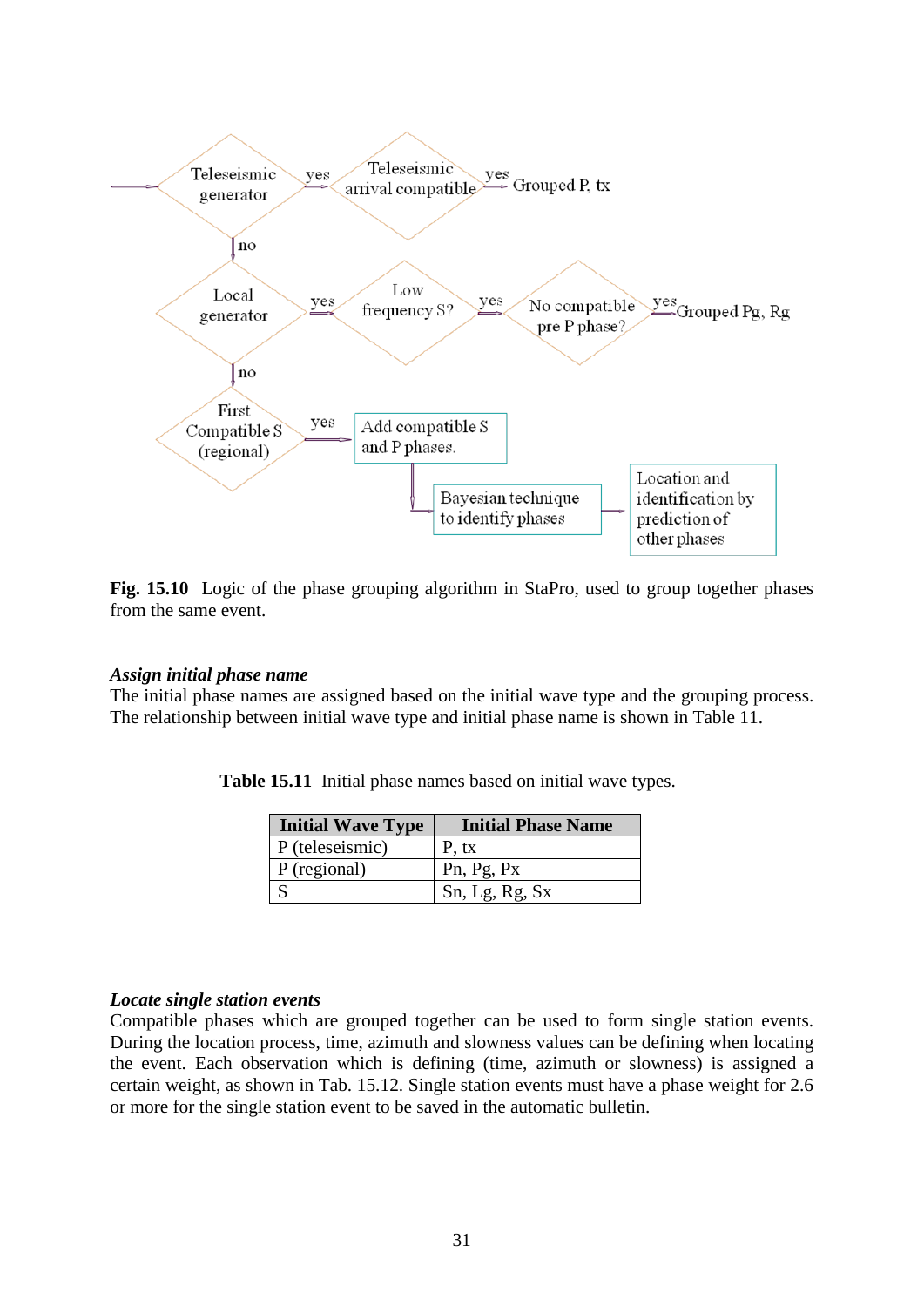| <b>Phase type</b> | <b>Station</b> | Time defining | <b>Azimuth</b> | <b>Slowness</b> |
|-------------------|----------------|---------------|----------------|-----------------|
|                   |                |               | defining       | defining        |
| Primary           | Arrav          | $1.0\,$       | 0.5            | $0.5\,$         |
| Secondary         | Arrav          | 0.7           | $0.5\,$        | 0.5             |
| Primary           | $3-C$          | $1.0\,$       | 0.25           | 0.25            |
| Secondary         | $3-C$          | 0.7           | 0.25           | 0.25            |

**Tab. 15.12** Seismic phase weights used in StaPro for forming a single station event at a primary seismic station.

# **15.4.3 Event location**

The determination of event hypocentral locations is a core functional element of many automatic and interactive applications within the IDC system. Hypocenters are determined via an iterative non-linear least-squares inversion. A flow chart of this process is shown in Fig 15.11.



 **Fig. 15.11** Flow chart of the location process used at the IDC.

### **15.4.3.1 Input data**

Phases used in the location process are known as *defining* phases. A defining phase may have one or more of three attributes that are used in the location process: *time*, *azimuth* and *slowness*. Time-defining phases are the most common.

For seismic data azimuth and slowness defining phases are generally more useful from array stations than from 3-C stations because the standard deviation of the errors tends to be much smaller for array stations.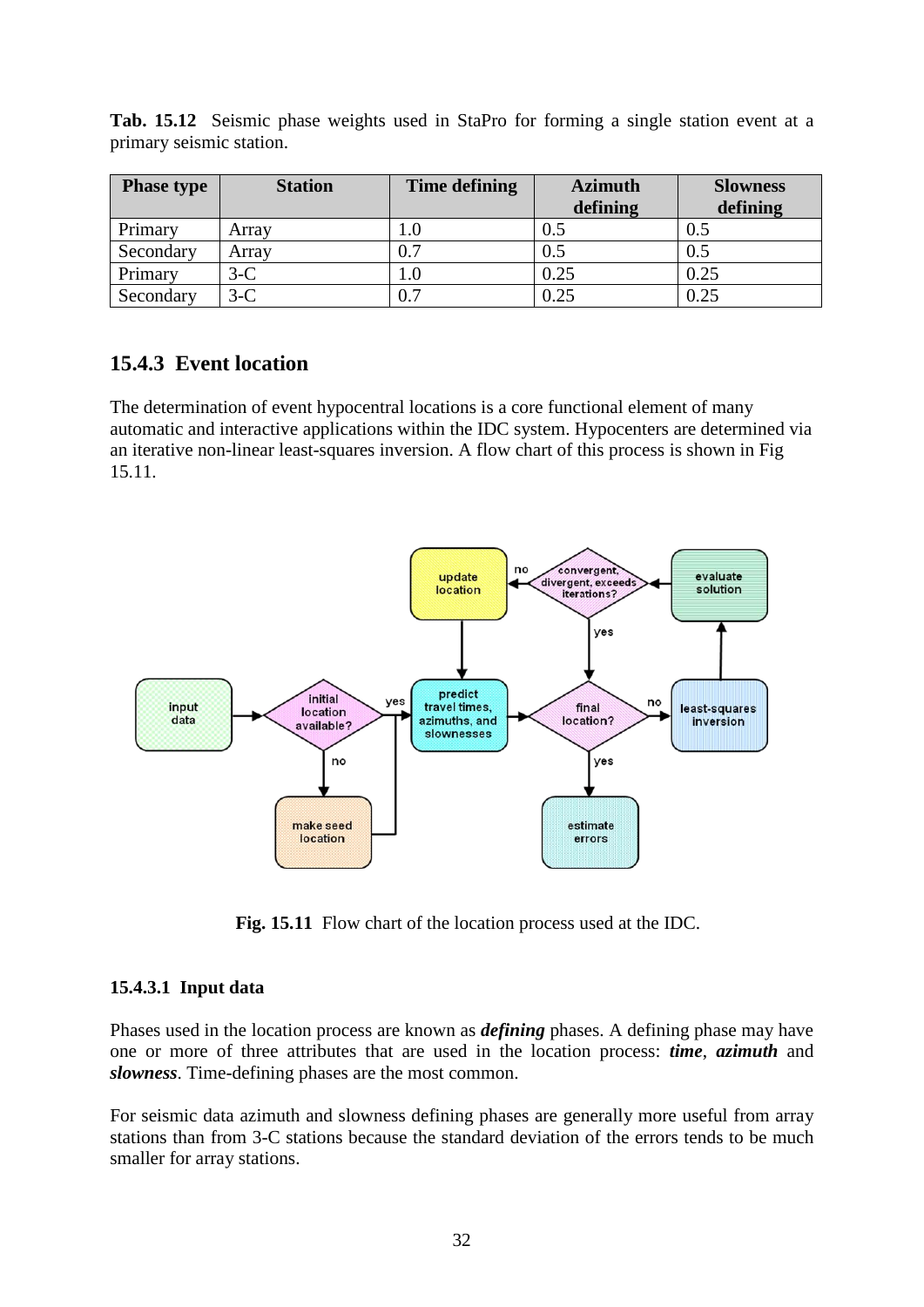All infrasonic stations of the IMS are arrays, so for infrasonic data azimuth and slowness information are available for all stations. The hydroacoustic data from the IMS are processed as groups of hydrophones, so azimuth and slowness is available for these data. However, the slowness at hydroacoustic stations is treated as a constant.

### *Use of time, azimuth, and slowness observations*

Arrival time information is often the best information to use in event determination, but it is often unavailable in sufficient quantity. In such instances, azimuth and slowness information, as obtained from f-k or 3-C analysis, can be added to obtain more reliable hypocenters with smaller uncertainties. In particular, azimuth/slowness estimates are critical when a location is required at a single station.

Pre-determined uncertainty estimates associated with arrival time information are typically better than that of azimuth/slowness information, these latter data can actually prove counterproductive to the goal of accurate event location.

In practice, the IDC analysts exclude azimuth and slowness estimates from seismic data when more than **six defining arrival times of primary stations** are available to the hypocentral location process.

### *Establishing the initial location*

A reasonable seed (starting) location increases the likelihood of finding the global minimum. The initial locations in preferential order are:

- 1) a previously determined hypocenter;
- 2) a location based on an exhaustive grid search as determined by the *GA* (Global Association) subsystem;
- 3) an internal "best guess" algorithm built into the location library.

In the rare situation when a best guess seed location must be made, the strategy is to use the combination of arrival time, azimuth, and slowness information. The seed algorithm uses a list of *location scenarios* to find a starting location:

• Use the time defining S–P time at the closest seismic station and the best-determined defining azimuth from a seismic station to compute a seismic epicentral location.

- Use various combinations of defining S–P times and defining P-wave arrival times from seismic stations to compute a seismic epicentral location.
- Use the two best defining azimuths available from two different stations to define two great circles whose intersections are candidates for the seed location. Choose the location that is closest to the two stations.
- Compute a seismic epicentral location by using the best P-wave azimuth (for direction) and slowness (for distance) from a single seismic station.
- Put the epicentral location near the closest station. Use azimuth information, if available.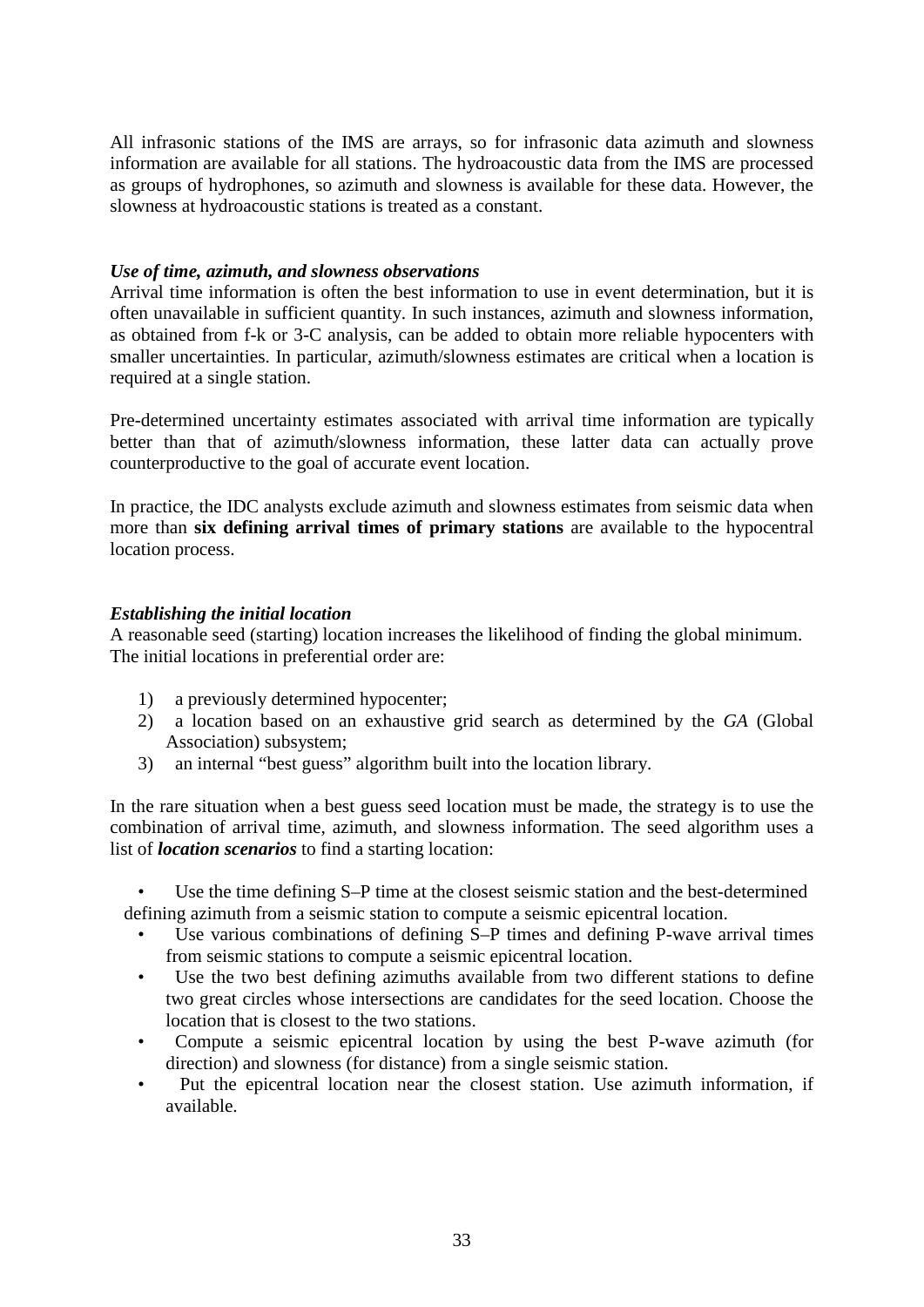### *Predicting travel-time, azimuth and slowness values*

Travel-time, slowness, and azimuth of seismic phases can all be used for locating seismic events. The IASPEI-91 travel time tables contain travel-time parameterized by distance and depth. The modeling error associated with a given phase-dependent travel-time table is also explicitly specified. Travel-time corrections include:

- **Ellipticity correction**
- Elevation correction
- Source-specific station correction (SSSC)

### *Source-Specific Station Correction (SSSC)*

Source-specific station corrections to the travel time of a seismic phase attempt to correct for the travel-time effects of lateral heterogeneity. SSSC tables are specified by a twodimensional parameterization along latitudinal and longitudinal nodes. By introducing SSSC information the phase-dependent modeling errors assumed within the one-dimensional traveltime tables should be reduced.

### *Predicting seismic slownesses and azimuth values*

The slowness model is based on the derivative of travel time with respect to distance. Azimuth modeling is based on the exact azimuth between the station and the hypothesized event location.

Azimuth and slowness data from seismic stations are most useful for locating small events, especially when their data importances are high. Unfortunately, significant biases that can map into large event mislocations exist within these data. These biases, coupled with relatively large modeling and measurement errors, also produce very large error ellipses. The goal of the slowness-azimuth station corrections (SASC) is to remove these systematic biases from these azimuth-slowness measurements

### *Slowness-Azimuth Station Corrections (SASC)*

The slowness/azimuth station corrections and related modeling errors are represented on a binned polar slowness/azimuth grid (Bondar, et al, 1999). A constant correction and modeling error is defined over the entire bin. A background correction and modeling error can be defined for those bins without a specified SASC. The background correction is parameterized as a vector slowness correction to adjust for large-scale structural features near the station. In addition, rotational coefficients are specified. These are to be applied to each slowness vector. The total background correction is thus an affine transformation of the slowness vector with a constant component and a rotational component.

### *Hydroacoustic measurements*

Hydroacoustic stations with hydro-channel groups can be used to estimate azimuth (typically under the assumption of fixed slowness). Travel-times and, if available, azimuths of hydroacoustic phases and knowledge of all possible source locations for those phases (expressed as blockage grids for each hydroacoustic station) are used for locating events detected by hydroacoustic network.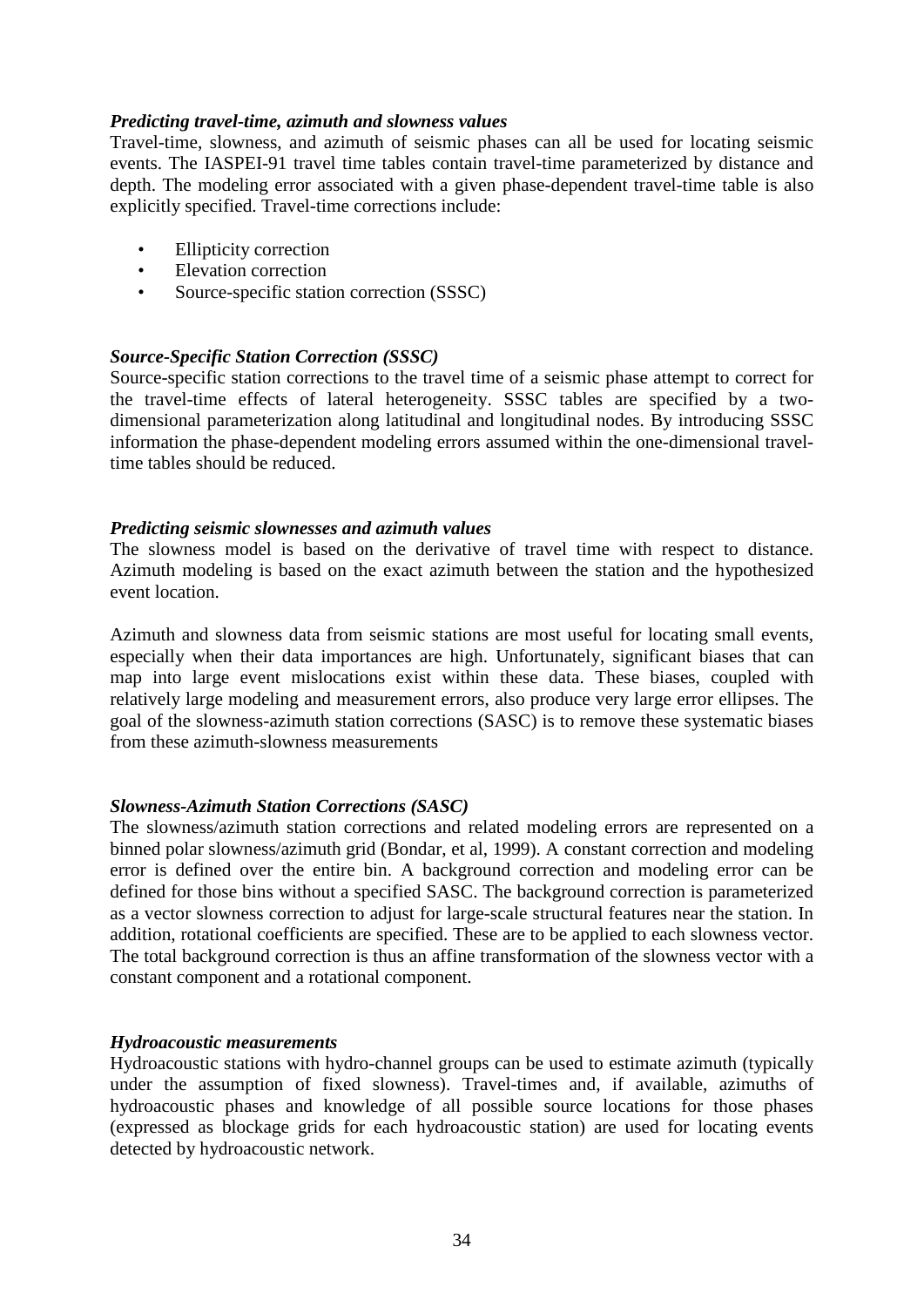The hydroacoustic travel-time model is complicated by the dynamic nature of the oceans through which the hydroacoustic phases propagate. Unlike the seismic travel-time predictions for which corrections are applied to a standard one-dimensional model, seasonally varying travel-time models are used to predict the propagation times for hydroacoustic phases. Onedimensional models are used only if the seasonal models are unavailable.

Because of the slow propagation velocity in the ocean and spatial and seasonal variations in temperature that induce velocity variations, actual travel times may depart substantially from constant-velocity travel times. To account for these spatio-temporal variations, the system provides for the use of seasonally varying, azimuth, and range-dependent travel-time tables specifically calculated for each hydroacoustic station. The travel times and their modeling uncertainty are specified on a polar grid centered at the station.

### *Hydroacoustic blockage*

Hydroacoustic phases propagate long distances with limited attenuation in the water column. The phases are converted at the water-land interface of sizable islands or continents, but the converted waves do not propagate efficiently and are effectively blocked by the island or continental mass.

Blockage is modeled for each hydroacoustic station as the maximum distance of propagation along a set of azimuths. The blockage subsystem is not used as an integral part of the location algorithm. Rather, it is invoked directly by several applications (*ARS* and *GA* for instance) to check if a path is topographically blocked. ARS is the software used by IDC analysts to review waveform data. The Global Association software is used during automatic processing to associate phases and form events.

### *Infrasound measurements*

All of the infrasonic stations of the IMS are arrays and thus the data from these stations yield travel-time, azimuth, and slowness values.

Infrasound does not propagate with a constant velocity in a straight line from its source to the receiver. Rather, there appear to be two basic mechanisms for transporting low frequency acoustic energy in the atmosphere. The first is via reflections between the Earth's surface and the Stratosphere at an altitude of around 50 km. The second is via reflections between the Earth's surface and the thermosphere at an altitude of around 120 km. This 'ducting' can be responsible for the horizontal transmission of infrasound over many thousands of kilometers.

Currently at the IDC the initial infrasonic phase is used during location, and is designated with the phase name I. The propagation model shown in Tab. 15.13 is used, and a large modeling error is attributed to that value. Travel times are specified as an extension of the IASPEI-91 travel time curves.

| Tab. 15.13 Infrasound wave propagation model used at the IDC. |  |
|---------------------------------------------------------------|--|
|---------------------------------------------------------------|--|

| <b>Infrasound wave type</b>            | Distance Range (deg)   Velocity (km/s) |       |
|----------------------------------------|----------------------------------------|-------|
| Direct arrival and Tropospheric regime | $\vert 0$ to 1.2                       | 0.330 |
| Stratospheric/Thermospheric regime     | $1.2$ to $20$                          | 0.295 |
| Stratospheric regime                   | $20 - 60$                              | 0.303 |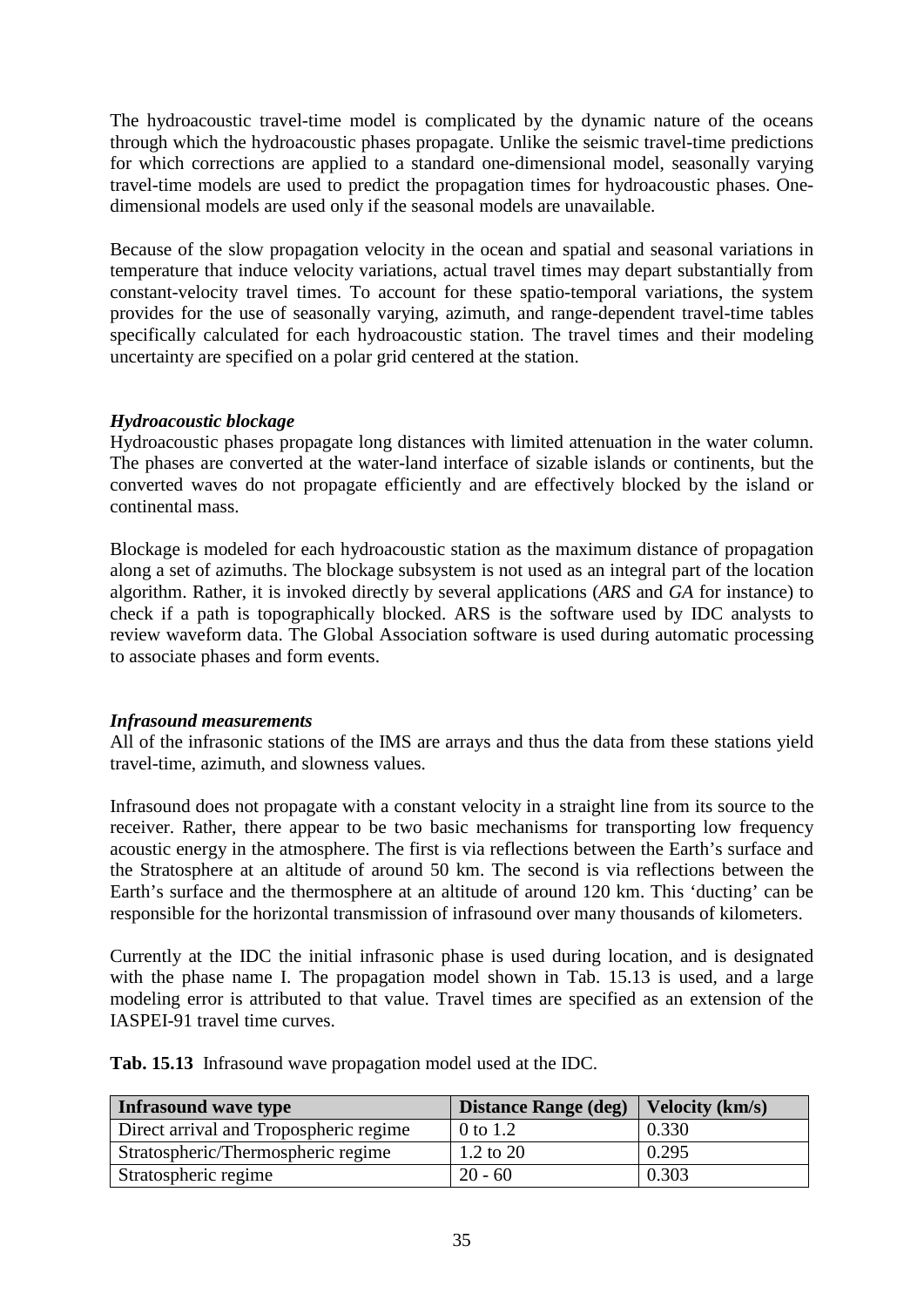#### **15.4.3.2 Nonlinear least-squares inversion**

Hypocentral inversion or event location is performed as a nonlinear least-squares inversion of travel time, azimuth and slowness measurements from stations at local, regional and teleseismic distances.

Input data: *N* observations (travel times, slownesses, azimuths); initial guess of event location and origin time (lat<sub>org</sub>, lon<sub>org</sub>, depth<sub>org</sub>, t<sub>org</sub>).

Goal: Minimize the sum of squares of *N* non-linear functions (weighted residuals) that depend on a set of parameters (*lat<sub>org</sub>, lon<sub>org</sub>, depth<sub>org</sub>, t<sub>org</sub>*).

( ) ( ) ( ) ( ) ( ) = − − = − − = − = − = − − org org org staN staN pred org N obs N tt N tt N org org org sta2 sta2 pred org 2 obs 2 tt 2 tt 2 org org sta1 sta1 pred 1 obs 1 az 1 az 1 org org org sta1 sta1 pred 1 obs 1 sl 1 sl 1 org org org sta1 sta1 pred org 1 obs 1 tt 1 tt 1 res /σ t t t lat ,lon ,depth ,lat ,lon .................................................... res /σ t t t lat ,lon ,depth ,lat ,lon res /σ az az lat ,lon ,lat ,lon res /σ sl slow lat ,lon ,depth ,lat ,lon res /σ t t t lat ,lon ,depth ,lat ,lon

where

# $\sigma$  =  $\sqrt{\sigma_{\tt model\_err}^2 + \sigma_{\tt measure\_err}^2}$

2

### **15.4.3.3 Evaluating the solution**

Events are located through an iterative procedure. The procedure is continued, while stable, until convergence is achieved, divergence is recognized, or the maximum number of iterations has been exceeded.

### *Stability*

If the location adjustment at a given iteration is extremely large, then the revised location may be suspect; the stability of the solution is questionable. If the adjustment has been identified as being very large, then the first step is to scale down the adjustment. In the early iterations this means not permitting the location to move more than 3000 km in a single step. For latter iterations this step is reduced to 1500 km.

### *Divergence tests*

Local divergence is associated with a single iteration where the location seems to be getting worse because the current adjustment vector is larger than that encountered during the previous iteration. Global divergence is established when local divergence of sufficient magnitude is identified over two consecutive iterations. A single local divergent iteration is harmless and permits the iterative process to continue. If two consecutive locally divergent steps are identified, the last more than 10% worse than that two iterations prior, then global divergence is declared, and the iterative location process is terminated with an appropriate error message.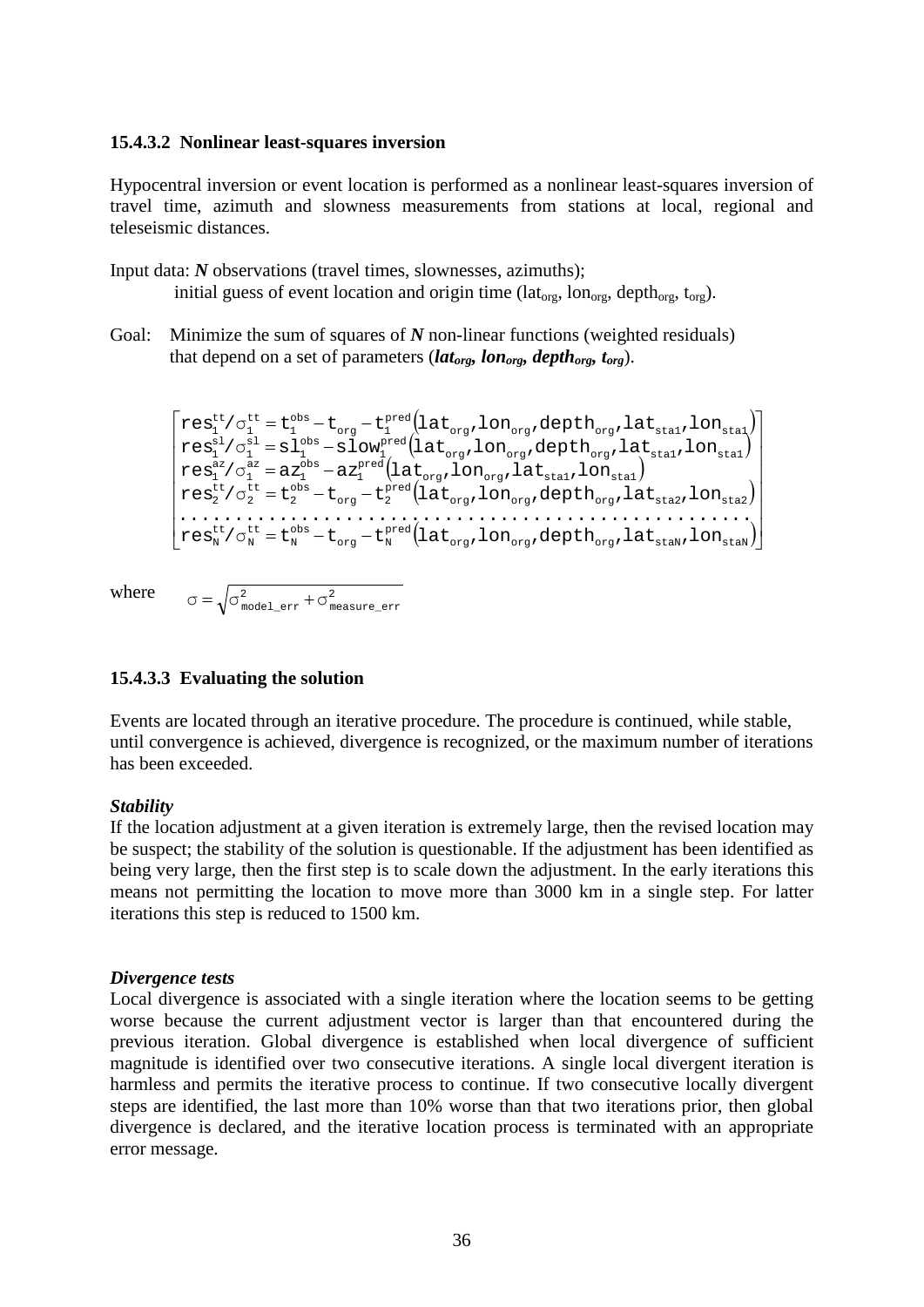### *Convergence tests*

If the total spatial adjustment vector in all dimensions is less than 0.5 km coupled with an origin time change of less than 0.5 s, then the solution has converged.

### *Maximum iteration test*

If convergence has not been achieved, iteration is terminated when the maximum number of iterations is reached. The maximum number of iterations for location is set to 60 for analyst review. A minimum of four iterations are always performed.

The iteration number is also used to control the conditions of the inversion. The depth element of hypocentral parameters is constrained (fixed) during the first two iterations.

### *Updating hypocenters*

After all of the stability and convergence tests have been completed the hypocenter is updated based on the newly-determined adjustment solution vector. When convergence or divergence has been declared, the prediction process has to be invoked one last time so the data residuals and network statistical measures coincide with the most recently adjusted hypocenter.

### *Estimating errors*

Estimating errors includes calculating the model covariance matrix, data resolution matrix, the resultant 90th percentile error ellipse, depth error, and origin time error.

# **15.4.4 Event definition criteria**

The IMS network records a variety of signals from events throughout the world. A criterion is applied in order to decide which events to include in the automatic and reviewed bulletins produced by the IDC. Considering the mission of the organization, to look for evidence of potential Treaty violations, the concept of the event definition criteria was introduced.

Each event recorded by the network is composed of defining phases used in the location process. Each of these defining phases is assigned a weight, and the sum of these weights is the weight of the event (Tab. 15.14). Note that defining phases at auxiliary seismic stations do not contribute to the weight of an event, but auxiliary seismic stations are used to refine the event solution. Events must have a weight of 3.55 or above to appear in the SEL1, SEL2, or SEL3 bulletins, and an event must have a weight of 4.6 or above to appear in the REB (reviewed event bulletin). This essentially means that an event must be observed by at least two primary stations to appear in the automatic bulletins (SEL1, SEL2, SEL3), and must be observed by at least three primary stations to appear in the REB. Primary stations in this case refer to primary seismic stations, hydroacoustic stations, and infrasound stations.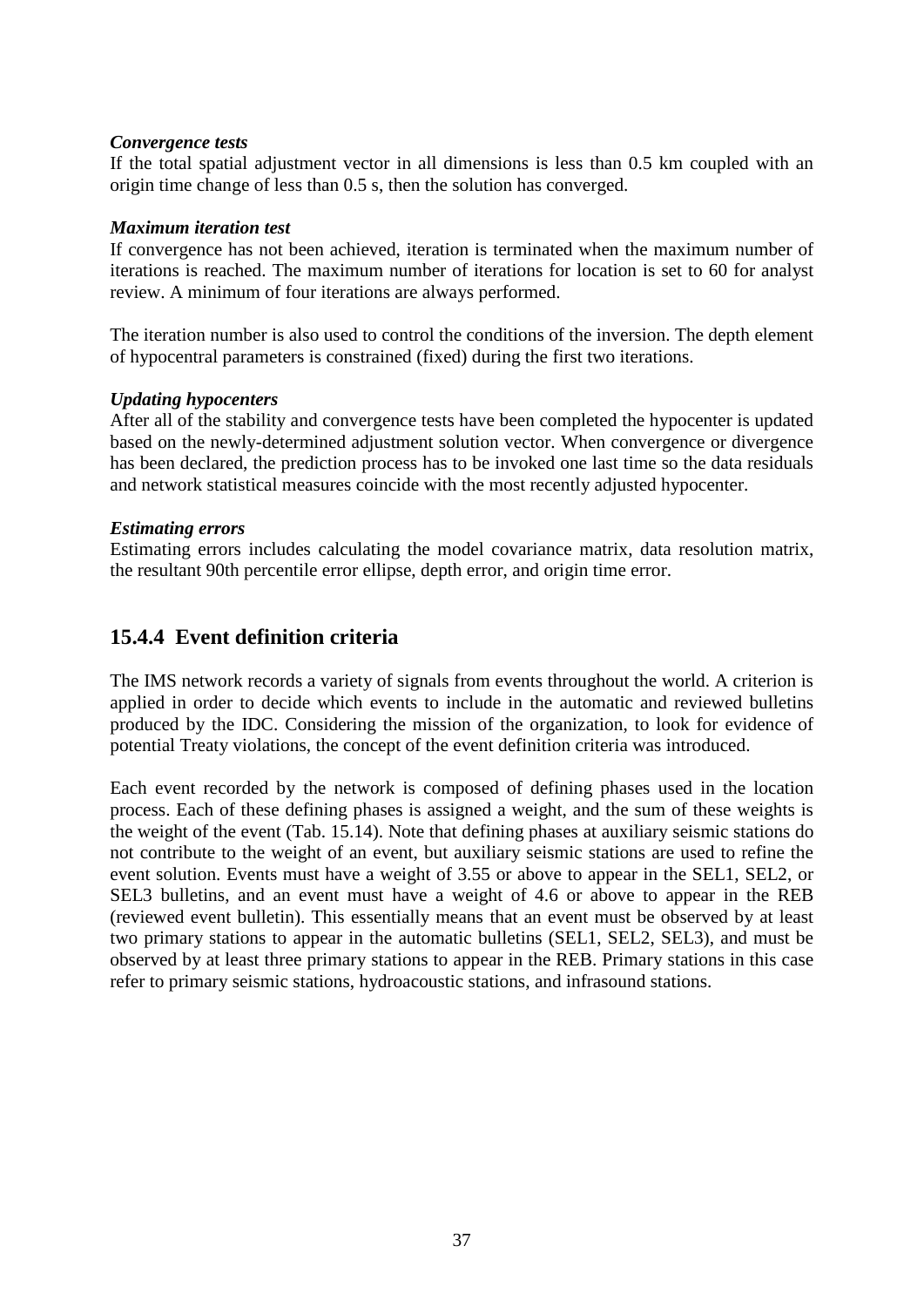**Tab. 15.14** Phase weights used for event definition criteria. A primary seismic type phase is the first P-type phase (from the list P, Pn, Pg, or PKP) and the secondary seismic type phases are all subsequent defining phases.

| <b>Phase Type</b> | <b>Station Type</b>   | <b>Arrival Time</b> | <b>Azimuth</b> | <b>Slowness</b> |
|-------------------|-----------------------|---------------------|----------------|-----------------|
| Primary           | Primary seismic       | 1.0                 | 0.4            | 0.4             |
| seismic           | array                 |                     |                |                 |
| Secondary         | Primary seismic   0.7 |                     | 0.4            | 0.4             |
| seismic           | array                 |                     |                |                 |
| Primary           | Primary seismic       | 1.0                 | 0.2            | 0.2             |
| seismic           | $3-C$                 |                     |                |                 |
| Secondary         | Primary seismic       | 0.7                 | 0.0            | 0.0             |
| seismic           | $3-C$                 |                     |                |                 |
| H                 | Hydroacoustic         | 1.2                 | 0.6            | 0.0             |
|                   | Infrasonic            | 0.8                 | 1.0            | 0.0             |

# **15.5 Data availability**

The data from the IMS network and the bulletins from the IDC are available to authorized users in close to real time. Each country that has signed the CTBT may designate a National Data Centre (NDC). Staff at the NDC and other institutes may be designated as authorized users.

Additionally, the Review Event Bulletin (REB) is also provided to the International Seismologic Centre (ISC), who includes the REB as one of their contributed bulletins. The ISC bulletin is freely available from http://www.isc.org.

There is also a new CTBTO initiative known as the Virtual Data Exploitation Centre (VDEC), which aims to make data and products more widely available to the broader scientific community. More information about this project can be obtained by sending your inquiry to the email address vdec@ctbto.org.

Moreover, many products of the former Prototype International Data Center (PIDC) are available at the [Defense Threat Reduction Agency](http://www.dtra.mil/) (DTRA;<http://www.dtra.mil/Home.aspx> ) Verification Data Base [\(http://www.rdss.info\)](http://www.rdss.info/). This website permits access to and data retrieval from an extensive (>18 Terabytes) archive of hydroacoustic, infrasound and seismic waveform data covering 1994-present, and access to an archive of event bulletins from the PIDC (1995-Sept. 2003) as well as of the IDC with several years delay (as of 2011 IDC data 2000-2004). On this website one finds data availability statistics and infrasound station metadata from stations that are part of the IMS as well as from a few selected non-IMS sites A research data base provides access also to waveforms, signal measurements and source information drawn from a wide variety of official and unofficial sources for nuclear explosions, GT locations and infrasound events. When available, also waveform data from these events can be retrieved via AutoDRM.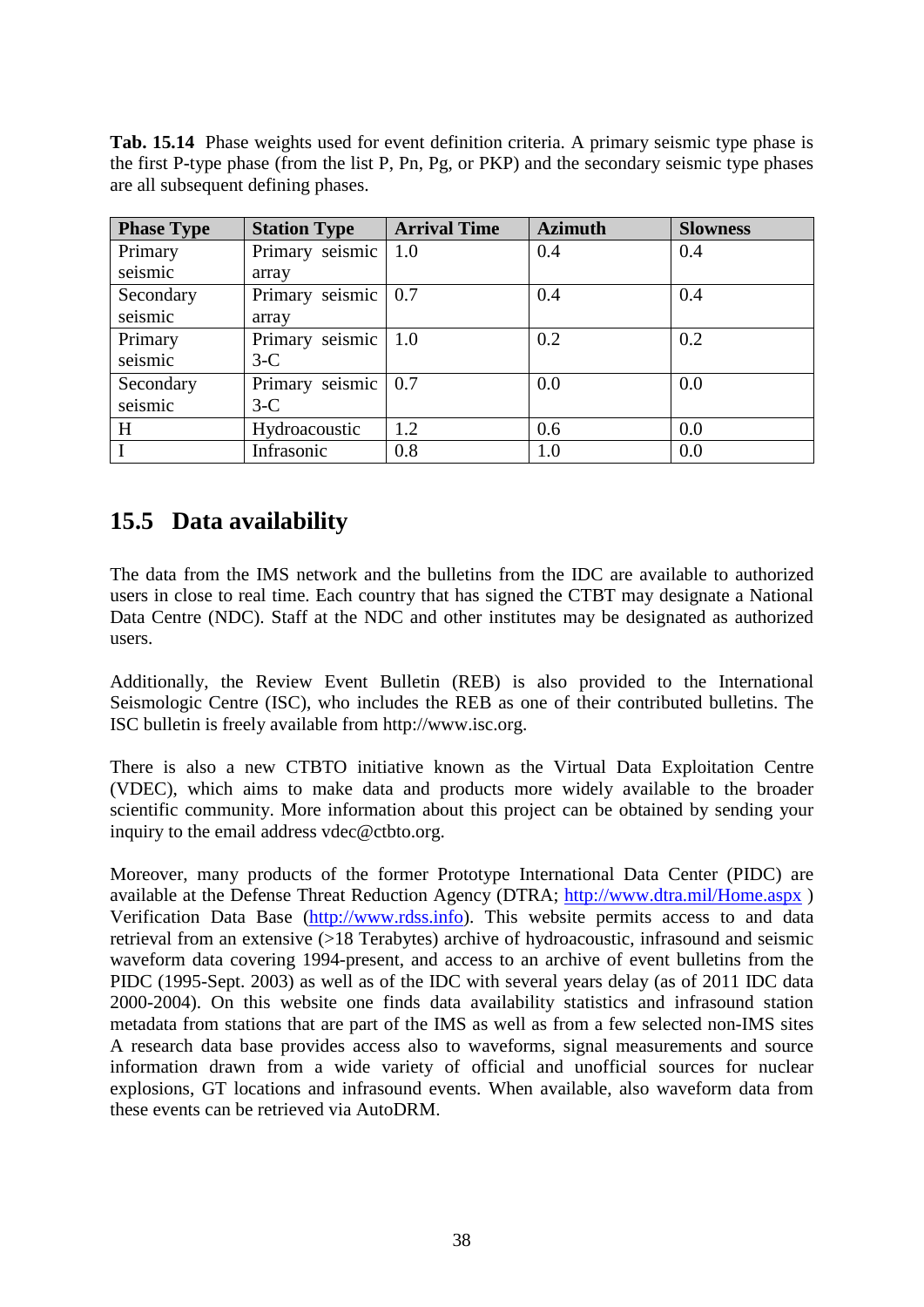# **Acknowledgments**

The authors would like to acknowledge the text provided by Yan Jia, a former staff member of CTBTO. Additional input was received from Mark Prior and Pierrick Mialle. This document has been improved thanks to a thorough review by Svein Mykkelveit.

## **Disclaimer**

The views expressed in this paper are those of the authors and do not necessarily reflect the views of the CTBTO Preparatory Commission.

# **Recommended overview readings**

Barrientos et al. (2001) Bowers and Selby (2009) Dahlmann and Israelson (1977) Dahlmann, Mykkeltveit, and Haak (2009) Husebye, and Dainty (1996) Richards (2002) Richards and Wu (2011)

# **References**

- Akaike, H. (1974). A new look at the statistical model identification. *IEEE Transactions on Automatic Control*,**19** (6), 716–723.
- Barrientos, S., Haslinger, F., and IMS Seismic Section (2001). Seismological monitoring of the Comprehensive Nuclear-Test-Ban Treaty. *Carl Hanser Verlag*, München, Kerntechnik, **66**, 3, 82-89.
- Bondár, I., North, R. G., and Beall, G. (1999). Teleseismic slowness-azimuth station corrections for the International Monitoring System Seismic Network. *Bull. Seism. Soc. Am.*, **89**(4), 989 - 1003.
- Bormann, P., Liu, R., Ren, X., Gutdeutsch, F., Kaiser, D., and Castellarao, S. (2007). Chinese National Network magnitudes, their relation to NEIC magnitudes, and recommendations for new IASPEI magnitude standards. *Bull. Seim. Soc. Am.*, 97, 114-127; doi: 10.1785/ 0120060078
- Bormann, P., Liu, R., Xu, Z., Ren, K., Zhang, L., Wendt S. (2009). First application of the new IASPEI teleseismic magnitude standards to data of the China National Seismographic Network, *Bull. Seism. Soc. Am.* **99** (3), 1868-1891; doi: 10.1785/0120080010
- Bowers, D., and Selby, N. D. (2009). Forensic seismology and the Comprehensive Nuclear-Test-Ban Treaty. *Annual Reviews of Earth and Planetary Sciences*, **37**, 209-236.

CTBT/PC/II/Add.2 16 (May 1997). Report of Working Group B to the Second Session of the Preparatory Commission for the Comprehensive Nuclear-Test-Ban Treaty Organization, Vienna.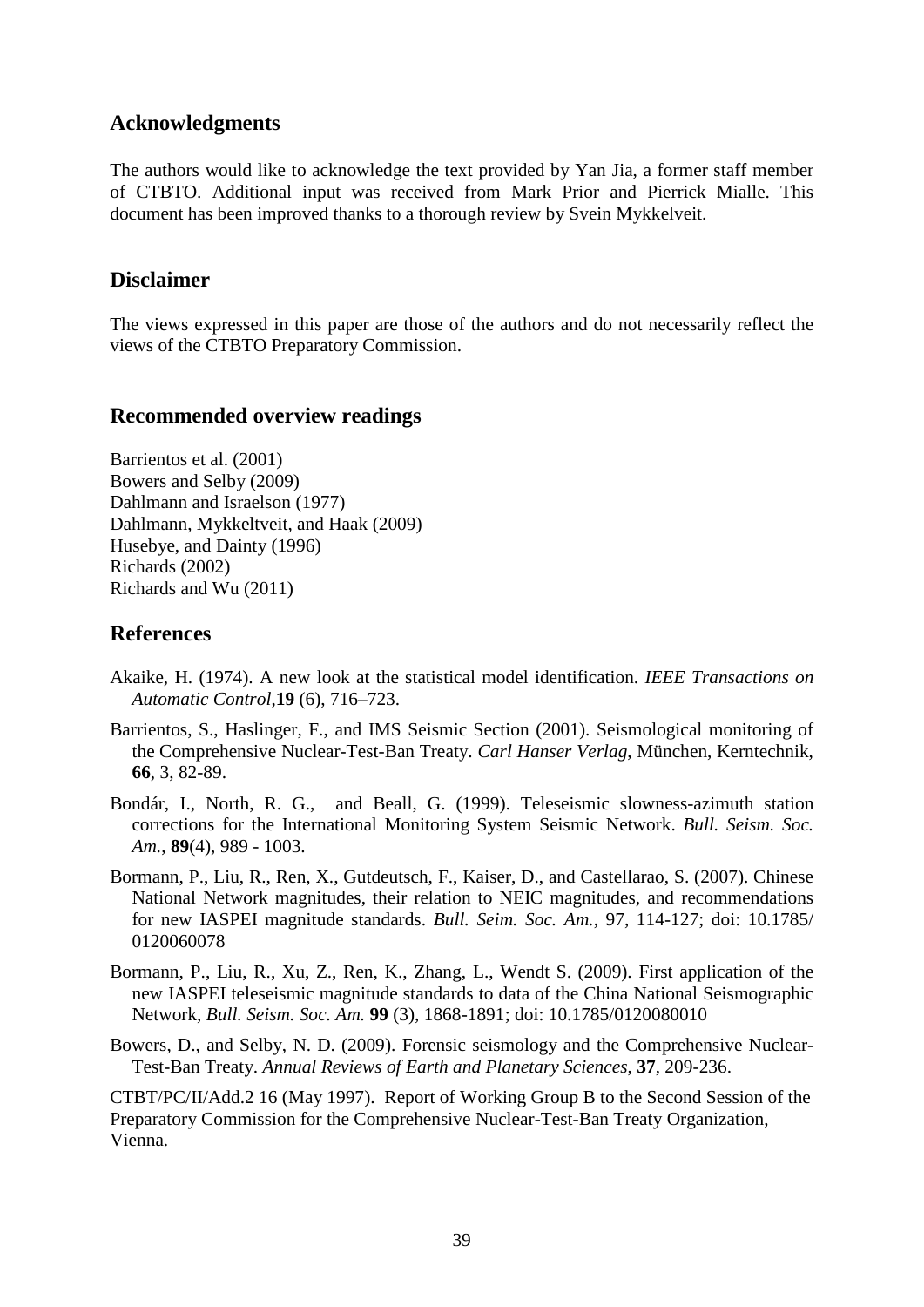- CTBT/WGB/TL-11,17/15/Rev.4 (2009). Operational manual for seismological monitoring and the international exchange of seismological data (draft).
- CTBT/WGB/TL-11,17/16/Rev.4 (2009). Operational manual for hydroacoustic monitoring and the international exchange of hydroacoustic data (draft).
- CTBT/WGB/TL-11,17/17/Rev.4 (2009). Operational manual for infrasound monitoring and the international exchange of infrasound data (draft).
- CTBT/WGB/TL-11, 17-18 /Rev. 4 (2010). Operational manual for radionuclide monitoring and the international exchange of radionuclide data (draft).
- CTBT/PTS/INF.96/Rev. 7 (2005). Certification of radionuclide laboratories.
- CTBTO Noble Gas Monitoring Handbook (2003), 105 pp.
- Dahlman, O., and Israelson, H. (1977). Monitoring underground nuclear explosions. *Elsevier Scientific Publishing Company*, Amsterdam-Oxford-New York, 440 pp.
- Dahlman, O., Mykkeltveit, S., and Haak, H. (2009). Nuclear test ban converting political visions to reality. Springer Verlag, xviii+277 pp., ISBN 978-1-4020-6883-6, doi: 10.1007/978-1-4020-6885-0.
- Gutenberg, B., and Richter, C. F. (1956). Magnitude and energy of earthquakes. *Annali di Geofisica*, **9**, 1-15.
- Husebye, E. S., and Dainty, A. M. (Eds.) (1996). Monitoring a comprehensive nuclear test ban treaty. Dordrecht: *Kluwer Academic. NATO ASI series E*, Vol. 303, 247-293.
- IASPEI (2005). Summary of Magnitude Working Group recommendations on standard procedures for determining earthquake magnitudes from digital data. [http://www.iaspei.org/commissions/CSOI/summary\\_of\\_WG\\_recommendations\\_2005.pdf](http://www.iaspei.org/commissions/CSOI/summary_of_WG_recommendations_2005.pdf)
- IASPEI (2011). Summary of Magnitude Working Group recommendations on standard procedures for determining earthquake magnitudes from digital data. [http://www.iaspei.org/commissions/CSOI/Summary\\_WG-Recommendations\\_20110909.pdf](http://www.iaspei.org/commissions/CSOI/Summary_WG-Recommendations_20110909.pdf)
- Karnik, V., Kondorskaya, N. V., Riznichenko, Yu. V., Savarensky, Ye. F., Soloviev, S. L., Shebalin, N. V., Vanek, J., and Zatopek, A. (1962). Standardisation of the earthquake magnitude scales. *Studia Geophysica et Geodaetica*, **6**, 41-48.
- Kradolfer, U. (1996). AutoDRM The first five years. Seism. Res. Lett., **67**, 4, 30-33.
- Rezapour, M., and Pearce, R. G. (1998). Bias in surface-wave magnitude  $M_s$  due to inadaquate distance corrections. *Bull. Seism. Soc. Am*., **88**, 1, 43-61.
- Richards, P. G. (2002). Seismological methods of monitoring compliance with the Comprehensive Nuclear Test-Ban Treaty. In: Lee, W. H. K., Kanamori, H., Jennings, P. C., and Kisslinger, C. (Eds.) (2002). International Handbook of Earthquake and Engineering Seismology, Part A. *Academic Press, Amsterdam,* 369-382.
- Richards, P., and Wu, Z. (2011). Seismic monitoring of nuclear explosions. In: Gupta, H. (Ed.) (2011), *Encyclopedia of Solid Earth Geophysics*. Springer, Dordrecht, Vol. 1144- 1156.
- Ringdahl, F., Marshall, P. D., Alewine, R. W. (1992). Seismic yield determination of Soviet underground nuclear explosion at the Shagan river test site. *Geophys. J. Int.*, **109**, 160- 179.
- [Stevens,](https://springerlink3.metapress.com/content/?Author=J.+L.+Stevens) J. L. and [K. L. McLaughlin](https://springerlink3.metapress.com/content/?Author=K.+L.+McLaughlin) (2000). Optimization of surface wave identification and measurement. *Pure and Applied Geophysics*, 158, 8, 1547 – 1582.